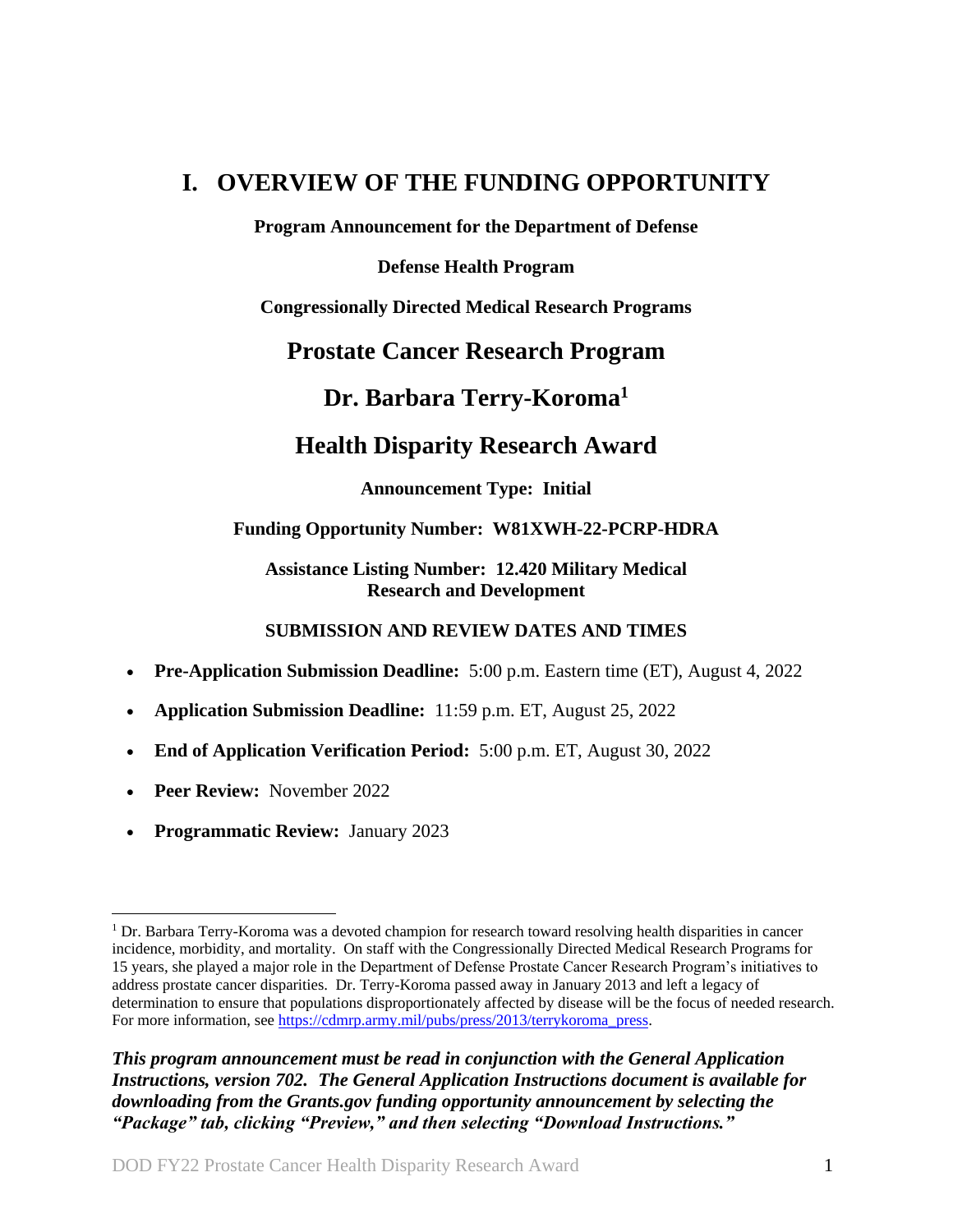## **TABLE OF CONTENTS**

| I.                                                                               |  |
|----------------------------------------------------------------------------------|--|
| DETAILED INFORMATION ABOUT THE FUNDING OPPORTUNITY  3<br>II.                     |  |
|                                                                                  |  |
|                                                                                  |  |
| II.A.2. FY22 PCRP Health Disparity Research Award Focus Areas  4                 |  |
|                                                                                  |  |
|                                                                                  |  |
|                                                                                  |  |
|                                                                                  |  |
|                                                                                  |  |
|                                                                                  |  |
|                                                                                  |  |
|                                                                                  |  |
| II.D.3. Unique Entity Identifier (UEI) and System for Award Management (SAM)  28 |  |
|                                                                                  |  |
|                                                                                  |  |
|                                                                                  |  |
|                                                                                  |  |
|                                                                                  |  |
|                                                                                  |  |
|                                                                                  |  |
|                                                                                  |  |
|                                                                                  |  |
|                                                                                  |  |
|                                                                                  |  |
|                                                                                  |  |
|                                                                                  |  |
|                                                                                  |  |
|                                                                                  |  |
|                                                                                  |  |
| II.H.1. Program Announcement and General Application Instructions Versions 38    |  |
|                                                                                  |  |
|                                                                                  |  |
|                                                                                  |  |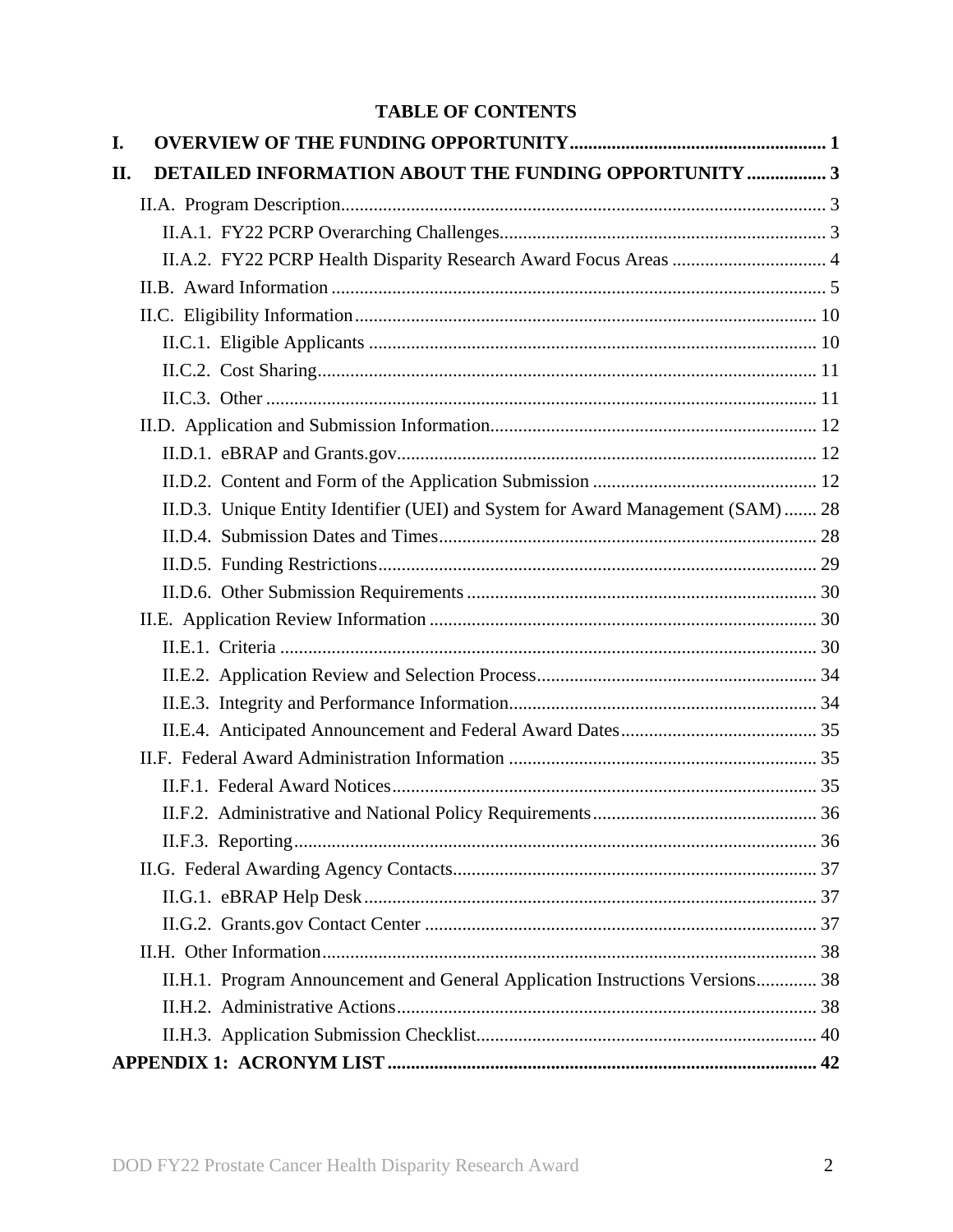# <span id="page-2-0"></span>**II. DETAILED INFORMATION ABOUT THE FUNDING OPPORTUNITY**

## <span id="page-2-1"></span>**II.A. Program Description**

Applications to the Fiscal Year 2022 (FY22) Prostate Cancer Research Program (PCRP) are being solicited by the U.S. Army Medical Research Acquisition Activity (USAMRAA) using delegated authority provided by United States Code, Title 10, Section 2358 (10 USC 2358). The execution management agent for this program announcement is the Congressionally Directed Medical Research Programs (CDMRP) at the U.S. Army Medical Research and Development Command (USAMRDC). The PCRP was initiated in 1997 to promote innovative research focused on eradicating prostate cancer. Appropriations for the PCRP from FY97 through FY21 totaled \$2.04 billion. The FY22 appropriation is \$110M.

The PCRP seeks to promote highly innovative, groundbreaking research; high-impact research with near-term clinical relevance; the next generation of prostate cancer investigators through mentored research; and resources that will facilitate translational research.

## <span id="page-2-3"></span><span id="page-2-2"></span>**II.A.1. FY22 PCRP Overarching Challenges**

The Mission of the FY22 PCRP is to fund research that will lead to the elimination of death from prostate cancer and enhance the well-being of Service Members, Veterans, and all the men and their families who are experiencing the impact of the disease. Within this context, the PCRP is interested in supporting research that addresses specific gaps in prostate cancer research and clinical care; therefore, applications are *required* to address one or more of the following FY22 PCRP Overarching Challenges:

 **Improve quality of life to enhance outcomes and overall health and wellness for those impacted by prostate cancer**

Applications should aim to understand the impact of prostate cancer on quality of life for the cancer survivor, their family, caregivers, and their community with the goal of improving and enhancing quality of life and overall health and wellness. Studies should consider both shortand long-term quality of life outcomes. Areas of particular interest include:

- o The mental and emotional health of patients and their families/caregivers
- o Impact of quality of life considerations on decision-making after diagnosis and/or treatment
- o Identification of vulnerable groups of men and their families at great risk of quality of life detriments
- o Translation of factors or interventions that improve quality of life outcomes and overall health and wellness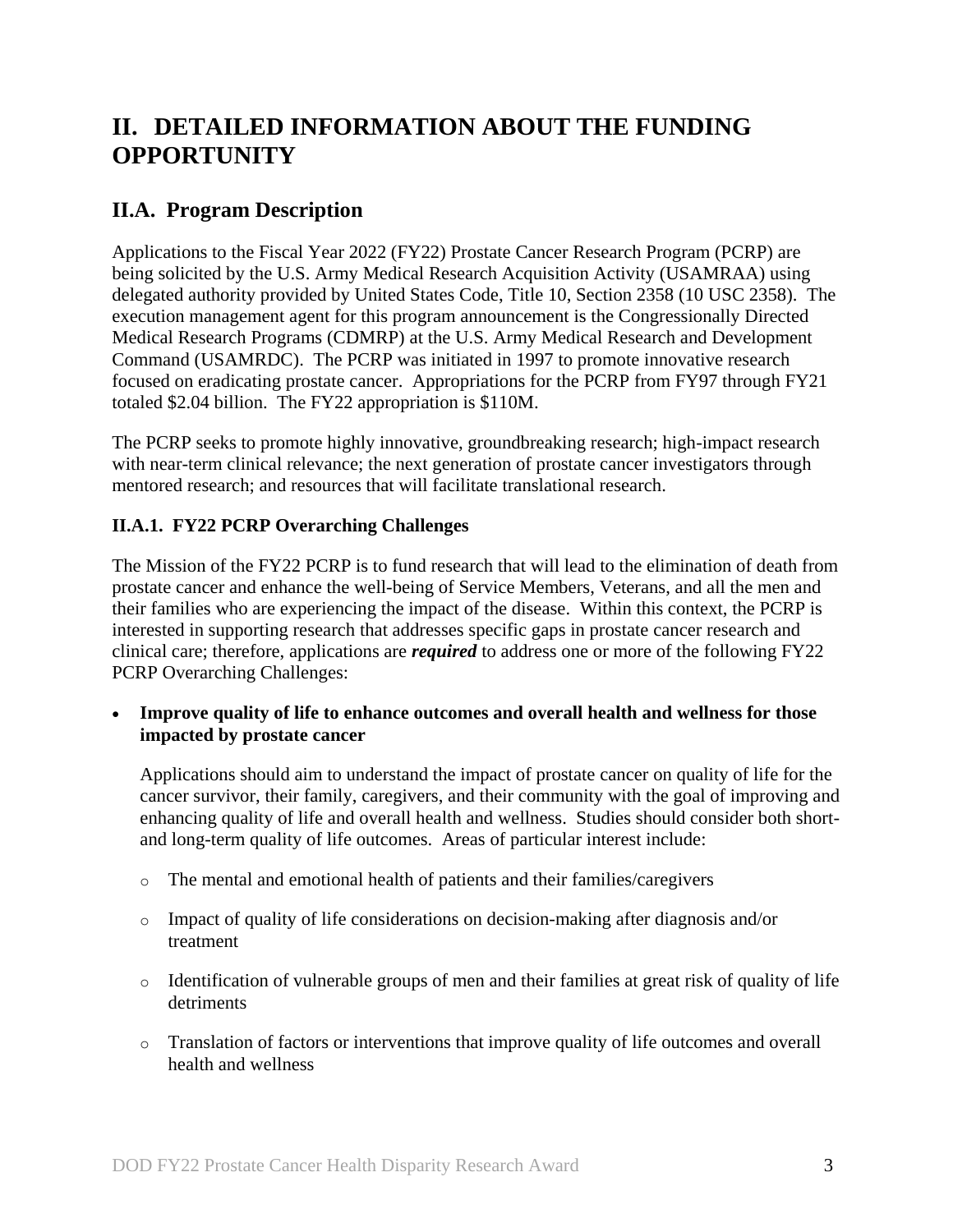#### **Develop treatments that improve outcomes for men with lethal prostate cancer**

Applications must be directly related to prostate cancer with a high risk of death, including high-risk, very high-risk, and metastatic prostate cancer. Applications should not focus on active surveillance, low-risk and intermediate-risk prostate cancer and/or biochemical recurrence. Refer to the National Comprehensive Cancer Network guidelines for risk assessment definitions [\(https:/www.nccn.org/patients/guidelines/content/PDF/prostate](https://www.nccn.org/patients/guidelines/content/PDF/prostate-advanced-patient.pdf)[advanced-patient.pdf\)](https://www.nccn.org/patients/guidelines/content/PDF/prostate-advanced-patient.pdf).

#### **Advance health equity and reduce disparities in prostate cancer**

Applications must be directly relevant to the better understanding and/or reduction of inequities and disparities that impact a person, their family, or their caregiver's ability to prevent, detect, manage, and survive prostate cancer.

Inequities may arise from socioeconomic status, race or ethnicity, geography, environment, lifestyle, sexual and/or gender identification, access to care (in rural or urban settings), or other factors.

Health inequities may include physical, mental, or emotional health differences, as well as social and financial differences experienced primarily in high-risk or underserved prostate cancer patients.

High-risk populations include, but are not limited to, people of African descent (including Caribbean), genetically predisposed populations, Service Members, and Veterans.

Underserved populations include, but are not limited to, men with limited access to clinical care and resources (in rural or urban settings), and sexual and/or gender minorities.

## **Define the biology of prostate cancer progression to lethal prostate cancer to reduce death**

Applications must be directly related to high-risk, very high-risk, and metastatic prostate cancer. Refer to the National Comprehensive Cancer Network guidelines for risk assessment definitions [\(https://www.nccn.org/patients/guidelines/content/PDF/prostate-advanced](https://www.nccn.org/patients/guidelines/content/PDF/prostate-advanced-patient.pdf)[patient.pdf\)](https://www.nccn.org/patients/guidelines/content/PDF/prostate-advanced-patient.pdf).

## <span id="page-3-1"></span><span id="page-3-0"></span>**II.A.2. FY22 PCRP Health Disparity Research Award Focus Areas**

The PCRP is interested in research that addresses all different aspects that contribute to health disparity in prostate cancer. The Focus Areas outlined below broadly describe the primary areas that may contribute to disparities in prostate cancer incidence, morbidity, mortality, and survivorship:

**Biological contributors**, such as genetic and genomic differences, that can be associated with disparate outcomes in patient populations.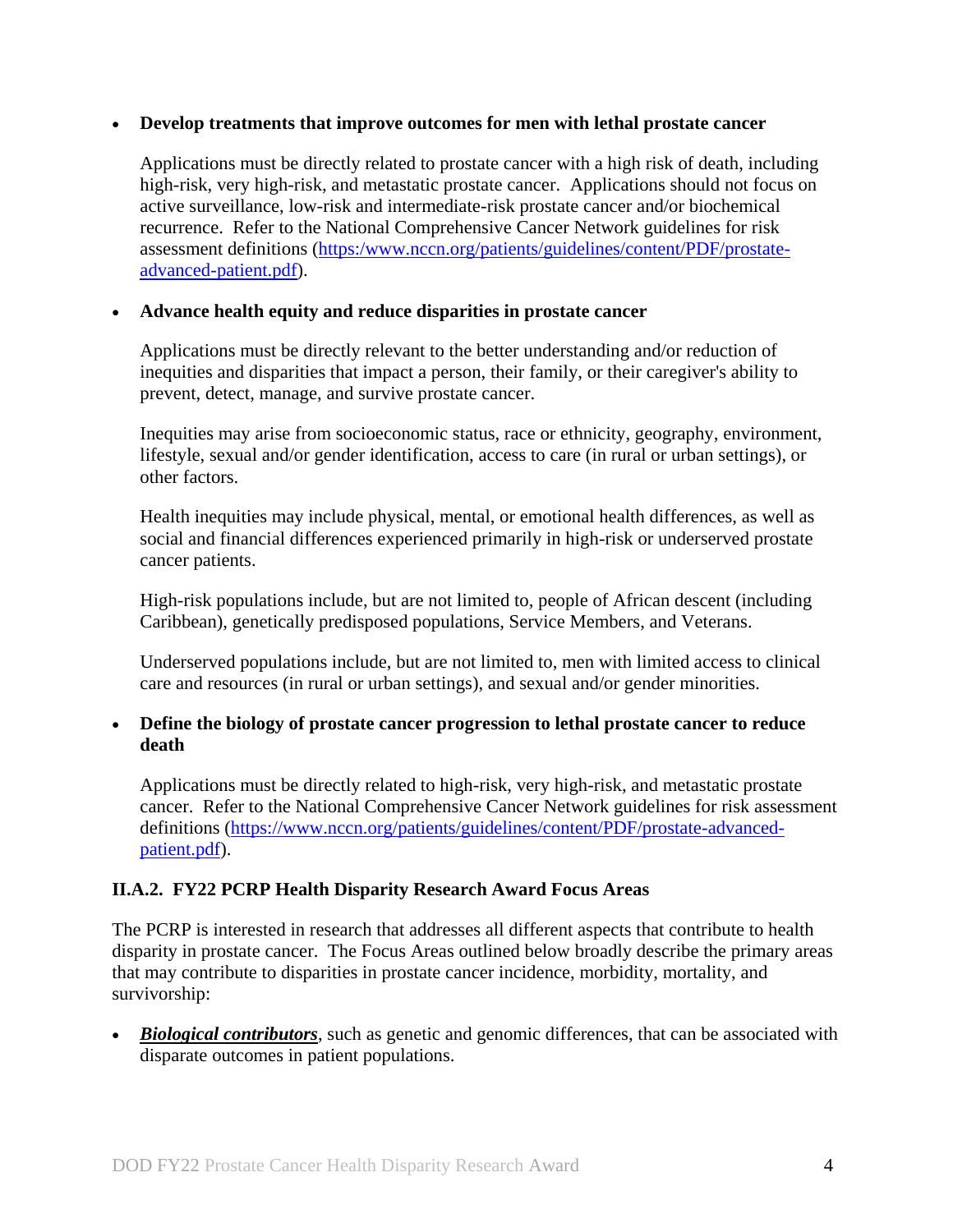- *Environmental factors* that may cause endogenous changes, such as environmental exposures, dietary factors, lifestyle factor, and other external factors that may contribute to prostate cancer disparities in specific populations.
- *Social and cultural factors* that may influence decision-making of patients, their family, or caregiver as it relates to the screening and treatment of prostate cancer, such as the role of social/support networks, community influence, cultural or religious practices, and psychological health.
- *Access to health care*, which may stem from geographic location, socioeconomic status, or other factors.

## *All applications for the FY22 PCRP Health Disparity Research Award (HDRA) are encouraged to address at least one of the FY22 Health Disparity Research Award Focus Areas.*

## <span id="page-4-0"></span>**II.B. Award Information**

The FY22 PCRP Health Disparity Research Award supports promising research ideas that have high potential to make a significant impact in eliminating disparities in prostate cancer incidence, morbidity, mortality, and survivorship. *Applications for this award are encouraged to be relevant to one or more of the FY22 PCRP Health Disparity [Research Award Focus Areas](#page-3-1) and must explicitly state how the proposed research is related to the selected Focus Areas(s).* If the proposed project does not address one of the FY22 PCRP Health Disparity Research Award Focus Areas, the application must provide a description to justify how the project will nevertheless address another critical area believed to contribute to prostate cancer health disparities within the context of the FY22 [PCRP Overarching Challenges.](#page-2-3) Applications are encouraged from a spectrum of disciplines, including but not limited to basic science, engineering, bioinformatics, population science, psycho-oncology, translational research, health care services.

**Community Engagement:** Investigators are highly encouraged to engage members of the targeted population or community in the development and implementation of their research project, where appropriate. A comprehensive, but by no means exhaustive, list of [health](#page-8-0)  [disparity research resources](#page-8-0) and [community or advocacy organizations](#page-9-2) is provided at the end of the Health Disparity Research Award Information section. Applications that involve and utilize population- or community-based organizations to support their research project should demonstrate the level of involvement in [letters of support](#page-20-0) for the application.

**Impact:** Research supported by the FY22 PCRP Health Disparity Research Award is expected to have the potential to make a significant impact in addressing prostate cancer health disparities within the context of the FY22 [PCRP Overarching Challenges.](#page-2-3) Research with a high degree of innovation is anticipated to have a higher potential for significant impact. The impact of the proposed research may include an improved understanding of factors contributing to health disparities, or provide advancements that will reduce disparities in prostate cancer incidence, morbidity, mortality, and/or survivorship. Applications must also include a detailed transition plan that articulates the pathway to moving the project's findings to the next phase of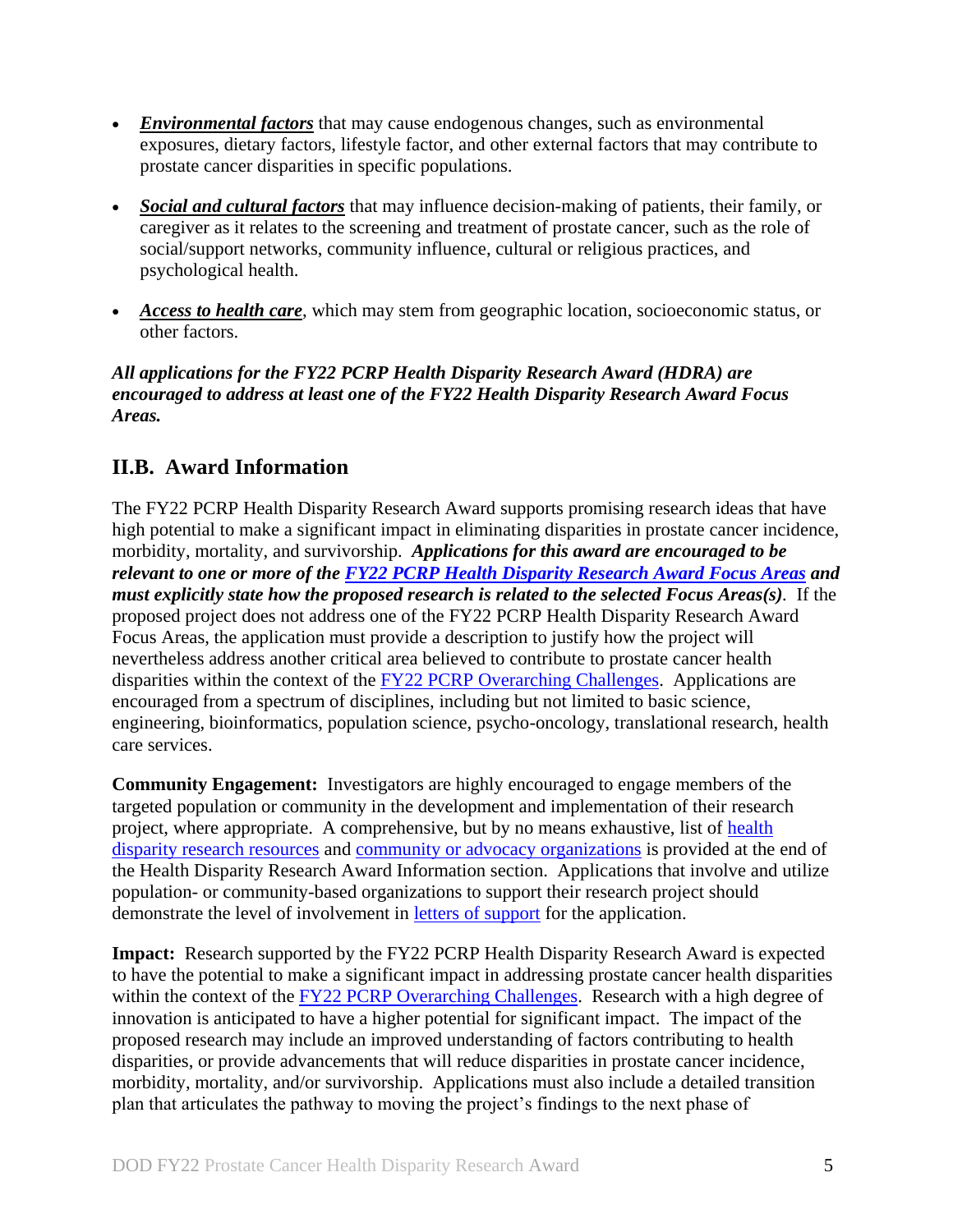development after successful completion of the award and continue advancing the research toward making a clinical impact, even if clinical impact is not an immediate outcome.

**Research Scope:** Proposed projects may include basic, translational, or clinical research, including clinical trials. A clinical trial is a research study in which one or more human subjects are prospectively assigned to one or more interventions (which may include a placebo or another control) to evaluate the effects of the interventions on biomedical or behavioral health-related outcomes. Only small-scale, early (i.e., up to and including phase 2 or equivalent) clinical trials are allowed. Investigators proposing a clinical trial are highly encouraged to consider leveraging the PCRP Prostate Cancer Clinical Trials Consortium [\(http://pcctc.org/\)](http://pcctc.org/) to facilitate the rapid initiation and completion of the trial. Inclusion of preliminary data is encouraged but not required. Any preliminary, unpublished data provided should be from the Principal Investigator (PI) or a member(s) of the research team.

*Projects that are investigating the biological basis of health disparity within one or more populations are encouraged to carefully consider the proposed research methods. The application should especially consider the impact of stratifying populations by either (1) genetic and/or genomic classification of the population(s) or (2) self-reported race, and ensure that the application justifies the selected approach.* Applications must include a robust statistical plan with complete power analysis to demonstrate that the sample size is appropriate to meet the objectives of the study.

Investigators are strongly encouraged to incorporate the following components into their study design, where appropriate, in order to maximize the potential impact of the proposed research project: authentication of proposed cell lines; statistical rigor of preclinical animal experiments; and incorporation of experiments to assess clinical relevance and translatability of findings. Investigators are highly encouraged to provide a letter of support indicating access to and the availability of any resources required to support the study.

*New Investigator Category:* This award encourages research ideas from investigators in the early stages of their careers. The New Investigator category is designed to allow applicant organizations to name PIs who are *early in their faculty appointments or in the process of developing independent research careers.* Applications submitted to the New Investigator category will be assessed using different review criteria for personnel (refer to [Section II.E.1.a.,](#page-29-3)  [Peer Review\)](#page-29-3), and are *required* to include a collaborator (or collaborators) who has (have) experience in prostate cancer health disparity research, as demonstrated by a record of funding and publications. The application must describe the potential of the collaboration(s) to be successful and how the collaboration(s) will augment the PI's expertise to better address the research question. In addition, applicants are strongly encouraged to provide a letter of collaboration from the collaborator(s) describing the collaborator(s) involvement in the proposed work. All applicants for the New Investigator category must meet specific eligibility criteria described in Section [II.C, Eligibility Information.](#page-9-0)

The types of awards made under the program announcement will be assistance agreements. An assistance agreement is appropriate when the federal government transfers a "thing of value" to a "state, local government," or "other recipient" to carry out a public purpose of support or stimulation authorized by a law of the United States instead of acquiring property or service for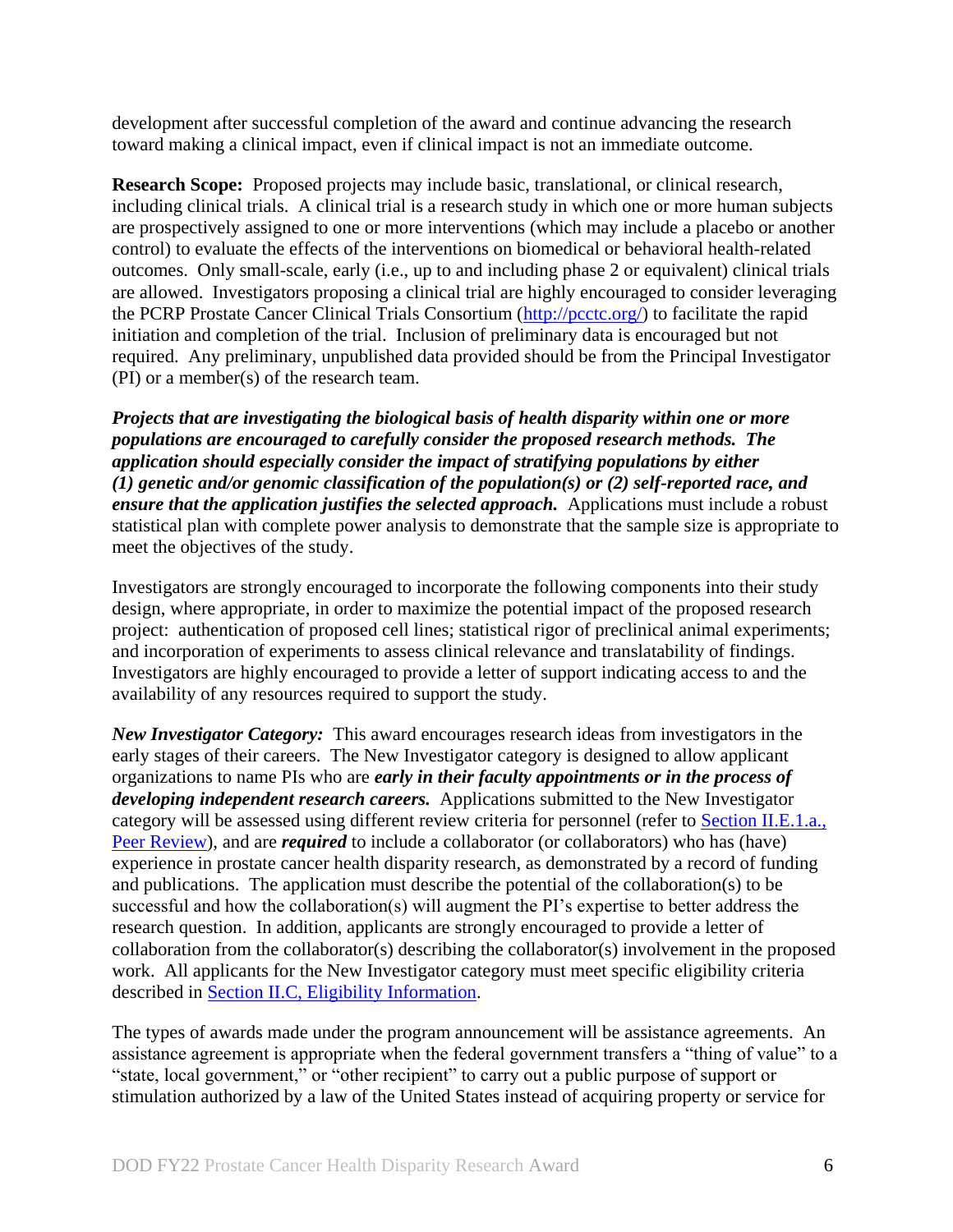the direct benefit and use of the U.S. government. An assistance agreement can take the form of a grant or cooperative agreement. The level of involvement on the part of the Department of Defense (DOD) during project performance is the key factor in determining whether to award a grant or cooperative agreement. If "no substantial involvement" on the part of the funding agency is anticipated, a grant award will be made (31 USC 6304). Conversely, if substantial involvement on the part of the funding agency is anticipated, a cooperative agreement will be made (31 USC 6305), and the award will identify the specific substantial involvement. Substantial involvement may include, but is not limited to, collaboration, participation, or intervention in the research to be performed under the award. The award type, along with the start date, will be determined during the negotiation process.

A congressionally mandated Metastatic Cancer Task Force was formed with the purpose of identifying ways to help accelerate clinical and translational research aimed at extending the lives of advanced state and recurrent patients. As a member of the Metastatic Cancer Task Force, the CDMRP encourages applicants to review the recommendations [\(https://health.mil/Reference-Center/Congressional-Testimonies/2018/05/03/Metastatic-Cancer-](https://health.mil/Reference-Center/Congressional-Testimonies/2018/05/03/Metastatic-Cancer-Research)[Research\)](https://health.mil/Reference-Center/Congressional-Testimonies/2018/05/03/Metastatic-Cancer-Research) and submit research ideas to address these recommendations provided they are within the limitations of this funding opportunity and fit within the FY22 PCRP priorities.

*The proposed research must be relevant to active-duty Service Members, Veterans, military beneficiaries, and/or the American public.* Collaborations between researchers at military or Veteran institutions and non-military institutions are strongly encouraged. These relationships can leverage knowledge, infrastructure, and access to unique clinical populations that the partners bring to the research effort, ultimately advancing cancer research that is of significance to the Warfighter, military families, and the American public.

The anticipated direct costs budgeted for the entire period of performance for an FY22 PCRP Health Disparity Research Award will not exceed **\$900,000**. Refer to Section [II.D.5, Funding](#page-28-0)  [Restrictions,](#page-28-0) for detailed funding information.

Awards will be made no later than September 30, 2023. For additional information, refer to [Section II.F.1, Federal Award Notices.](#page-34-2)

*The CDMRP expects to allot approximately \$7.2M to fund approximately six FY22 Health Disparity Award applications. Funding of applications received is contingent upon the availability of federal funds for this program as well as the number of applications received, the quality and merit of the applications as evaluated by scientific and programmatic review, and the requirements of the government. Funds to be obligated on any award resulting from this funding opportunity will be available for use for a limited time period based on the fiscal year of the funds. It is anticipated that awards made from this FY22 funding opportunity will be funded with FY22 funds, which will expire for use on September 30, 2028.*

#### **Research Involving Human Anatomical Substances, Human Subjects, or Human**

**Cadavers:** All DOD-funded research involving new and ongoing research with human anatomical substances, human subjects, or human cadavers must be reviewed and approved by the USAMRDC Office of Research Protections (ORP), Human Research Protection Office (HRPO), prior to research implementation. This administrative review requirement is in addition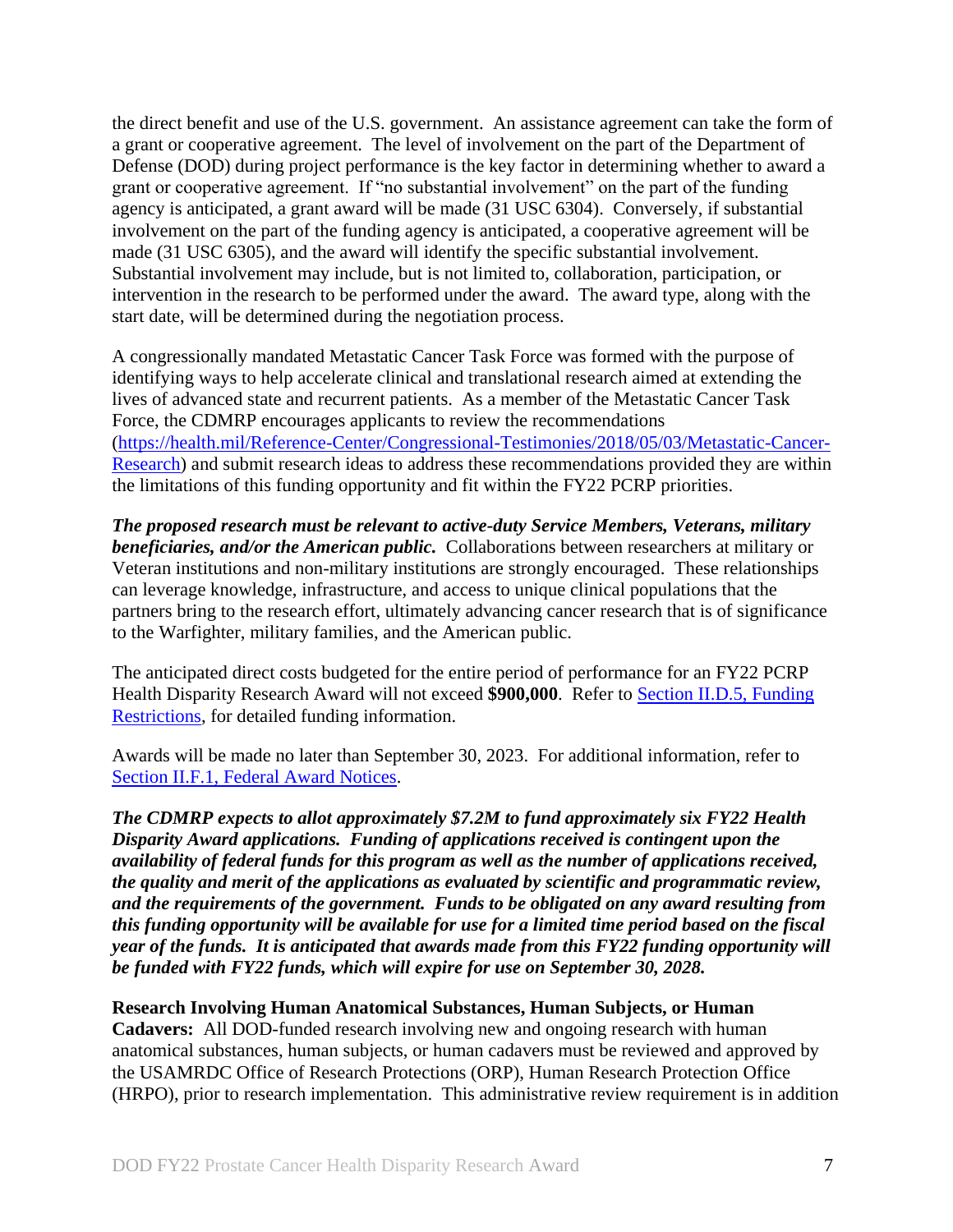to the local Institutional Review Board (IRB) or Ethics Committee (EC) review. Local IRB/EC approval at the time of submission is *not* required. Allow up to 3 months to complete the HRPO regulatory review and approval process following submission of *all required and complete* documents to the HRPO. Refer to the General Application Instructions, Appendix 1, and the HRPO Resources and Overview document available on the electronic Biomedical Research Application Portal (eBRAP) "Funding Opportunities & Forms" web page [\(https://ebrap.org/eBRAP/public/Program.htm\)](https://ebrap.org/eBRAP/public/Program.htm) for additional information.

If the proposed research involves more than one institution, a written plan for single IRB review arrangements must be provided at the time of application submission or award negotiation. The lead institution responsible for developing the master protocol and master consent form should be identified and should be the single point of contact for regulatory submissions and requirements.

*Clinical research is defined* as: (1) Patient-oriented research. Research conducted with human subjects (or on material of human origin such as tissues, specimens, and cognitive phenomena) for which an investigator (or colleague) directly interacts with human subjects. Excluded from this definition are in vitro studies that utilize human tissues that cannot be linked to a living individual. Patient-oriented research includes: (a) mechanisms of human disease, (b) therapeutic interventions, (c) clinical trials, and (d) development of new technologies. (2) Epidemiologic and behavioral studies. (3) Outcomes research and health services research. *Note:* Studies that meet the requirements for IRB Exemption 4 are not considered CDMRP-defined clinical research. IRB Exemption 4 refers to research involving the collection or study of existing deidentified specimens or data, if these sources are publicly available.

*A clinical trial is defined* as a research study in which one or more human subjects are prospectively assigned to one or more interventions (which may include a placebo or another control) to evaluate the effects of the interventions on biomedical or behavioral health-related outcomes. Funded trials are required to post a copy of the IRB-approved informed consent form used to enroll subjects on a publicly available federal website in accordance with federal requirements described in Code of Federal Regulations, Title 32, Part 219 (32 CFR 219).

**Use of DOD or Department of Veterans Affairs (VA) Resources:** If the proposed research involves access to active-duty military patient populations and/or DOD or VA resources or databases, the application must describe the access at the time of submission and include a plan for maintaining access as needed throughout the proposed research. Refer to Section [II.D.2.b.ii,](#page-16-0)  [Full Application Submission Components,](#page-16-0) for detailed information. Refer to the General Application Instructions, Appendix 1, for additional information.

**Research Involving Animals:** All research funded by the FY22 PCRP Health Disparity Research award involving new and ongoing research with animals must be reviewed and approved by the USAMRDC ORP Animal Care and Use Review Office (ACURO), in addition to the local Institutional Animal Care and Use Committee (IACUC) of record. IACUC approval at the time of submission is *not* required. *Allow at least 3 to 4 months for ACURO regulatory review and approval processes for animal studies.* Refer to the General Application Instructions, Appendix 1, for additional information.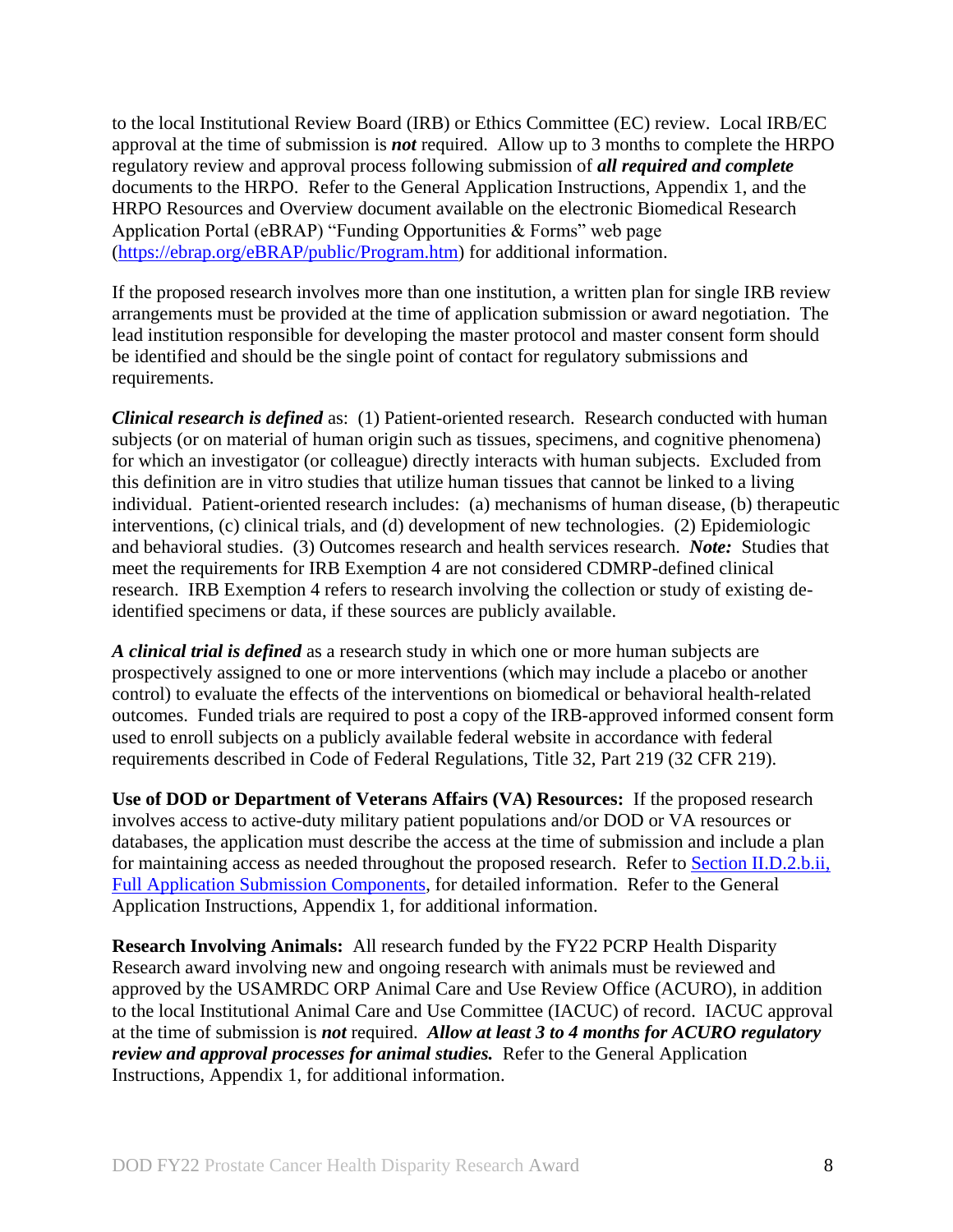<span id="page-8-0"></span>*Health Disparity Research Resources:* Potential applicants for this award are encouraged to seek collaborations and access to appropriate study populations through the following (or similar) resources:

- CDMRP: Search the CDMRP awards database at [https://cdmrp.army.mil.](https://cdmrp.army.mil/)
- The North Carolina Louisiana Prostate Cancer Project (PCaP): The PCaP was supported by the PCRP to conduct prostate cancer health disparity studies and developed a large biorepository of health disparity-related epidemiological data and biospecimens that may be requested for use by the research community. Information on PCaP investigators, data, and specimens is available at [https://pcap.bioinf.unc.edu.](https://pcap.bioinf.unc.edu/)
- National Cancer Institute Center to Reduce Cancer Health Disparities: Search for health disparity research and researchers at [https://crchd.cancer.gov/index.html.](https://crchd.cancer.gov/index.html)
- National Institute on Minority Health and Health Disparities (NIMHD), National Institutes of Health (NIH), Community-Based Participatory Research (CBPR) Initiative: Contact the NIMHD at [https://www.nimhd.nih.gov/programs/extramural/community-based](https://www.nimhd.nih.gov/programs/extramural/community-based-participatory.html)[participatory.html](https://www.nimhd.nih.gov/programs/extramural/community-based-participatory.html) for information on current CBPR programs and scientists and communities engaged in health disparity research.
- Cancer Prevention and Control Research Network (CPCRN): Contact the CPCRN at <http://cpcrn.org/> for information on community participatory research to reduce cancer in disproportionately affected populations.
- Health Resources and Services Administration, Office of Minority Health: Search for health disparity programs and funded investigators at [https://www.hrsa.gov/index.html.](https://www.hrsa.gov/index.html)
- NIH Research Portfolio Online Reporting Tool (NIH RePORTER): Search for NIH awards at [https://projectreporter.nih.gov/reporter.cfm.](https://projectreporter.nih.gov/reporter.cfm)
- Defense Technical Information Center (DTIC): Search for DOD and other governmentfunded investigators through DTIC Technical Reports at [https://discover.dtic.mil/.](https://discover.dtic.mil/)
- National Library of Medicine, NIH, PubMed: Search for investigators publishing studies on prostate cancer health disparities at [https://www.ncbi.nlm.nih.gov/pubmed.](https://www.ncbi.nlm.nih.gov/pubmed)
- U.S. Department of Education: Search for institutions that may have increased access to disproportionately affected populations at [https://www2.ed.gov/about/offices/list/ocr/edlite](https://www2.ed.gov/about/offices/list/ocr/edlite-minorityinst.html)[minorityinst.html.](https://www2.ed.gov/about/offices/list/ocr/edlite-minorityinst.html)
- International Cancer Research Partnership: Search for investigators and studies relevant to health disparity that are supported by cancer research funders from several countries including the United States, European Union, United Kingdom, and Canada at [https://www.icrpartnership.org.](https://www.icrpartnership.org/)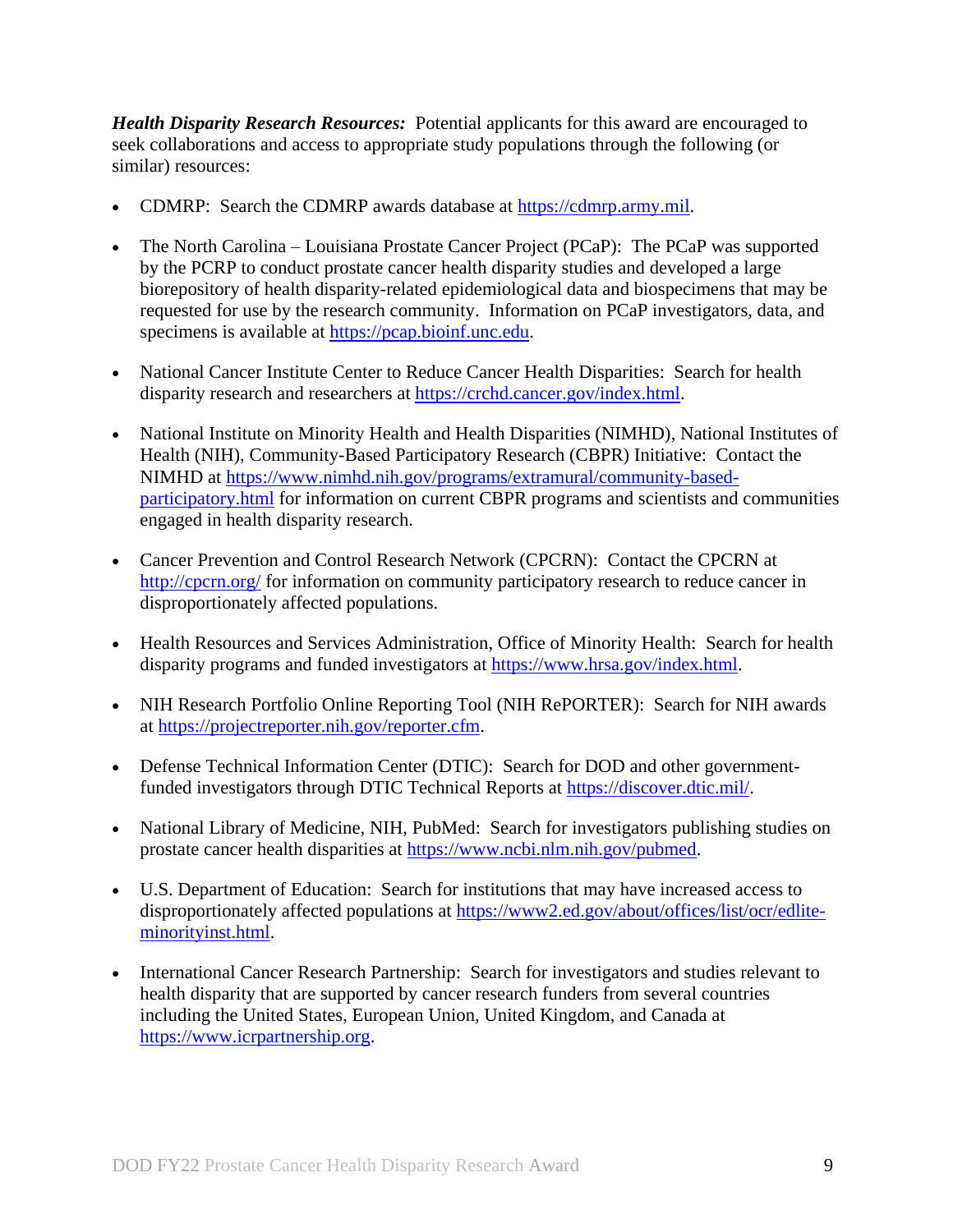- National Coalition for LGBT Health: For more information on programs focused on Lesbian, Gay, Bisexual, and Transgender (LGBT) research, policy, education, and training, search [http://www.healthlgbt.org.](http://www.healthlgbt.org/)
- National LGBT Cancer Network: To obtain more information, search [https://www.cancer](https://www.cancer-network.org/)[network.org.](https://www.cancer-network.org/)

<span id="page-9-2"></span>In addition, applicants are encouraged to interact with **community or advocacy organizations**, as applicable to their proposed studies, such as the American Indian Health Care Association, National African American Outreach Program of the Patient Advocate Foundation, National Alliance for Hispanic Health, National Medical Association, National Rural Health Association, and Prostate Health Education Network, as well as international organizations such as the African-Caribbean Cancer Consortium, African Organization for Research and Training in Cancer, Europa Uomo, European Cancer Patient Coalition, Global Prostate Cancer Alliance, Malecare, Men of African Descent and Carcinoma of the Prostate Consortium, Prostate Cancer Transatlantic Consortium, Urban League, and The Prostate Net.

## <span id="page-9-0"></span>**II.C. Eligibility Information**

## <span id="page-9-1"></span>**II.C.1. Eligible Applicants**

**II.C.1.a. Organization: All organizations, including foreign organizations, foreign public entities, and international organizations, are eligible to apply.** 

**Government Agencies Within the United States:** Local, state, and federal government agencies are eligible to the extent that applications do not overlap with their fully funded internal programs. Such agencies are required to explain how their applications do not overlap with their internal programs.

As applications for this program announcement may be submitted by extramural and intramural organizations, these terms are defined below.

**Extramural Organization:** An eligible non-DOD organization. Examples of extramural organizations include academic institutions, biotechnology companies, foundations, federal government organizations other than the DOD, and research institutes.

**Intramural DOD Organization:** A DOD laboratory, DOD military treatment facility, and/or DOD activity embedded within a civilian medical center. *Intramural Submission:* **An**  *application submitted by a DOD organization for an intramural investigator working within a DOD laboratory or military treatment facility or in a DOD activity embedded within a civilian medical center.*

**The USAMRAA makes awards to eligible organizations, not to individuals.**

## **II.C.1.b. Principal Investigator**

Each investigator may be named on only one FY22 Health Disparity Research Award application as a PI.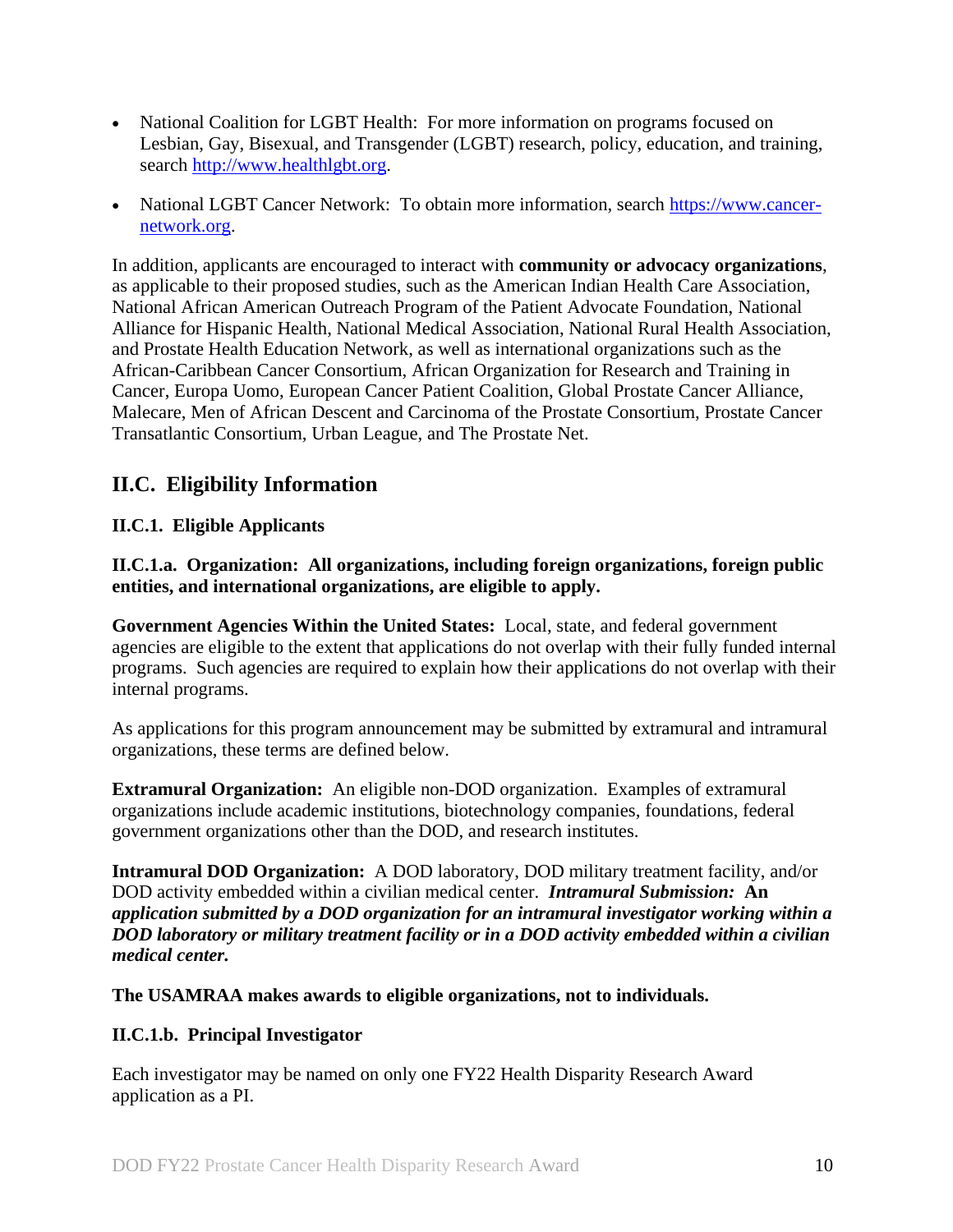*Although a PI may be eligible for both the Established Investigator and New Investigator categories, only one category may be chosen; the choice of application category is at the applicant's discretion.* 

#### **Established Investigator**

Independent investigators at all levels are eligible.

#### **New Investigator**

By the application submission deadline, the PI must:

- Have the freedom to pursue independent research goals without formal mentorship.
- Not previously have received a PCRP Health Disparity Research Award and/or Idea Development Award.
- Be an independent, early-career investigator within 10 years after completion of their terminal degree (excluding time spent in residency or on family medical leave). Time spent as a postdoctoral fellow is not excluded. Lapses in research time or appointments as denoted in the biographical sketch may be articulated in the application.
- New Investigators working within a laboratory team are eligible to apply for this award provided they can demonstrate that they have the freedom to pursue independent research goals without formal mentorship. Graduate students and junior postdoctoral fellows with less than 3 years postdoctoral training by the application submission deadline are not eligible for this award.

Investigators named as PI under the New Investigator category must confirm eligibility in Attachment 8 [\(Eligibility Statement\)](#page-24-0) and independence, if applicable in [Attachment 9](#page-24-1)  [\(Statement of Independence\).](#page-24-1)

An eligible PI, regardless of ethnicity, nationality, or citizenship status, must be employed by, or affiliated with, an eligible organization.

The CDMRP strongly encourages all PIs to participate in a digital identifier initiative through Open Researcher and Contributor ID, Inc. (ORCID). Registration for a unique ORCID identifier can be done online at [https://orcid.org/.](https://orcid.org/)

## <span id="page-10-0"></span>**II.C.2. Cost Sharing**

Cost sharing/matching is not an eligibility requirement.

## <span id="page-10-1"></span>**II.C.3. Other**

Organizations must be able to access **.gov** and **.mil** websites in order to fulfill the financial and technical deliverable requirements of the award and submit invoices for payment.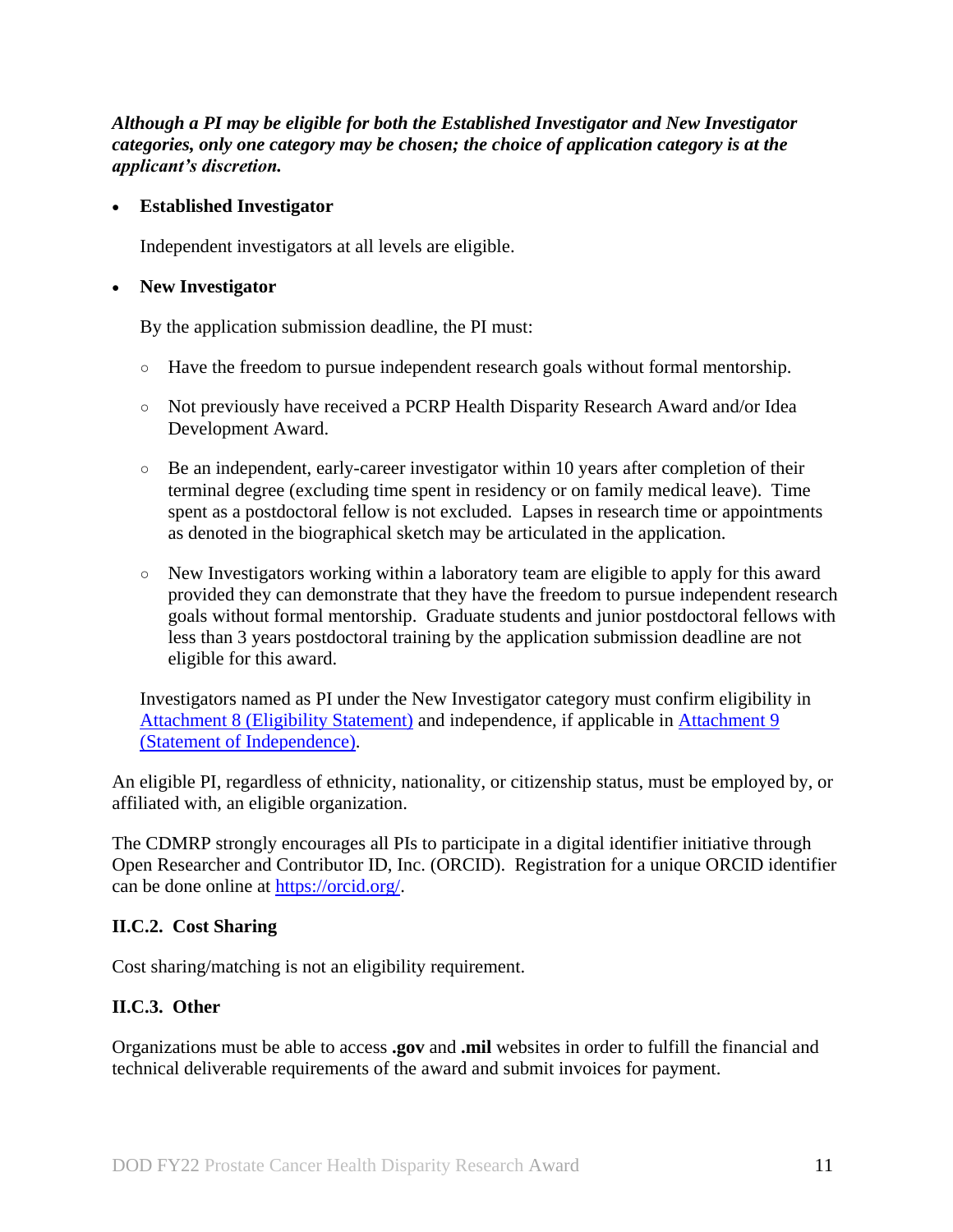For general information on required qualifications for award recipients, refer to the General Application Instructions, Appendix 3.

Refer to [Section II.H.2, Administrative Actions,](#page-37-2) for a list of administrative actions that may be taken if a pre-application or application does not meet the administrative, eligibility, or ethical requirements defined in this program announcement.

## <span id="page-11-0"></span>**II.D. Application and Submission Information**

*Submission of applications that are essentially identical or propose essentially the same research project to different funding opportunities within the same program and fiscal year is prohibited and will result in administrative withdrawal of the duplicative application(s).*

## <span id="page-11-1"></span>**II.D.1. eBRAP and Grants.gov**

**eBRAP** [\(https://ebrap.org\)](https://ebrap.org/) is a secure web-based system that allows PIs to submit their preapplications, view and verify extramural full applications submitted to Grants.gov [\(https://grants.gov\)](https://grants.gov/), receive communications from the CDMRP, and submit documentation during award negotiations and throughout the period of performance. eBRAP also allows intramural organizations to submit full applications following pre-application submission.

**Grants.gov** is a federal system required to be utilized by agencies to receive and process extramural grant applications. Full applications may only be submitted to Grants.gov after submission of a pre-application through eBRAP.

Contact information for the eBRAP Help Desk and the Grants.gov Contact Center can be found in [Section II.G, Federal Awarding Agency Contacts.](#page-36-0)

## *Extramural Submission:*

- Pre-application content and forms must be accessed and submitted at eBRAP.org.
- Full application packages must be accessed and submitted at Grants.gov.

## *Intramural DOD Submission:*

- Pre-application content and forms must be accessed and submitted at eBRAP.org.
- Full application packages must be accessed and submitted at eBRAP.org.

## *Note: Applications from an intramural DOD organization or from an extramural federal government organization may be submitted to Grants.gov through a research foundation.*

## <span id="page-11-2"></span>**II.D.2. Content and Form of the Application Submission**

Submission is a two-step process requiring both *pre-application* (eBRAP.org) and *full application* (eBRAP.org or Grants.gov) as indicated below. The submission process should be started early to avoid missing deadlines. There are no grace periods. Full application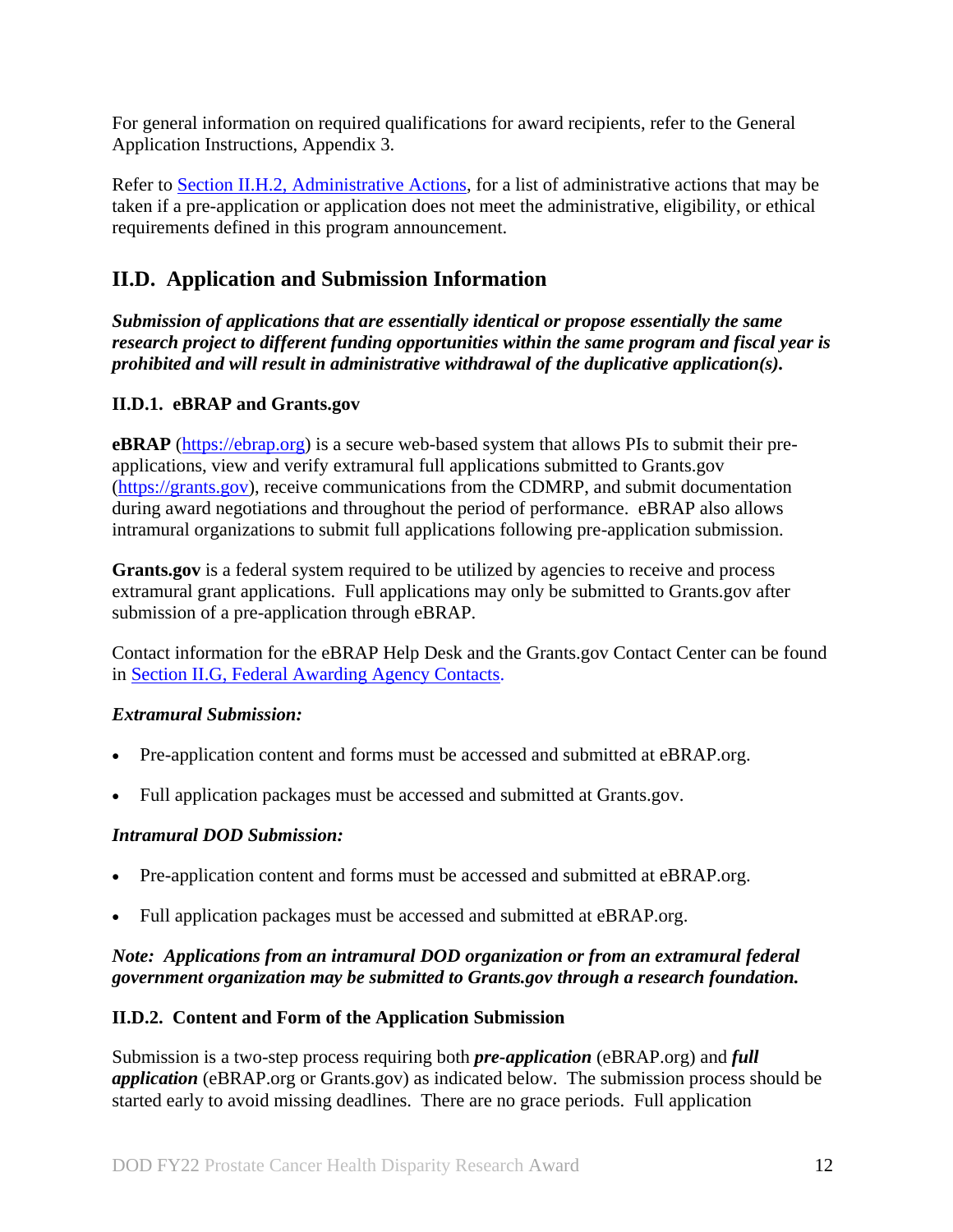submission guidelines differ for extramural (Grants.gov) and intramural (eBRAP.org) organizations (refer to [Table 1, Full Application Guidelines\)](#page-14-0).

*The application title, eBRAP log number, and all information for the PI, Business Official, performing organization, and contracting organization must be consistent throughout the entire pre-application and full application submission process.* Inconsistencies may delay application processing and limit or negate the ability to view, modify, and verify the application in eBRAP. If any changes need to be made, the applicant should contact the eBRAP Help Desk at [help@eBRAP.org](mailto:help@eBRAP.org) or 301-682-5507 prior to the application submission deadline.

## **II.D.2.a. Step 1: Pre-Application Submission Content**

### *During the pre-application process, eBRAP assigns each submission a unique log number. This unique eBRAP log number is required during the full application submission process***.**

To begin the pre-application process, first select whether the submitting organization is extramural or intramural, then confirm your selection or cancel. **Incorrect selection of extramural or intramural submission type will delay processing.**

If an error has been made in the selection of extramural versus intramural and the pre-application submission deadline has passed, the PI or Business Official must contact the eBRAP Help Desk at [help@eBRAP.org](mailto:help@eBRAP.org) or 301-682-5507 to request a change in designation.

All pre-application components must be submitted by the PI through eBRAP [\(https://eBRAP.org/\)](https://ebrap.org/).

The applicant organization and associated PI identified in the pre-application should be the same as those intended for the subsequent application submission. If any changes are necessary after submission of the pre-application, the applicant must contact the CDMRP Help Desk at [help@eBRAP.org](mailto:help@eBRAP.org) or 301-682-5507.

PIs with an ORCID identifier should enter that information in the appropriate field in the "My Profile" tab in the "Account Information" section of eBRAP.

#### *When starting the pre-application, PIs should ensure that they have selected the appropriated application category:*

- Health Disparity Research Award *New Investigator;* or
- Health Disparity Research Award *New Investigator with Clinical Trial option;* or
- Health Disparity Research Award *Established Investigator;* or
- Health Disparity Research Award *Established Investigator Clinical Trial option*

The pre-application consists of the following components, which are organized in eBRAP by separate tabs (refer to the General Application Instructions, Section II.B, for additional information on pre-application submission):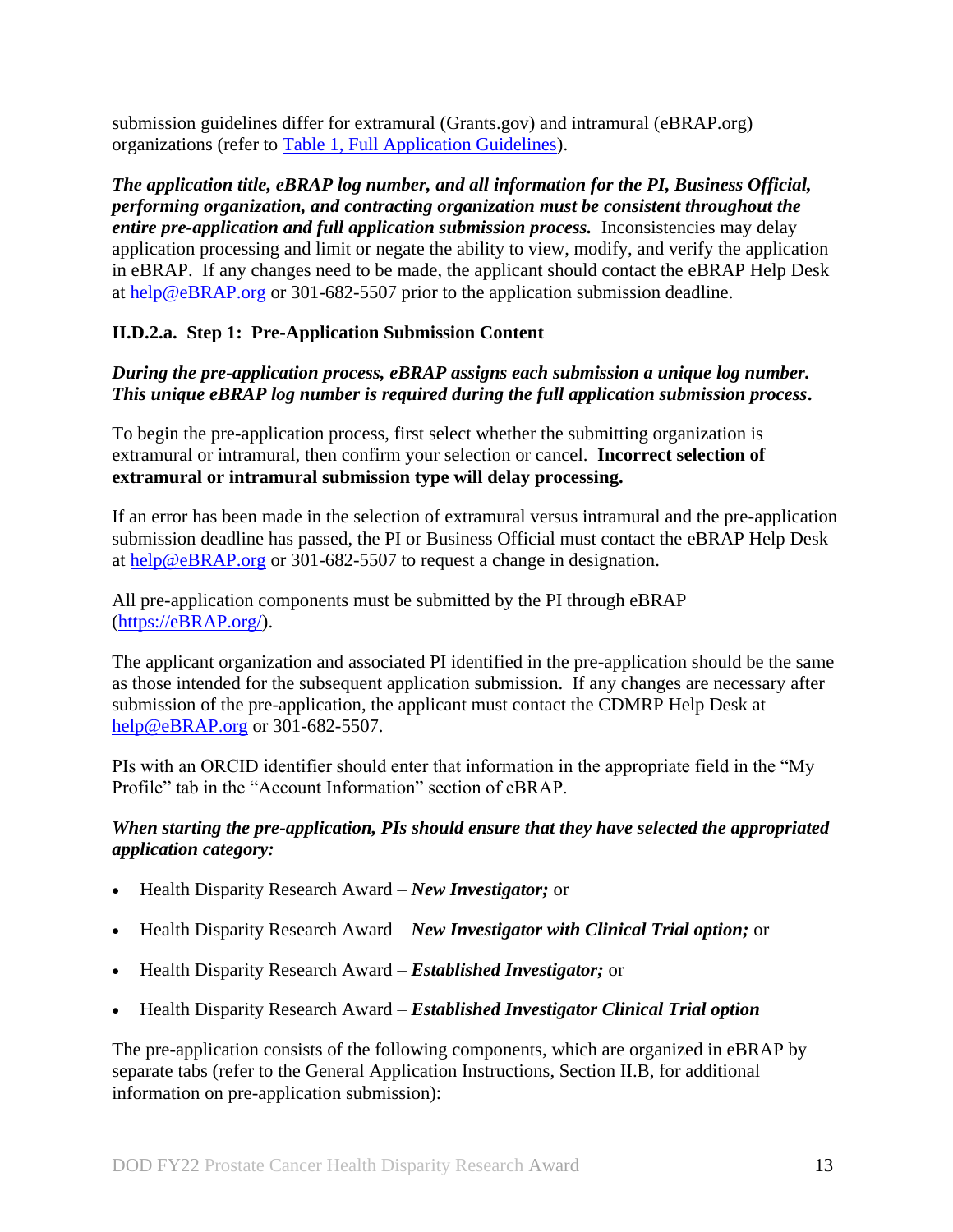### **Tab 1 – Application Information**

Submission of application information includes assignment of primary and secondary research classification codes, which may be found at [https://ebrap.org/eBRAP/public/](https://ebrap.org/eBRAP/public/Program.htm) [Program.htm.](https://ebrap.org/eBRAP/public/Program.htm) Applicants are strongly encouraged to review and confirm the codes prior to making their selection.

#### **Tab 2 – Application Contacts**

Enter contact information for the PI. Enter the organization's Business Official responsible for sponsored program administration (the "person to be contacted on matters involving this application" in Block 5 of the Grants.gov SF424 Research & Related Form). The Business Official must be either selected from the eBRAP list or invited in order for the preapplication to be submitted.

Select the performing organization (site at which the PI will perform the proposed work) and the contracting organization (organization submitting on behalf of the PI, which corresponds to Block 5 on the Grants.gov SF424 Research & Related Form), and click on "Add Organizations to this Pre-application." The organization(s) must be either selected from the eBRAP drop-down list or invited in order for the pre-application to be submitted.

It is recommended that applicants identify an Alternate Submitter in the event that assistance with pre-application submission is needed.

#### **Tab 3 – Collaborators and Key Personnel**

Enter the name, organization, and role of all collaborators and key personnel associated with the application.

[FY22 PCRP Programmatic Panel members](https://cdmrp.army.mil/pcrp/panels/panel22) should not be involved in any pre-application or application. For questions related to panel members and pre-applications or applications, refer to [Section II.H.2.c, Withdrawal,](#page-38-0) or contact the CDMRP Help Desk at [help@eBRAP.org](mailto:help@eBRAP.org) or 301-682-5507.

#### **Tab 4 – Conflicts of Interest**

List all individuals other than collaborators and key personnel who may have a conflict of interest in the review of the application (including those with whom the PI has a personal or professional relationship).

#### **Tab 5 – Pre-Application Files**

○ **Letter of Intent (LOI) (one-page limit):** Provide a brief description of the research to be conducted. If the proposed research includes a clinical trial, briefly state the clinical intervention, subject populations(s), and phase of the clinical trial. LOIs are used for program planning purposes only (e.g., reviewer recruitment) and will not be reviewed during either the peer or programmatic review sessions. An invitation to submit is *not* required.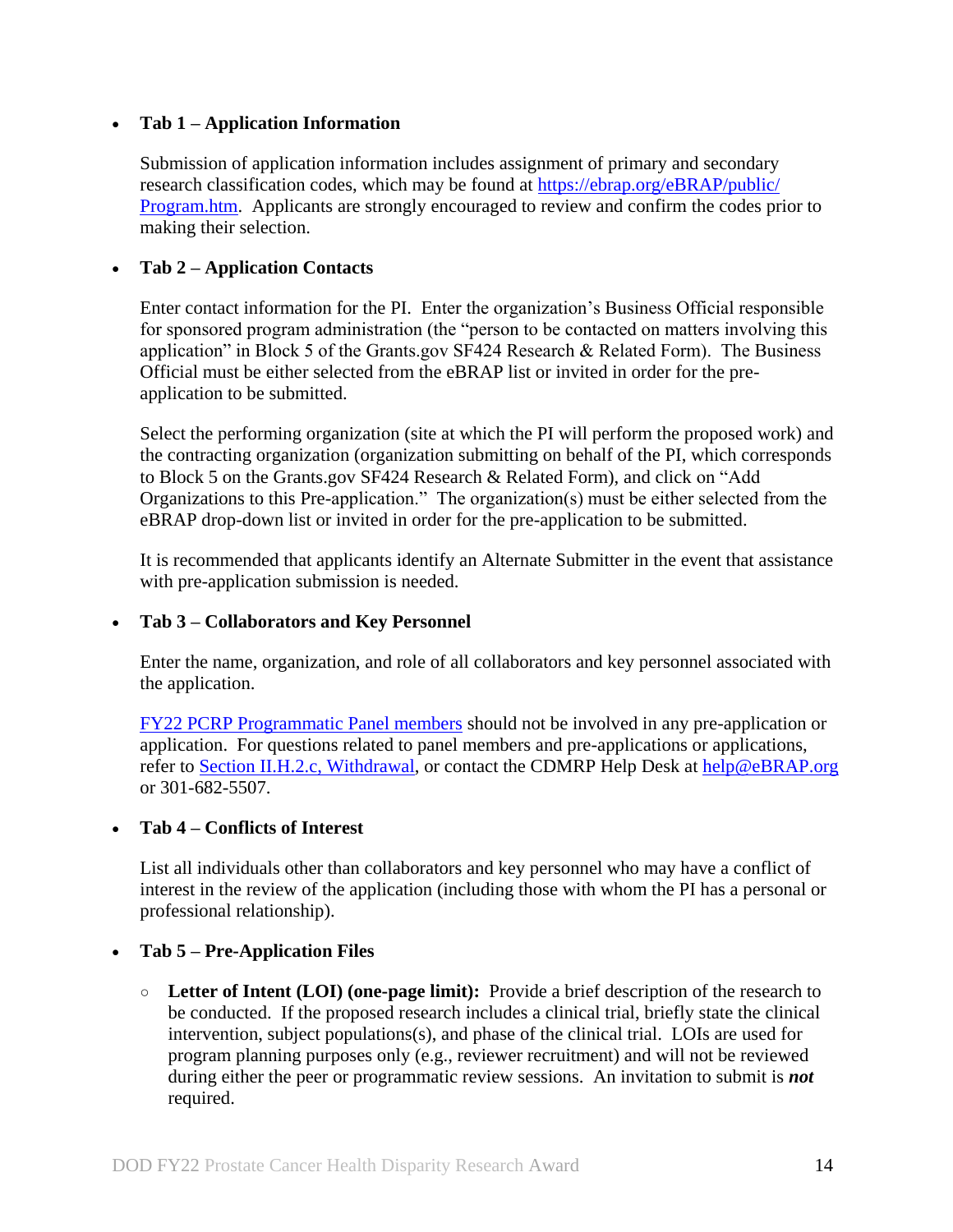## **Tab 6 – Submit Pre-Application**

This tab must be completed for the pre-application to be accepted and processed.

## **II.D.2.b. Step 2: Full Application Submission Content**

## *The CDMRP cannot make allowances/exceptions to its policies for submission problems encountered by the applicant organization using system-to-system interfaces with Grants.gov.*

Each application submission must include the completed full application package for this program announcement. The full application package is submitted by the Authorized Organizational Representative through Grants.gov [\(https://grants.gov/\)](https://www.grants.gov/) for extramural organizations or through eBRAP [\(https://ebrap.org/\)](https://ebrap.org/) for intramural organizations. See Table 1 below for more specific guidelines.

## **II.D.2.b.i. Full Application Guidelines**

Extramural organizations must submit full applications through Grants.gov. Applicants must create a Grants.gov Workspace for submission, which allows the application components to be completed online and routed through the applicant organization for review prior to submission. Applicants may choose to download and save individual PDF forms rather than filling out webforms in Workspace. A compatible version of Adobe Reader **must** be used to view, complete, and submit an application package consisting of PDF forms. If more than one person is entering text into an application package, the *same version* of Adobe Reader software should be used by each person. Check the version number of the Adobe software on each user's computer to make sure the versions match. Using different versions of Adobe Reader may cause submission and/or save errors – even if each version is individually compatible with Grants.gov. Refer to the General Application Instructions, Section III, and the "Apply For Grants" page of Grants.gov [\(https://www.grants.gov/web/grants/applicants/apply-for-grants.html\)](https://www.grants.gov/web/grants/applicants/apply-for-grants.html) for further information about the Grants.gov Workspace submission process. Submissions of extramural applications through eBRAP may be withdrawn.

<span id="page-14-0"></span>*Do not password protect any files of the application package, including the Project Narrative.*

| <b>Extramural Submissions</b>                                                                                                                                                                                                                                                                                                           | <b>Intramural DOD Submissions</b>                                                                                                   |  |
|-----------------------------------------------------------------------------------------------------------------------------------------------------------------------------------------------------------------------------------------------------------------------------------------------------------------------------------------|-------------------------------------------------------------------------------------------------------------------------------------|--|
| <b>Application Package Location</b>                                                                                                                                                                                                                                                                                                     |                                                                                                                                     |  |
| Download application package components for<br>W81XWH-22-PCRP-HDRA from Grants.gov<br>(https://grants.gov) and create a Grants.gov<br>Workspace. Workspace allows online<br>completion of the application components and<br>routing of the application package through the<br>applicant organization for review prior to<br>submission. | Download application package components for<br>W81XWH-22-PCRP-HDRA from eBRAP<br>$(\frac{https://ebrap.org)}{https://ebrap.org)}$ . |  |

## **Table 1. Full Application Submission Guidelines**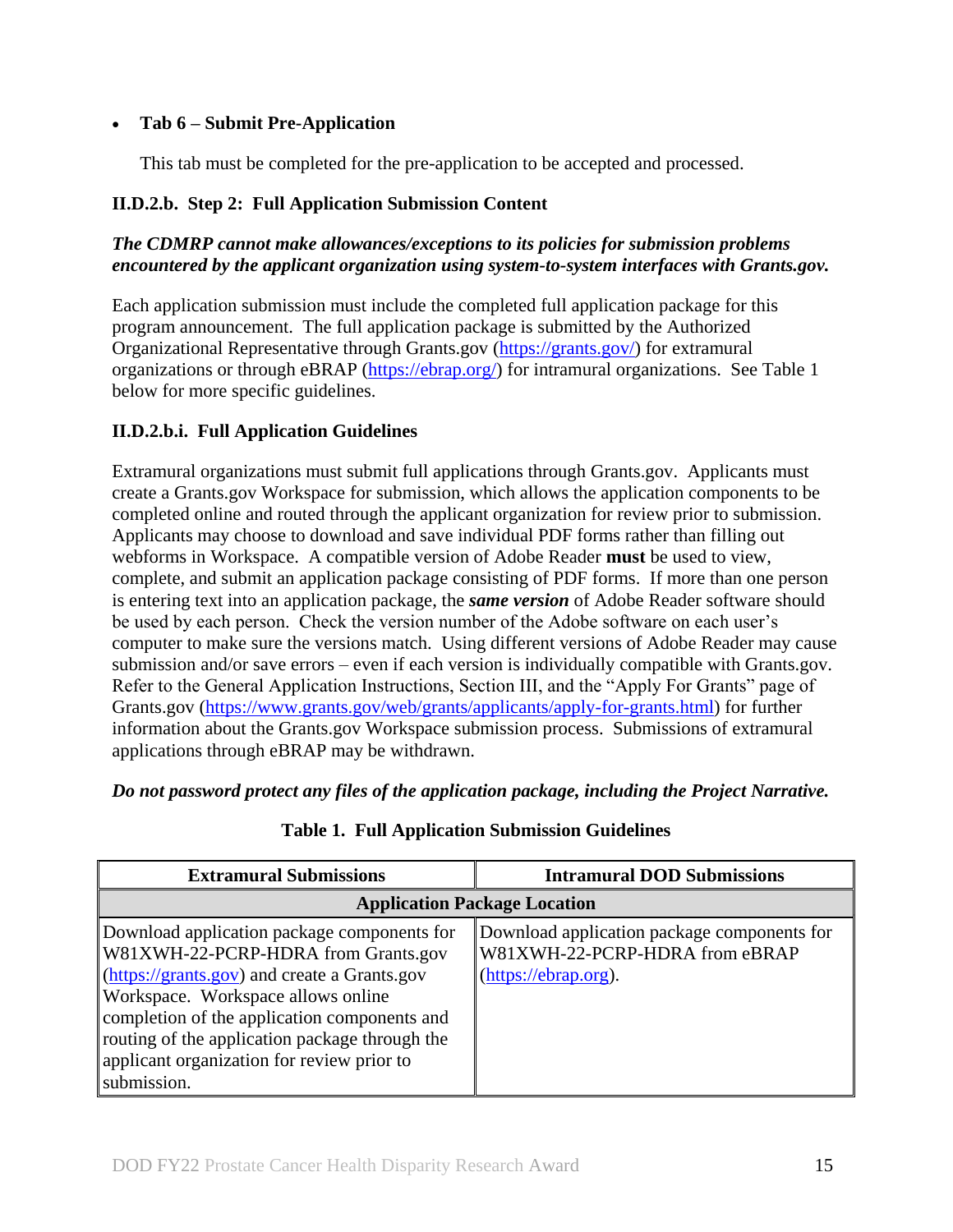| <b>Extramural Submissions</b>                                                                                                                                                                                                                                                                                                                                                                                                                                                                                                                                                                                                                                                                                                                                                                                                                                                                                                                                                           | <b>Intramural DOD Submissions</b>                                                                                                                                                                                                                                                                                                                                                                                                                                                                                                                                                         |
|-----------------------------------------------------------------------------------------------------------------------------------------------------------------------------------------------------------------------------------------------------------------------------------------------------------------------------------------------------------------------------------------------------------------------------------------------------------------------------------------------------------------------------------------------------------------------------------------------------------------------------------------------------------------------------------------------------------------------------------------------------------------------------------------------------------------------------------------------------------------------------------------------------------------------------------------------------------------------------------------|-------------------------------------------------------------------------------------------------------------------------------------------------------------------------------------------------------------------------------------------------------------------------------------------------------------------------------------------------------------------------------------------------------------------------------------------------------------------------------------------------------------------------------------------------------------------------------------------|
| <b>Full Application Package Components</b>                                                                                                                                                                                                                                                                                                                                                                                                                                                                                                                                                                                                                                                                                                                                                                                                                                                                                                                                              |                                                                                                                                                                                                                                                                                                                                                                                                                                                                                                                                                                                           |
| <b>SF424 Research &amp; Related Application for</b><br>Federal Assistance Form: Refer to the General<br>Application Instructions, Section III.A.1, for<br>detailed information.                                                                                                                                                                                                                                                                                                                                                                                                                                                                                                                                                                                                                                                                                                                                                                                                         | Tab 1 - Summary: Provide a summary of the<br>application information.<br>Tab 2 – Application Contacts: This tab will be<br>pre-populated by eBRAP; add Authorized<br>Organizational Representative.                                                                                                                                                                                                                                                                                                                                                                                       |
| Descriptions of each required file can be found<br>under Full Application Submission Components:<br><b>Attachments</b><br>$\bullet$<br>Research & Related Personal Data<br>Research & Related Senior/Key Person<br>Profile (Expanded)<br><b>Research &amp; Related Budget</b><br>٠<br><b>Project/Performance Site Location(s) Form</b><br><b>Research &amp; Related Subaward Budget</b><br>Attachment(s) Form                                                                                                                                                                                                                                                                                                                                                                                                                                                                                                                                                                           | Tab 3 – Full Application Files: Upload files<br>under each Application Component in eBRAP.<br>Descriptions of each required file can be found<br>under Full Application Submission Components:<br><b>Attachments</b><br><b>Key Personnel</b><br><b>Budget</b><br><b>Performance Sites</b><br>Tab 4 - Application and Budget Data:<br>Review and edit proposed project start date,                                                                                                                                                                                                         |
|                                                                                                                                                                                                                                                                                                                                                                                                                                                                                                                                                                                                                                                                                                                                                                                                                                                                                                                                                                                         | proposed end date, and budget data pre-<br>populated from the Budget Form.                                                                                                                                                                                                                                                                                                                                                                                                                                                                                                                |
|                                                                                                                                                                                                                                                                                                                                                                                                                                                                                                                                                                                                                                                                                                                                                                                                                                                                                                                                                                                         | <b>Application Package Submission</b>                                                                                                                                                                                                                                                                                                                                                                                                                                                                                                                                                     |
| <b>Create a Grants.gov Workspace.</b><br>Add participants (investigators and Business<br>Officials) to Workspace, complete all required<br>forms, and check for errors before submission.<br><b>Submit a Grants.gov Workspace Package.</b><br>An application may be submitted through<br>Workspace by clicking the "Sign and Submit"<br>button on the "Manage Workspace" page, under<br>the "Forms" tab. Grants.gov recommends<br>submission of the application package at least<br>24-48 hours prior to the close date to allow<br>time to correct any potential technical issues that<br>may disrupt the application submission.<br><b>Note:</b> If either the Project Narrative or the<br>budget fails eBRAP validation or needs to be<br>modified, an updated Grants.gov application<br>package must be submitted via Grants.gov as a<br>"Changed/Corrected Application" with the<br>previous Grants.gov Tracking ID <i>prior to</i> the<br>application submission deadline. Do not | <b>Submit package components to eBRAP</b><br>(https://ebrap.org).<br>Tab 5 – Submit/Request Approval Full<br>Application: After all components are uploaded<br>and prior to the full application submission<br>deadline, enter your password in the space<br>provided next to "Enter Your Password Here"<br>and press the "Submit Full Application" button.<br>eBRAP will notify your Resource<br>Manager/Comptroller/Task Area Manager or<br>equivalent Business Official by email. Do not<br>password protect any files of the application<br>package, including the Project Narrative. |
| password protect any files of the application<br>package, including the Project Narrative.                                                                                                                                                                                                                                                                                                                                                                                                                                                                                                                                                                                                                                                                                                                                                                                                                                                                                              |                                                                                                                                                                                                                                                                                                                                                                                                                                                                                                                                                                                           |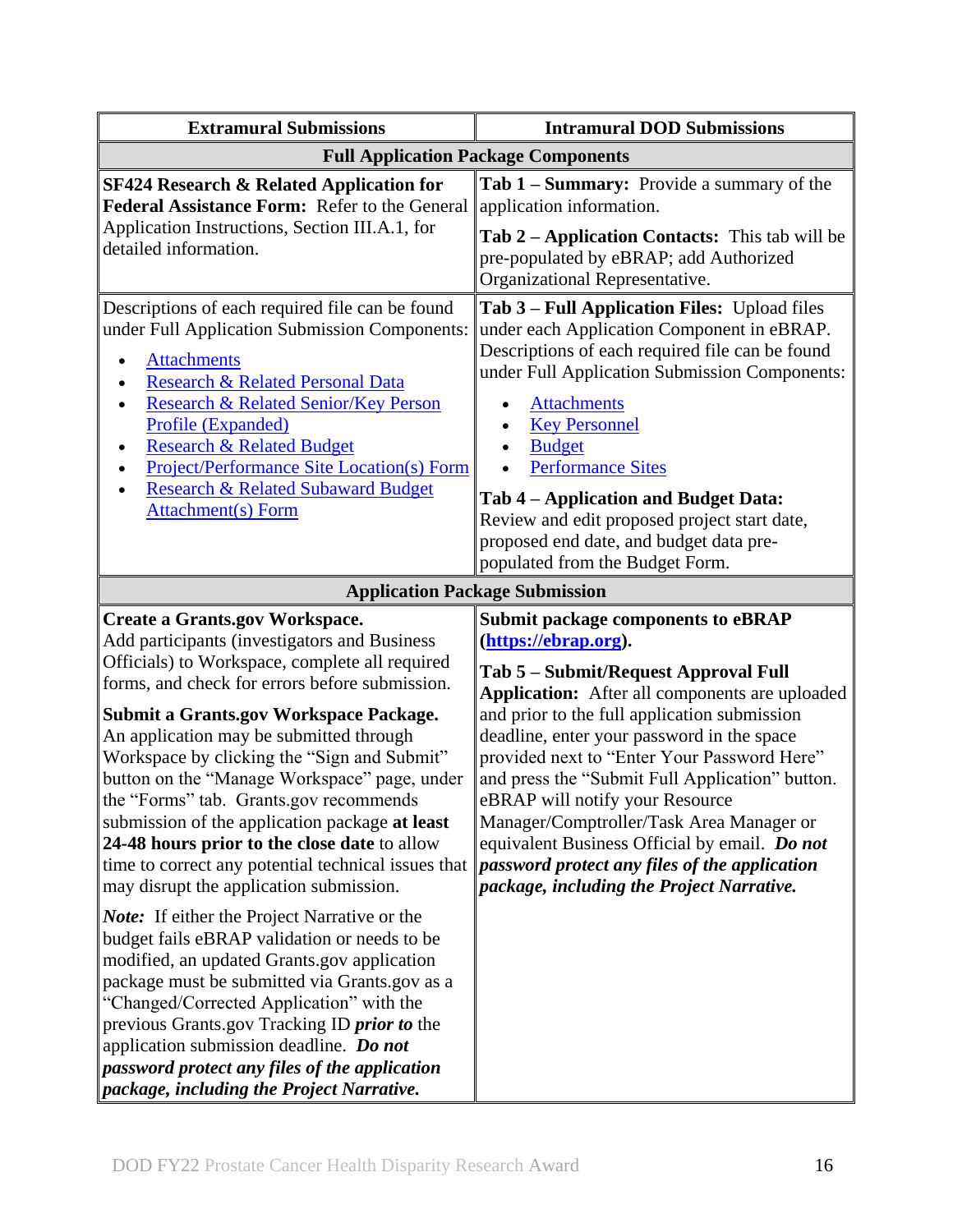| <b>Extramural Submissions</b>                                                                                                                                                                                                                                                                                                                                                                                     | <b>Intramural DOD Submissions</b>                                                                                                                                                                                                                                                                                                                                                                                                                                                                                                                                                                                                                                                           |
|-------------------------------------------------------------------------------------------------------------------------------------------------------------------------------------------------------------------------------------------------------------------------------------------------------------------------------------------------------------------------------------------------------------------|---------------------------------------------------------------------------------------------------------------------------------------------------------------------------------------------------------------------------------------------------------------------------------------------------------------------------------------------------------------------------------------------------------------------------------------------------------------------------------------------------------------------------------------------------------------------------------------------------------------------------------------------------------------------------------------------|
|                                                                                                                                                                                                                                                                                                                                                                                                                   | <b>Application Verification Period</b>                                                                                                                                                                                                                                                                                                                                                                                                                                                                                                                                                                                                                                                      |
| The full application package submitted to<br>Grants.gov may be viewed and modified in<br>eBRAP until the end of the application<br>verification period. During the application<br>verification period, the full application package<br>may be modified with the exception of the<br><b>Project Narrative and Research &amp; Related</b><br><b>Budget Form.</b>                                                    | After eBRAP has processed the full application,<br>the organizational Resource Manager/<br>Comptroller/Task Area Manager or equivalent<br>Business Official and PI will receive email<br>notification of this status and will be able to view<br>and modify application components in eBRAP.<br>During the application verification period, the<br>full application package may be modified with<br>the exception of the Project Narrative and<br><b>Research &amp; Related Budget Form. Your</b><br>Resource Manager/Comptroller/Task Area<br>Manager or equivalent Business Official should<br>log into eBRAP to review and to approve prior to<br>the application verification deadline. |
| <b>Further Information</b>                                                                                                                                                                                                                                                                                                                                                                                        |                                                                                                                                                                                                                                                                                                                                                                                                                                                                                                                                                                                                                                                                                             |
| <b>Tracking a Grants.gov Workspace Package.</b><br>After successfully submitting a Workspace<br>package, a Grants.gov Tracking Number is<br>automatically assigned to the package. The<br>number will be listed on the "Confirmation"<br>page that is generated after submission.<br>Refer to the General Application Instructions,<br>Section III, for further information regarding<br>Grants.gov requirements. | Refer to the General Application Instructions,<br>Section IV, for further information regarding<br>eBRAP requirements.                                                                                                                                                                                                                                                                                                                                                                                                                                                                                                                                                                      |

The full application package must be submitted using the unique eBRAP log number to avoid delays in application processing.

## <span id="page-16-0"></span>**II.D.2.b.ii. Full Application Submission Components**

## **Extramural Applications Only**

**SF424 Research & Related Application for Federal Assistance Form:** Refer to the General Application Instructions, Section III.A.1, for detailed information.

## **Extramural and Intramural Applications**

## <span id="page-16-1"></span>**Attachments:**

*Each attachment to the full application components must be uploaded as an individual file in the format specified and in accordance with the formatting guidelines listed in the General Application Instructions, Appendix 4.*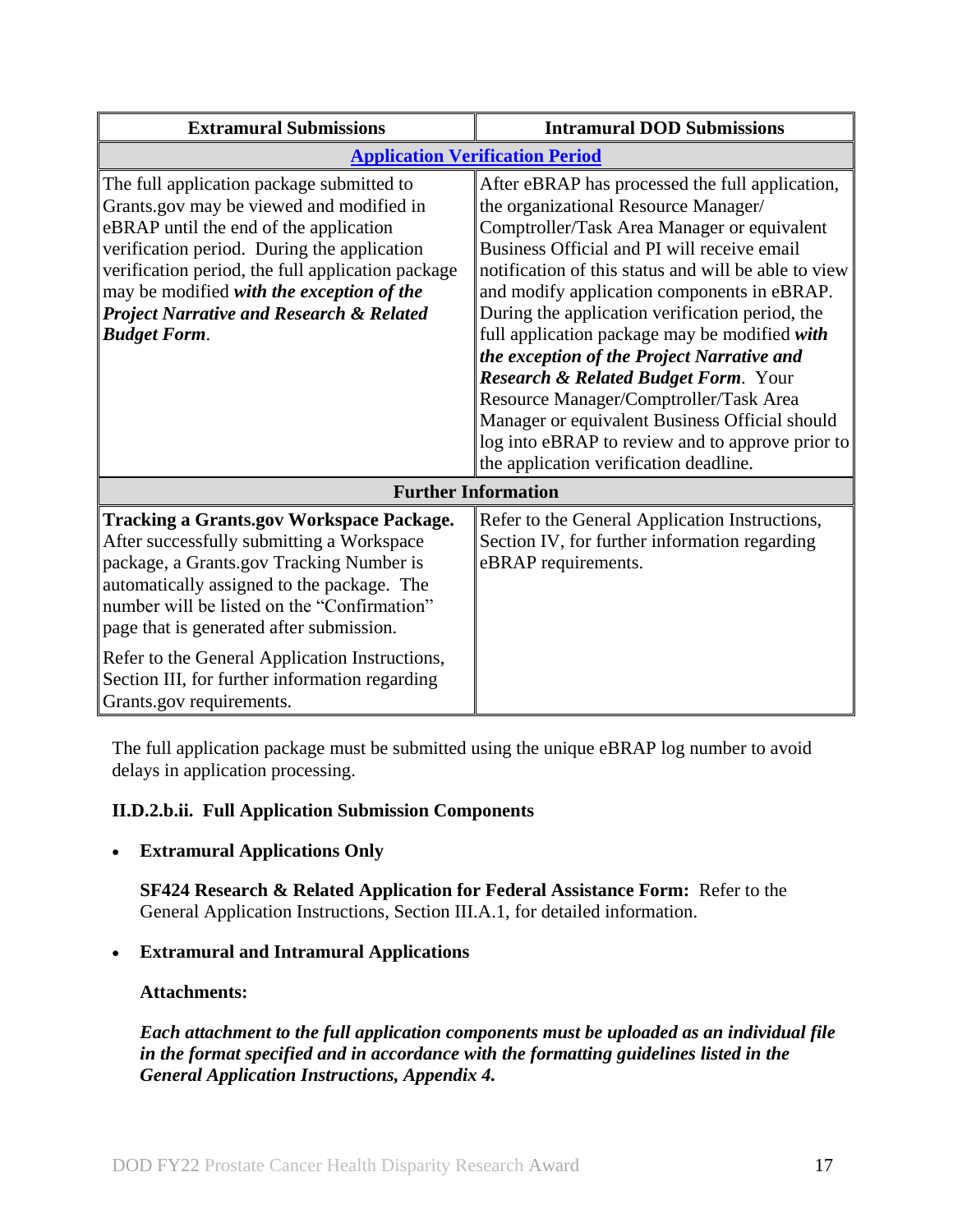For all attachments, ensure that the file names are consistent with the guidance. Attachments will be rejected if the file names are longer than 50 characters or have incorrect file names that contain characters other than the following: A-Z, a-z, 0-9, underscore, hyphen, space, and period. In addition, there are file size limits that may apply in some circumstances. Individual attachments may not exceed 20 megabytes (MB), and the file size for the entire full application package may not exceed 200 MB.

#### ○ **Attachment 1: Project Narrative (15-page limit): Upload as**

**"ProjectNarrative.pdf".** The page limit of the Project Narrative applies to text and nontext elements (e.g., figures, tables, graphs, photographs, diagrams, chemical structures, drawings) used to describe the project. Inclusion of URLs (uniform resource locators) that provide additional information to expand the Project Narrative and could confer an unfair competitive advantage is prohibited and may result in administrative withdrawal of the application.

Describe the proposed project in detail using the outline below.

- **Background:** Present the ideas and reasoning behind the proposed research; explain how the proposed project addresses one or more of the FY22 PCRP Health Disparity [Research Award Focus Areas,](#page-3-1) or another critical area believed to contribute to prostate cancer health disparities within the context of the [FY22 PCRP Overarching](#page-2-3)  [Challenges.](#page-2-3) Cite the relevant literature. The application must provide a sound scientific rationale to support the proposed project and its feasibility as established through the demonstration of logical reasoning and a critical review and analysis of published literature; include relevant literature citations. Describe previous experience most pertinent to this application. While not required, include any preliminary data to support the scientific rationale.
- **Hypothesis/Objective:** State the hypothesis to be tested or the objective to be reached.
- **Specific Aims:** Concisely explain the project's specific aims. If this application is part of a larger study, present only tasks that this award would fund.
- **Research Strategy and Feasibility:** 
	- Describe the experimental design, methods, and analyses, including appropriate controls and endpoints to be tested (if applicable), in sufficient detail for evaluation. Clearly state how the proposed models address the identified area of prostate cancer health disparity.
	- Explain how this research strategy will meet the research goals and milestones. Address potential pitfalls and problem areas and present alternative methods and approaches.
	- Clearly identify the source of any proposed cell lines and whether they were recently authenticated and/or tested for mycoplasma contamination, if applicable.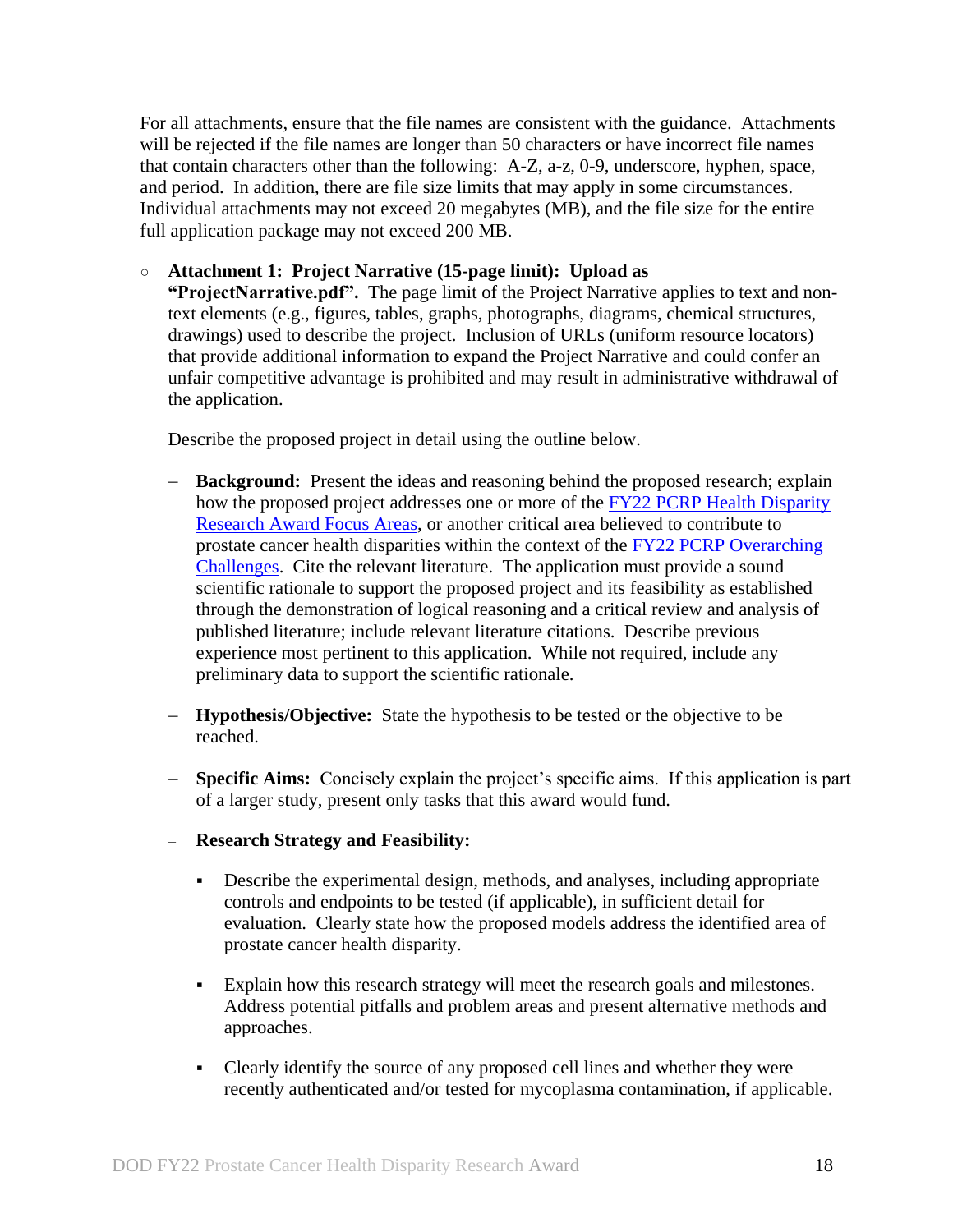- Describe the availability of and access to the necessary resources, including human subjects or human anatomical samples; include a detailed plan for the recruitment of subjects or the acquisition of samples. Describe the rationale for identifying and stratifying the proposed population(s) (genetic and/or genomic vs. self-reported classification). Address any potential ethical concerns. Outline how approvals from local IRBs will be obtained and how the informed consent process will be initiated, as applicable.
- Describe the strategy for the inclusion of women and minorities appropriate to the objectives of the study, including a description of the composition of the proposed study population in terms of sex/gender, racial, and ethnic group, and an accompanying rationale for the selection of subjects, if applicable.
- Describe the statistical analysis plan, including a power analysis that reflects sample size projections and will address the hypothesis and/or the objectives of the project. If animal studies are proposed, describe how they will be conducted in accordance with the ARRIVE 2.0 (Animal Research Reporting *In Vivo* Experiments) guidelines [\(https://arriveguidelines.org/arrive-guidelines\)](https://arriveguidelines.org/arrive-guidelines).
- If the study does not include a clinical trial, describe how the clinical relevance of the anticipated findings will be determined, and whether the results will be validated in the appropriate patient cohorts, if applicable.
- **Clinical Trial (only for applications submitted under the Clinical Trial option):**  *Only small-scale (i.e., up to and including phase 2 or equivalent) clinical trials are allowed.* Describe the type of clinical trial to be performed (e.g., prospective, randomized, controlled) and how it will meet the project's objectives. Outline the proposed methodology in sufficient detail to show a clear course of action. Include a description of the following clinical trial components:
	- Describe the rationale for the trial and summarize the previous work that led to the development of the proposed clinical trial.
	- Provide detailed plans for initiating the clinical trial *within the first year of the award* and for conducting the clinical trial during the course of this award. Describe potential challenges and alternative strategies where appropriate.
	- Identify the intervention to be tested and describe the projected outcomes. As appropriate, outline a plan for applying for and obtaining Investigational New Drug/Investigational Device Exemption (IND/IDE) status (or other Food and Drug Administration [FDA] approvals).
	- Define the study variables and describe how they will be measured. Include a description of appropriate controls and the endpoints to be tested.
	- Describe the methods that will be used to recruit a sample of human subjects from the accessible population (e.g., convenience, simple random, stratified random). Provide information on the inclusion and exclusion criteria, the availability of and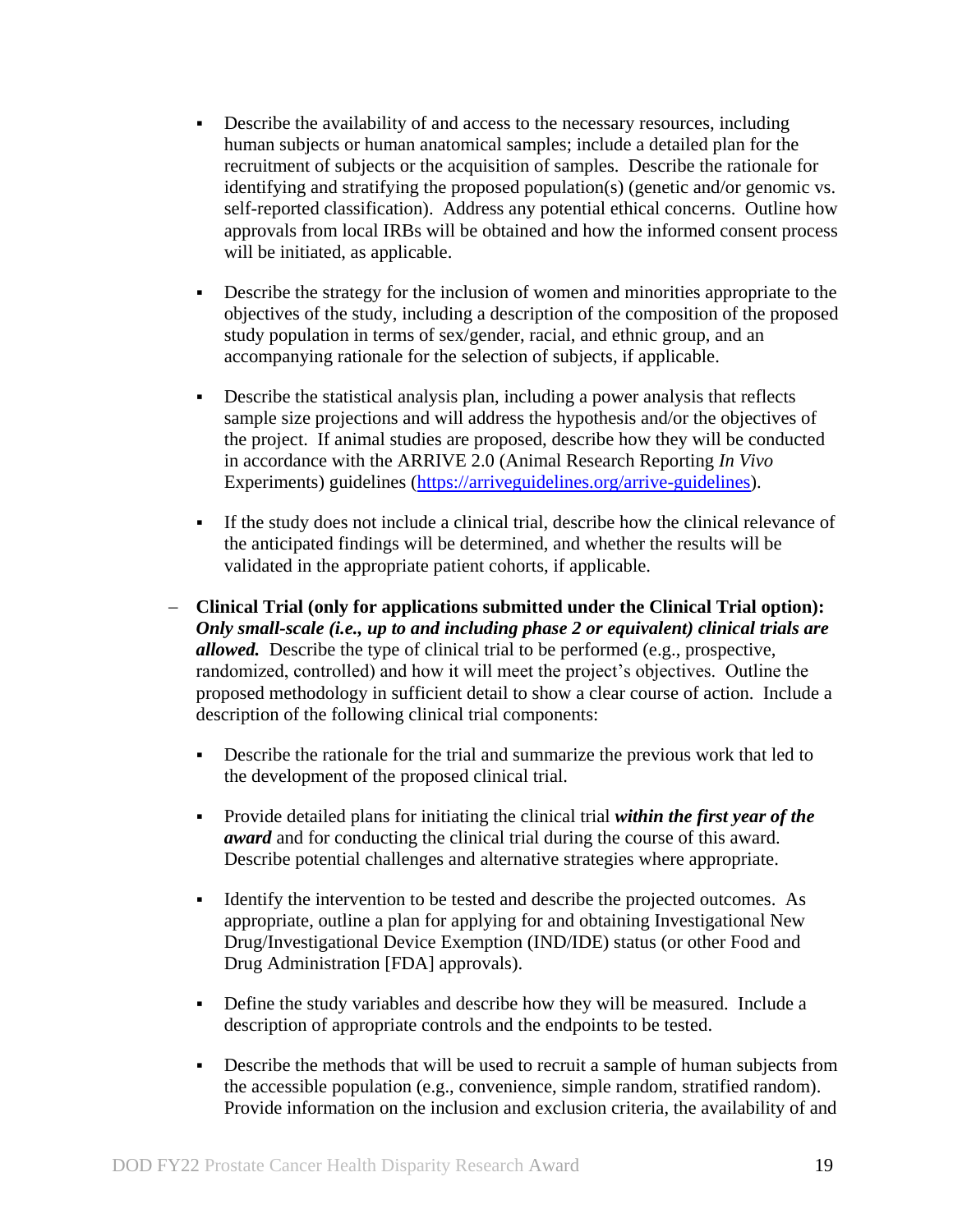access to the appropriate patient population(s), and the ability to accrue a sufficient number of subjects for the clinical trial.

- Describe the strategy for the inclusion of women and minorities in the clinical trial appropriate to the objectives of the study, including a description of the composition of the proposed study population in terms of sex/gender, racial, and ethnic group, and an accompanying rationale for the selection of subjects, if applicable.
- Describe the human subject-to-group assignment process (e.g., randomization, block randomization, stratified randomization, age-matched controls, alternating group, or other procedures), if applicable. Explain the specific actions to accomplish the group assignment (e.g., computer assignment, use of table of random numbers).
- Describe the statistical model and data analysis plan with respect to the study objectives. Specify the number of human subjects that will be enrolled. If multiple study sites are involved, state the approximate number to be enrolled at each site. Include a complete power analysis to demonstrate that the sample size is appropriate to meet the objectives of the study.
- Describe the composition of the clinical trial team. Provide details on how the team (including investigator(s), study coordinator, statistician) possesses the appropriate expertise in conducting clinical trials.
- **Research Team:** Discuss the qualifications of the research team, including any prostate cancer- and health disparity-related expertise relevant to the proposed study. Outline each individual's specific contributions to the project, including how the appropriate expertise is incorporated to address the research question and enable the success of the proposed project. If prospective clinical studies are included, the PI or research team must demonstrate appropriate expertise in conducting clinical studies.
	- *New Investigator category only:* Name the required collaborator(s) and describe how the collaborator(s) involvement and prior experience in health disparity research will appropriately complement the PI's ability to perform the proposed work.
- **Attachment 2: Supporting Documentation: Combine and upload as a single file named "Support.pdf".** Start each document on a new page. If documents are scanned to PDF, the lowest resolution (100 to 150 dpi) should be used. The Supporting Documentation attachment should not include additional information such as figures, tables, graphs, photographs, diagrams, chemical structures, or drawings. These items should be included in the Project Narrative.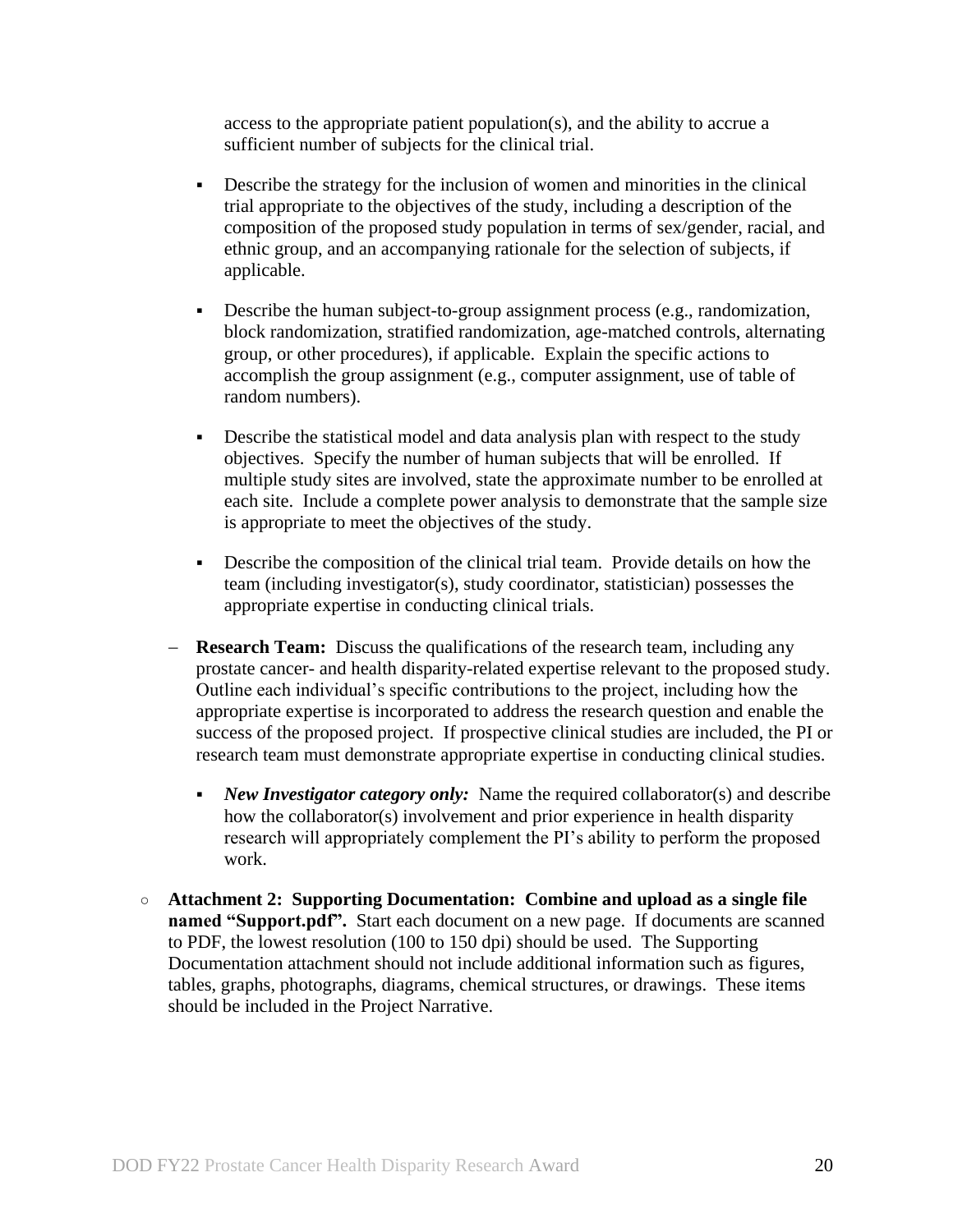*There are no page limits for any of these components unless otherwise noted. Include only those components described below; inclusion of items not requested or viewed as an extension of the Project Narrative will result in the removal of those items or may result in administrative withdrawal of the application.*

**References Cited:** List the references cited (including URLs, if available) in the Project Narrative using a standard reference format that includes the full citation (i.e., author[s], year published, title of reference, source of reference, volume, chapter, page numbers, and publisher, as appropriate).

**List of Abbreviations, Acronyms, and Symbols:** Provide a list of abbreviations, acronyms, and symbols.

**Facilities, Existing Equipment, and Other Resources:** Describe the facilities and equipment available for performance of the proposed project and any additional facilities or equipment proposed for acquisition at no cost to the award. Indicate whether government-furnished facilities or equipment are proposed for use. If so, reference should be made to the original or present government award under which the facilities or equipment items are now accountable. There is no form for this information.

**Publications and/or Patents:** Include a list of relevant publication URLs and/or patent abstracts. If articles are not publicly available, then copies of up to five published manuscripts may be included in Attachment 2. Extra items will not be reviewed.

<span id="page-20-0"></span>**Letters of Organizational Support:** Provide a letter (or letters, if applicable) signed by the Department Chair or appropriate organization official, confirming the laboratory space, equipment, and other resources available for the project. Letters of support not requested in the program announcement, such as those from members of Congress, do not impact application review or funding decisions.

**Letters of Support from Population- or Community-Based Organizations (if applicable):** In cases where the PI is affiliated with a designated population- or community-based organization (see *[Health Disparity Research Resources](#page-8-0)* and additional [community/advocacy organizations](#page-9-2) in Section [II.B, Award Information\)](#page-4-0), inclusion of a letter of support from each organization is encouraged. Such letter(s) of support should explain the nature of the PI's relationship to the organization, the involvement of the PI with the affected population or community, the importance of the project within the affected population or community, the degree of involvement of community/organization members in the proposed research project, any long-term application of the project to the affected population or community, and the PI's commitment to the affected population or community and health disparity.

**Letters of Collaboration:** Provide a signed letter from each collaborating individual or organization that will demonstrate that the PI has the support or resources necessary for the proposed work. If an investigator at an intramural organization is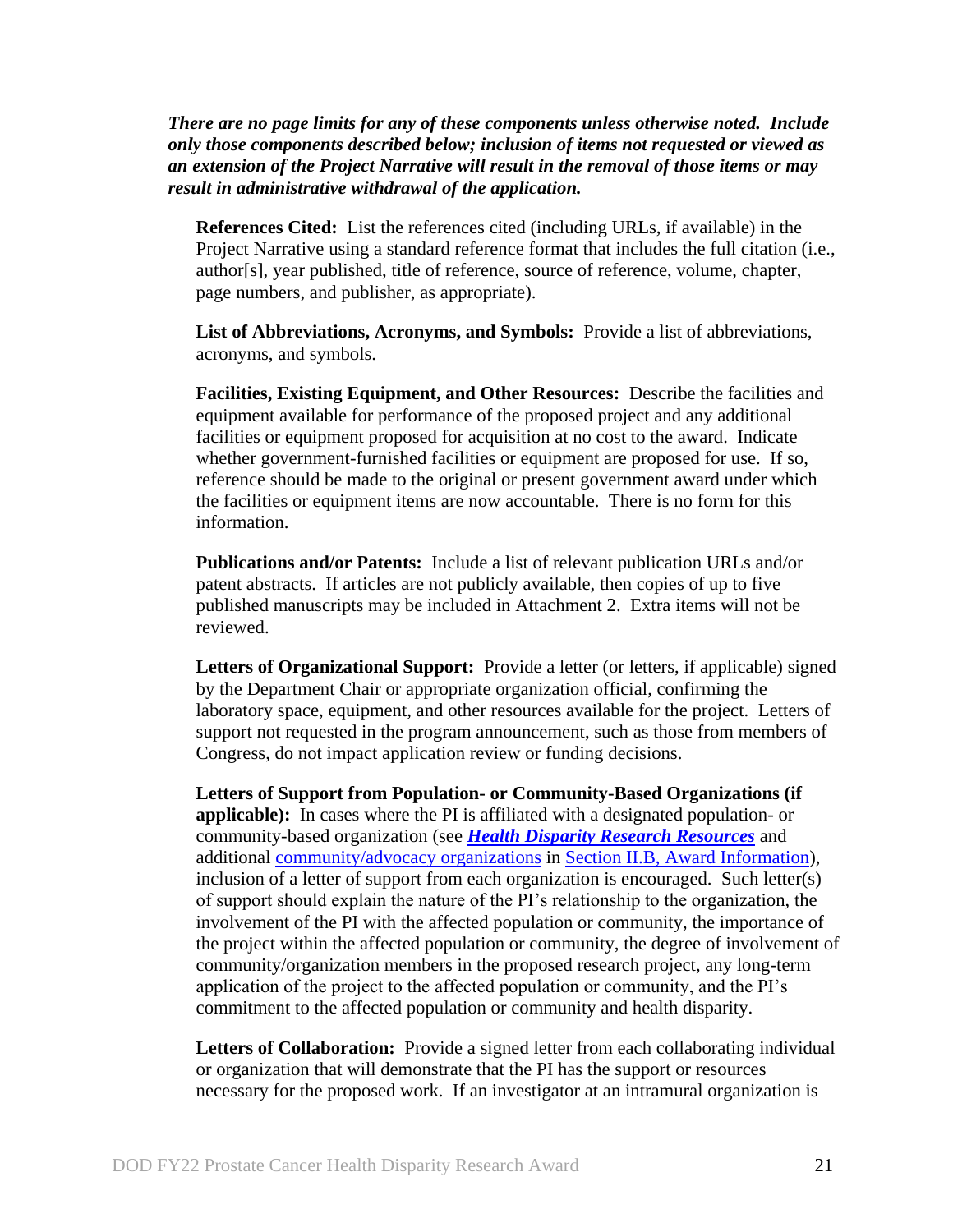named as a collaborator on an application submitted through an extramural organization, the application must include a letter from the collaborator's Commander or Commanding Officer at the intramural organization that authorizes the collaborator's involvement.

 *New Investigators (if applicable):* Investigators applying for the New Investigator category are strongly encouraged to provide a signed letter from each collaborating individual or organization that describes how they will support the project, to include unique expertise and/or availability of and access to research resources.

**Letters of Support (if applicable):** Provide a signed letter from any organizations providing resources or biospecimens for the proposed study that will demonstrate that the PI has the support and access to resources necessary for the proposed work.

**Intellectual Property:** Information can be found in 2 CFR 200.315, "Intangible Property."

 **Intellectual and Material Property Plan (if applicable):** Provide a plan for resolving intellectual and material property issues among participating organizations.

**Data and Research Resources Sharing Plan:** Describe how data and resources generated during the performance of the project will be shared with the research community. Refer to the General Application Instructions, Appendix 2, Section K, for more information about the CDMRP expectations for making data and research resources publicly available.

**Use of DOD Resources (if applicable):** Provide a letter of support signed by the lowest-ranking person with approval authority confirming access to active-duty military populations and/or DOD resources or databases.

**Use of VA Resources (if applicable):** Provide a letter of support from the VA Facility Director(s) or individual designated by the VA Facility Director(s), such as the Associate Chief of Staff for Research and Development (ACOS/R&D) or Clinical Service Chief, confirming access to VA patients, resources, and/or VA research space. For VA PIs, if the VA non-profit corporation is not identified as the applicant institution for administering the funds, include a letter from the VA ACOS/R&D confirming this arrangement and identifying the institution that will administer the funds associated with the proposed research.

**Inclusion of Women and Minorities (if applicable):** Provide an anticipated enrollment table(s) for the inclusion of women and minorities appropriate to the objectives of the study with the proposed enrollment distributed on the basis of sex/gender, race, and ethnicity. The Public Health Service (PHS) Inclusion Enrollment Report format is a three-page fillable PDF form, which can be downloaded from eBRAP at [https://ebrap.org/eBRAP/public/Program.htm.](https://ebrap.org/eBRAP/public/Program.htm)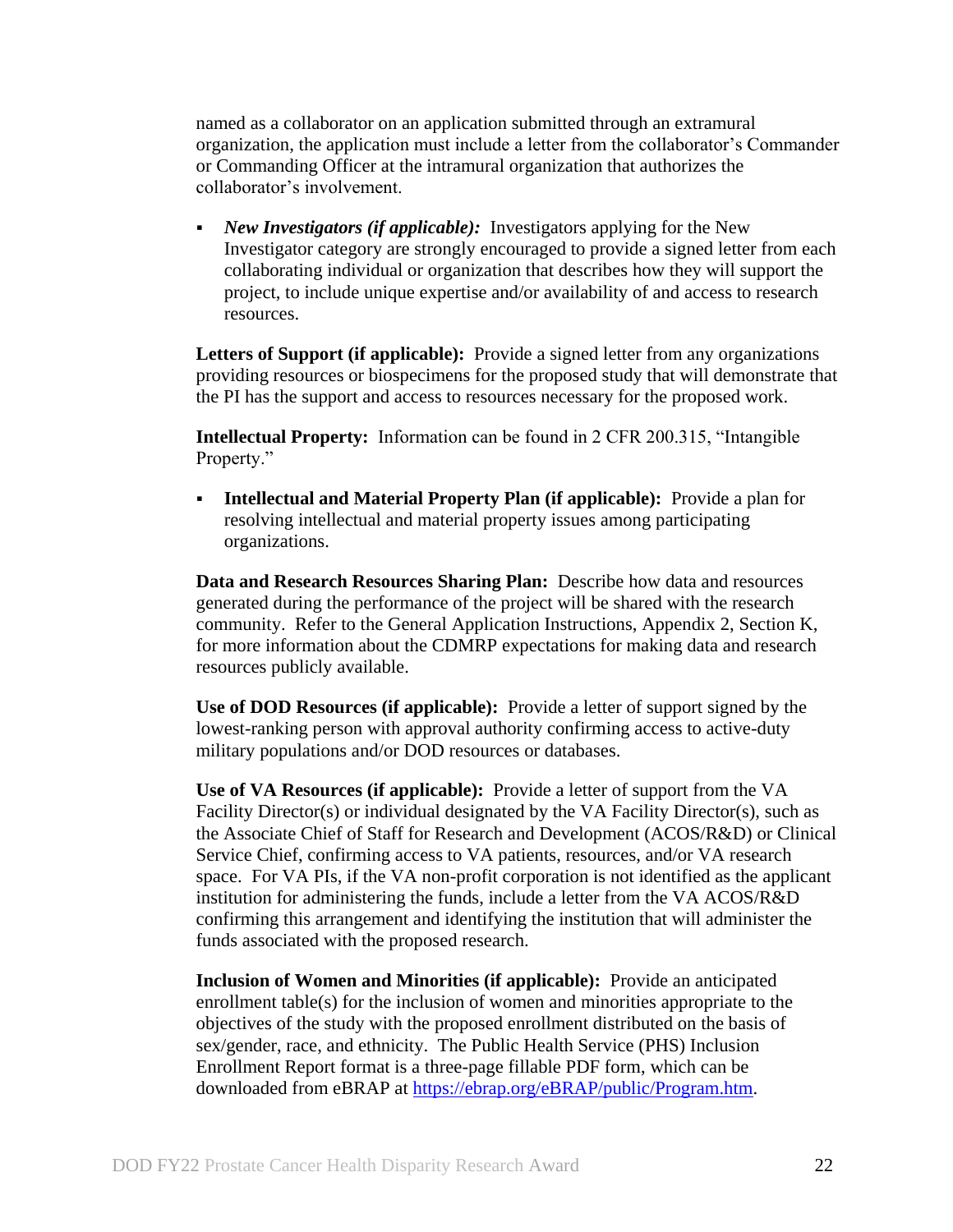○ **Attachment 3: Technical Abstract (one-page limit): Upload as "TechAbs.pdf".** The technical abstract is used by all reviewers. Abstracts of all funded research projects will be posted publicly. *Do not include proprietary or confidential information.* Use only characters available on a standard QWERTY keyboard. Spell out all Greek letters, other non-English letters, and symbols. Graphics are not allowed.

Programmatic reviewers typically do not have access to the full application and rely on the technical abstract for appropriate description of the project's key aspects. Therefore, clarity and completeness within the space limits of the technical abstract are highly important.

Describe the proposed research project, including the following elements:

- **–** Background: Present the ideas and reasoning behind the proposed project. Explain the relevance of the proposed project to a [FY22 PCRP Health Disparity Research](#page-3-1)  [Award Focus Area](#page-3-1) or justify how the project will nevertheless address a critical disparity-related need within the context of the [FY22 PCRP Overarching Challenges.](#page-2-3)
- **–** Hypothesis/Objective: State the hypothesis to be tested or the objective to be reached. Provide evidence or rationale that supports the objective/hypothesis.
- **–** Specific Aims: State the specific aims of the study.
- **–** Study Design: Briefly describe the study design, including appropriate controls.
- **–** Impact: Describe the potential near-term and long-term impact of the proposed project on eliminating disparities in prostate cancer incidence, morbidity, mortality, and survivorship in the targeted population(s) within the context of the  $FY22$  PCRP [Overarching Challenges.](#page-2-3)
- **Attachment 4: Lay Abstract (one-page limit): Upload as "LayAbs.pdf".** The lay abstract is used by all reviewers. Abstracts of all funded research projects will be posted publicly. *Do not include proprietary or confidential information*. *Do not duplicate the technical abstract.* Use only characters available on a standard QWERTY keyboard. Spell out all Greek letters, other non-English letters, and symbols. Graphics are not allowed.

The lay abstract should be written using the outline below. *Do not duplicate the technical abstract*. Minimize use of acronyms and abbreviations, where appropriate. The lay abstract is an important component of the application review process because it addresses issues of particular interest to the consumer advocate community.

 Describe the scientific objective and rationale for the proposed project in a manner that will be *readily understood by readers without a background in science or medicine*.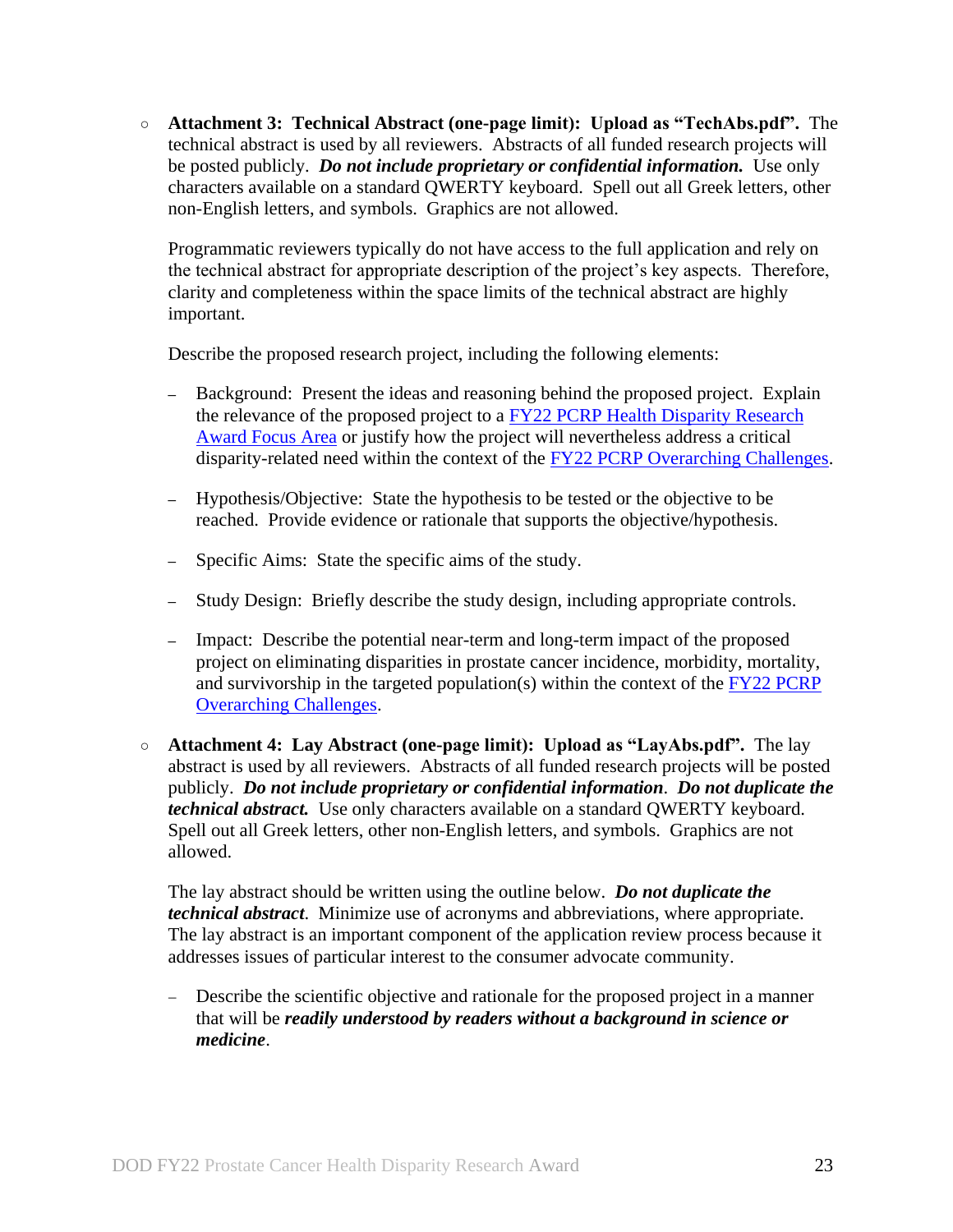- Describe the ultimate applicability of the research.
	- How is this study relevant to one or more of the FY22 PCRP Health Disparity [Research Award Focus Areas,](#page-3-1) or what other critical disparity-related need within the context of the [FY22 PCRP Overarching Challenges](#page-2-3) will this study address?
	- What are the likely contributions of this study toward the goal of eliminating disparities in prostate cancer incidence, morbidity, mortality, and/or survivorship within the context of the [FY22 PCRP Overarching Challenges?](#page-2-3)
	- What types of patients will it help and how will it help them?
	- What are the potential clinical applications, benefits, and risks?
	- What is the projected time it may take to achieve a patient-related outcome?
	- If the research is too basic for near-term clinical applicability, describe the interim outcomes.
- **Attachment 5: Statement of Work (three-page limit): Upload as "SOW.pdf".** The suggested Statement of Work (SOW) format and examples specific to different types of research projects are available on the eBRAP "Funding Opportunities & Forms" web page [\(https://ebrap.org/eBRAP/public/Program.htm\)](https://ebrap.org/eBRAP/public/Program.htm). Recommended strategies for assembling the SOW can be found at [https://ebrap.org/eBRAP/public/Program.htm.](https://ebrap.org/eBRAP/public/Program.htm)

For the FY22 PCRP Health Disparities Research Award, refer to either the "*Suggested SOW Strategy Clinical Research*" or "*Suggested SOW Strategy Generic Research*", whichever format is most appropriate for the proposed effort, and use the blank SOW format titled "Suggested SOW Format". The SOW must be in PDF format prior to attaching.

- **Attachment 6: Impact Statement (one-page limit): Upload as "Impact.pdf".** Summarize how the proposed project addresses one or more of the [FY22 PCRP Health](#page-3-1)  [Disparity Research Award Focus Areas](#page-3-1) or another critical disparity-related need (within the context of the [FY22 PCRP Overarching Challenges\)](#page-2-3). Detail the anticipated outcome(s)/product(s) that will be directly attributed to the results of the proposed research, including any clinically relevant results (short-term impact). Explain how the anticipated short-term results will help improve the understanding of factors contributing to health disparities, and/or provide advancements that will reduce disparities in prostate cancer incidence, morbidity, mortality, and/or survivorship. Explain the anticipated longterm gains from the proposed research, including how the new understanding will lead to the significant reduction or elimination of prostate cancer health disparities in the targeted population(s).
- **Attachment 7: Transition Plan (two-page limit): Upload as "Transition.pdf".**  Provide information on potential methods and strategies to feasibly move the project's findings to the next phase of development, clinical trials, and/or delivery to the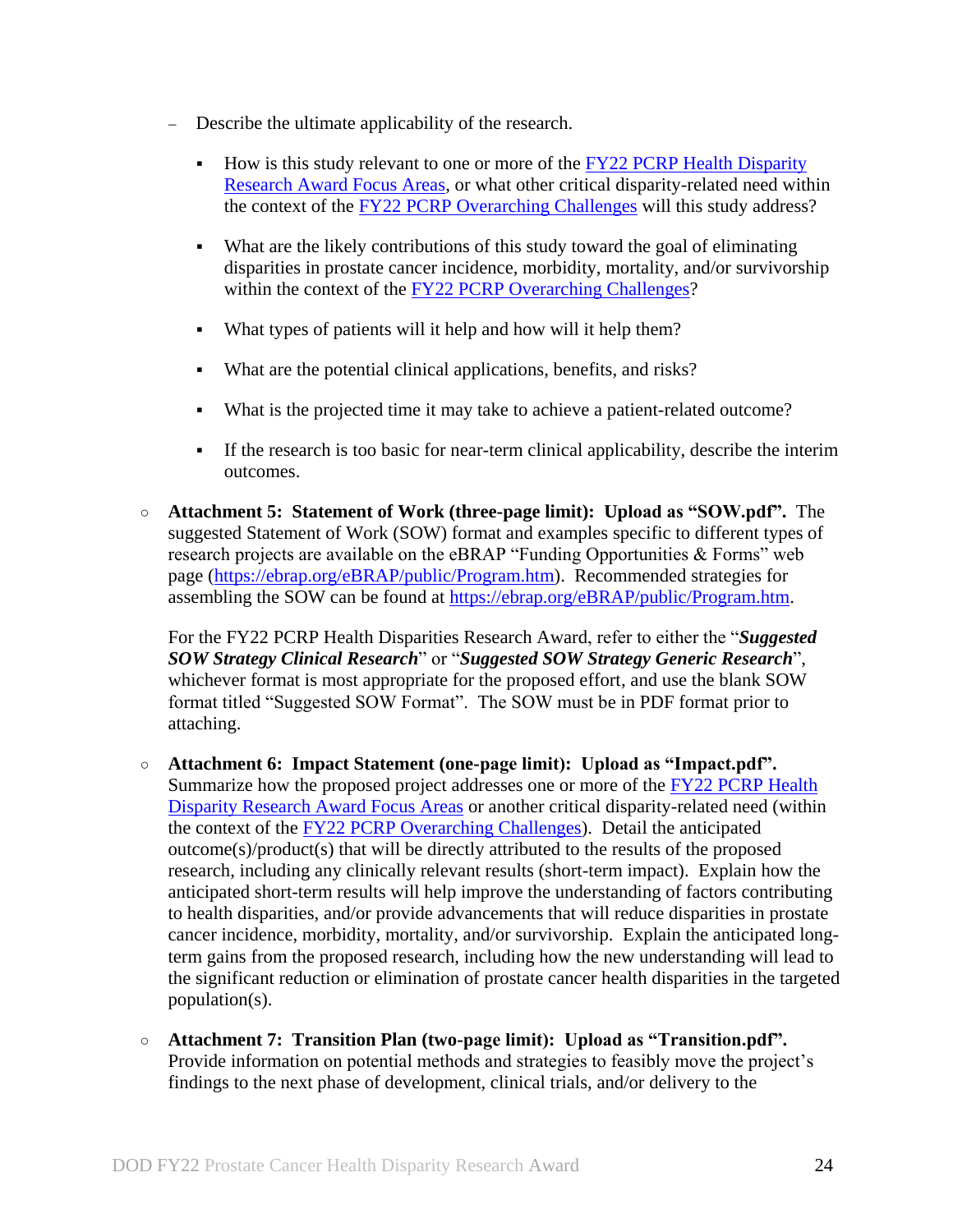commercial market after successful completion of the award. The transition plan should include the components listed below.

- A description of the scientific or technical requirements needed to advance the research findings.
- An assessment of the opportunities available and potential barriers that would impact the progress of commercializing and/or translating the study results into clinical practice.
- A timeline with defined milestones and deliverables describing the expected postaward progress of the results toward clinical impact.
- Details of the funding strategy that will be used to bring the outcomes to the next phase of development. Provide sufficient evidence that the PI has or can secure additional funding and describe potential options to secure the additional funding needed to bring the outcomes to the next phase of development (e.g., specific potential industry partners; specific funding opportunities to apply for).
- A description of collaborations and other resources that will be used to provide continuity of development.
- A plan to distribute the findings or intervention to the targeted disparity population, as well as the wider prostate cancer community.
- <span id="page-24-0"></span>○ **Attachment 8: Eligibility Statement (one-page limit): Upload as "Eligibility.pdf"** *(Attachment 8 is only applicable and required for applications submitted under the New Investigator category). The Eligibility Statement will only be used for administrative purposes to confirm eligibility and will not be forwarded for peer or programmatic review.* Provide a statement, signed by the PI and Department Chair, Dean, or equivalent official, verifying that the PI will have met the eligibility requirements by the application submission deadline. The statement should clearly state that the PI:
	- Has the freedom to pursue independent research goals without formal mentorship;
	- Has not previously received a PCRP Idea Development Award and/or Health Disparity Research Award; and
	- Is an independent, early-career investigator within 10 years after completion of their terminal degree by the time of the application submission deadline (excluding time spent in residency or on family medical leave). Time spent as a postdoctoral fellow is not excluded. Provide an explanation for any lapses in research time or appointments.
- <span id="page-24-1"></span>○ **Attachment 9: Statement of Independence (one-page limit): Upload as "Independence.pdf"** *(required only for investigators not yet in an independent faculty position*). For investigators not yet in an independent faculty position, provide a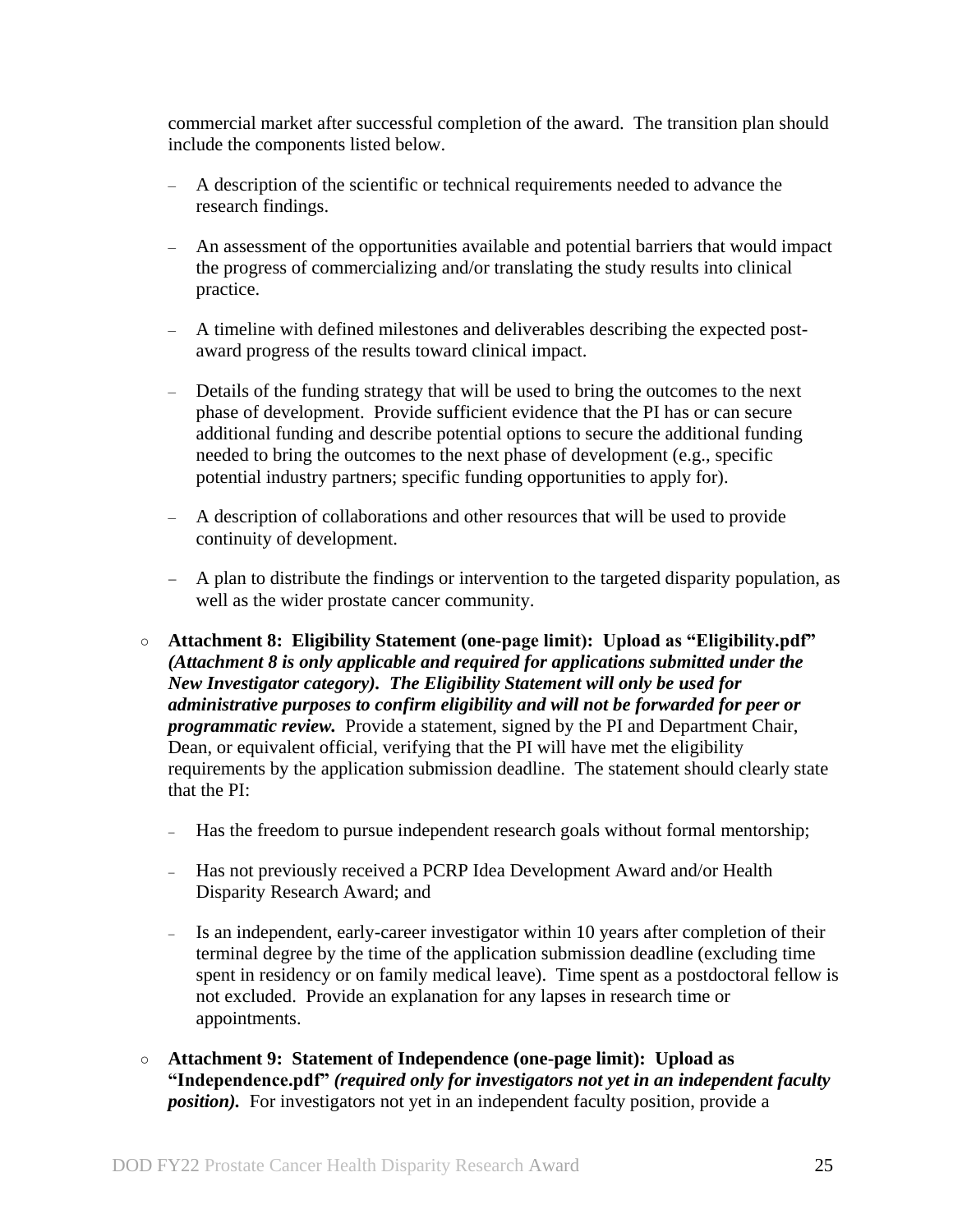statement, signed by the PI and the PI's mentor, that supports the PI's ability to perform as an independent researcher. The Statement of Independence must include the following components:

- PI's name, organization, and application title
- Beginning and ending dates (month/year) of postdoctoral training
- Date (month/year) the PI began or will begin independent research in the proposed setting
- Other information that attests to the PI's independence (e.g., grants/fellowships obtained; awards/appointments earned by the PI)
- **Attachment 10: Representations, if applicable (extramural submissions only): Upload as "RequiredReps.pdf".** All extramural applicants must complete and submit the Required Representations template available on eBRAP [\(https://ebrap.org/eBRAP/](https://ebrap.org/eBRAP/public/Program.htm) [public/Program.htm\)](https://ebrap.org/eBRAP/public/Program.htm). For more information, see the General Application Instructions, Appendix 5, Section B, Representations.
- <span id="page-25-2"></span>○ **Attachment 11: Suggested Collaborating DOD Military Facility Budget Format, if applicable: Upload as "MFBudget.pdf".** If a military facility (Military Health System facility, research laboratory, medical treatment facility, dental treatment facility, or DOD activity embedded with a civilian medical center) will be a collaborator in performance of the project, complete a separate budget, using "Suggested Collaborating DOD Military Facility Budget Format", available for download on the eBRAP "Funding Opportunities & Forms" web page [\(https://ebrap.org/eBRAP/public/Program.htm\)](https://ebrap.org/eBRAP/public/Program.htm), including a budget justification, for each military facility as instructed. The costs per year should be included on the Grants.gov Research & Related Budget Form under subaward costs. Refer to the General Application Instructions, Section III.A.8, for detailed information.

#### **Extramural and Intramural Applications**

To evaluate compliance with Title IX of the Education Amendments of 1972 (20 USC 1681[a] et seq.), the DOD is collecting certain demographic and career information to be able to assess the success rates of women who are proposed for key roles in applications in science, technology, engineering, and/or mathematics (STEM) disciplines. To enable this assessment, each application must include the following forms completed as indicated.

<span id="page-25-0"></span>**Research & Related Personal Data:** For extramural submissions (via Grants.gov), refer to the General Application Instructions, Section III.A.3, and for intramural submissions (via eBRAP), refer to the General Application Instructions, Section IV.A.2, for detailed information.

<span id="page-25-1"></span>**Research & Related Senior/Key Person Profile (Expanded):** For extramural submissions (via Grants.gov), refer to the General Application Instructions, Section III.A.4, and for intramural submissions (via eBRAP), refer to the General Application Instructions, Section IV.A.3, for detailed information.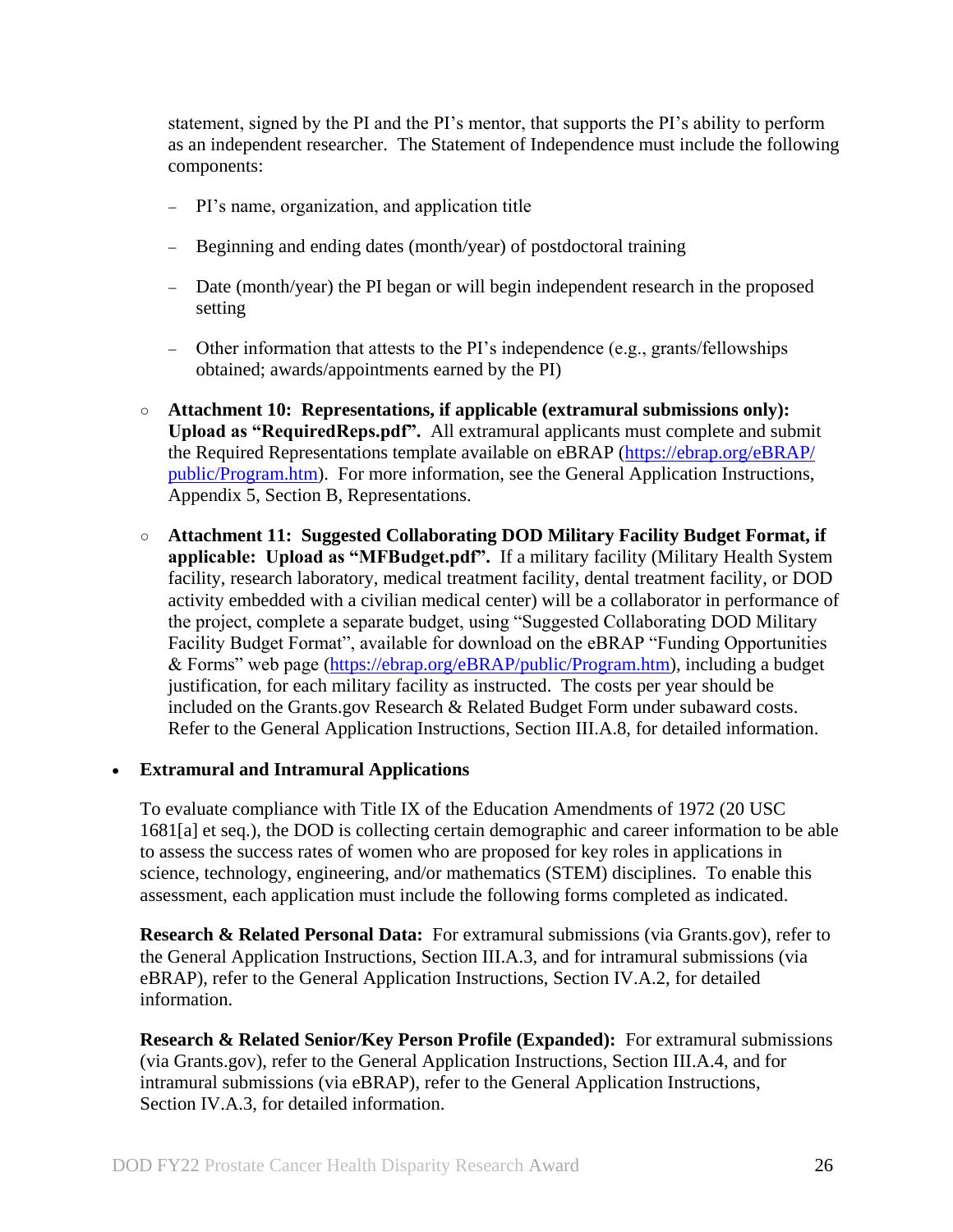- PI Biographical Sketch (five-page limit): Upload as "Biosketch\_LastName.pdf". The suggested biographical sketch format is available on the "Funding Opportunities  $\&$ Forms" web page [\(https://ebrap.org/eBRAP/public/Program.htm\)](https://ebrap.org/eBRAP/public/Program.htm) in eBRAP. The NIH Biographical Sketch may also be used. All biographical sketches should be submitted in uneditable PDF format.
- PI Previous/Current/Pending Support (no page limit): Upload as "Support\_LastName.pdf".
	- For extramural submissions, refer to the General Application Instructions, Section III.A.4, for detailed information.
	- For intramural submissions, refer to the General Application Instructions, Section IV.A.3, for detailed information.
- Key Personnel Biographical Sketches (five-page limit each): Upload as "Biosketch\_LastName.pdf".
	- Include biographical sketch for the collaborator, if applying under the *New Investigator category*.
- Key Personnel Previous/Current/Pending Support (no page limit): Upload as "Support\_LastName.pdf".
	- For extramural submissions, refer to the General Application Instructions, Section III.A.4, for detailed information.
	- For intramural submissions, refer to the General Application Instructions, Section IV.A.3, for detailed information.
	- Include previous/current/pending support for the collaborator(s), if applying under the *New Investigator* category.

<span id="page-26-0"></span>**Research & Related Budget:** For extramural submissions (via Grants.gov), refer to the General Application Instructions, Section III.A.5, and for intramural submissions (via eBRAP), refer to the General Application Instructions, Section IV.A.4, for detailed information.

**Budget Justification (no page limit): Upload as "BudgetJustification.pdf".** The budget justification for the entire period of performance must be uploaded to the Research & Related Budget after completion of the budget for Period 1.

<span id="page-26-1"></span>**Project/Performance Site Location(s) Form:** For extramural submissions (via Grants.gov), refer to the General Application Instructions, Section III.A.6, and for intramural submissions (via eBRAP), refer to the General Application Instructions, Section IV.A.5, for detailed information.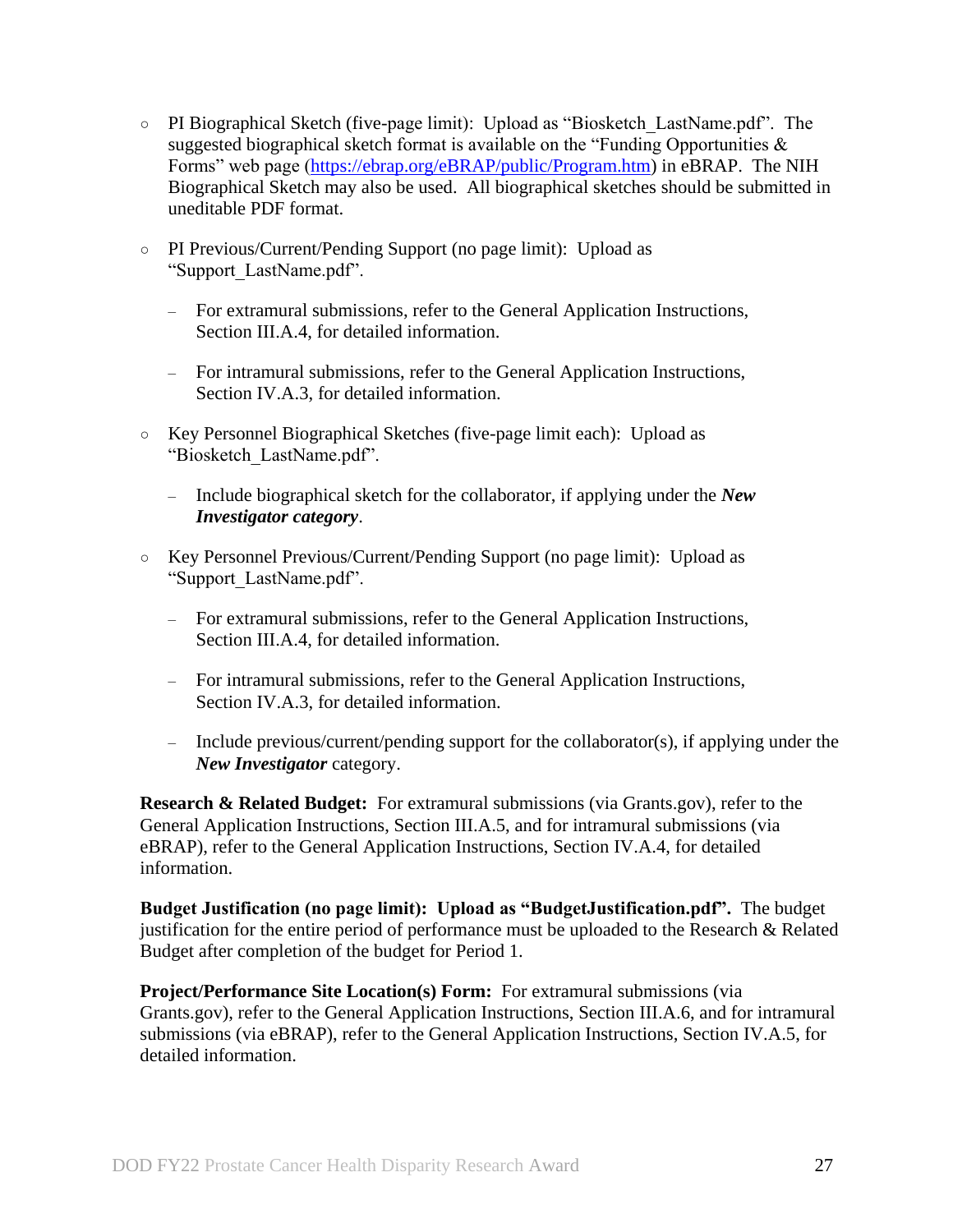## **Extramural Applications Only**

<span id="page-27-2"></span>**Research & Related Subaward Budget Attachment(s) Form (if applicable):** Refer to the General Application Instructions, Section III.A.7, for detailed information.

- **Extramural Subaward:** Complete the Research & Related Subaward Budget Form through Grants.gov. (Refer to the General Application Instructions, Section III.A.7, for detailed information.) Verify subaward budget(s) and budget justification forms are present in eBRAP during the application verification period. If these components are missing, upload them to eBRAP before the end of the application verification period.
- **Intramural DOD Collaborator(s):** Complete the "Suggested Collaborating DOD Military Facility Budget Format" and upload to Grants.gov attachment form as [Attachment 11.](#page-25-2) (Refer to the General Application Instructions, Section IV.A.4, for detailed information.) Each Intramural DOD Collaborator should include costs per year on the Grants.gov Research & Related Budget Form under subaward costs.

## <span id="page-27-0"></span>**II.D.3. Unique Entity Identifier (UEI) and System for Award Management (SAM)**

The applicant organization must be registered as an entity in SAM [\(https://www.sam.gov/SAM/\)](https://www.sam.gov/SAM/) and receive confirmation of an "Active" status before submitting an application through Grants.gov. As published in the Federal Register, July 10, 2019,

[\(https://www.federalregister.gov/documents/2019/07/10/2019-14665/unique-entity-id-standard](https://www.federalregister.gov/documents/2019/07/10/2019-14665/unique-entity-id-standard-for-awards-management)[for-awards-management\)](https://www.federalregister.gov/documents/2019/07/10/2019-14665/unique-entity-id-standard-for-awards-management), the UEI for awards management generated through SAM will be used instead of the Data Universal Numbering System (DUNS) number as of April 2022. *All federal awards including, but not limited to, contracts, grants, and cooperative agreements will use the UEI.* USAMRDC will transition to use of the UEI beginning with FY22 announcements and utilize the latest SF424, which includes the UEI. The DUNS will no longer be accepted. Applicant organizations will not go to a third-party website to obtain an identifier. During the transition, your SAM registration will automatically be assigned a new UEI displayed in SAM. (For more information, visit the General Services Administration: [https://www.gsa.gov/about](https://www.gsa.gov/about-us/organization/federal-acquisition-service/office-of-systems-management/integrated-award-environment-iae/iae-information-kit/unique-entity-identifier-update)[us/organization/federal-acquisition-service/office-of-systems-management/integrated-award](https://www.gsa.gov/about-us/organization/federal-acquisition-service/office-of-systems-management/integrated-award-environment-iae/iae-information-kit/unique-entity-identifier-update)[environment-iae/iae-information-kit/unique-entity-identifier-update\)](https://www.gsa.gov/about-us/organization/federal-acquisition-service/office-of-systems-management/integrated-award-environment-iae/iae-information-kit/unique-entity-identifier-update). Current SAM.gov registrants are assigned their UEI and can view it within SAM.gov. *Authorized Organizational Representatives with existing eBRAP accounts should update their organizational profile to include the UEI prior to submission of the full application to Grant.gov (see Section II.D.4, Submission Dates and Times below).* Refer to the General Application Instructions, Section III, for further information regarding Grants.gov requirements.

## <span id="page-27-1"></span>**II.D.4. Submission Dates and Times**

All submission dates and times are indicated in [Section I, Overview of the Funding Opportunity.](#page-0-1) Pre-application and application submissions are required. The pre-application and application submission process should be started early to avoid missing deadlines. There are no grace periods. Failure to meet either of these deadlines will result in submission rejection.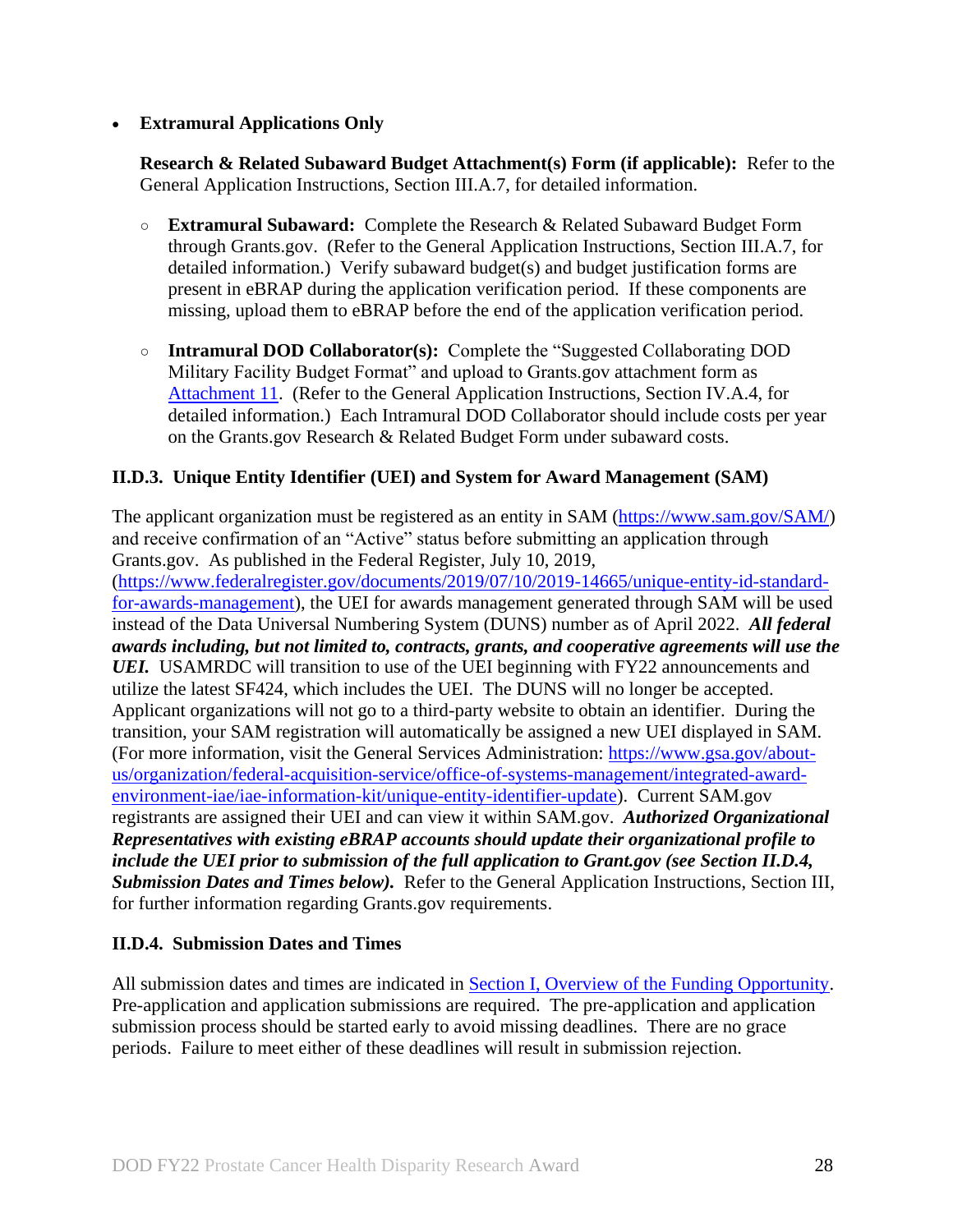### <span id="page-28-1"></span>**Applicant Verification of Full Application Submission in eBRAP**

*For Both Extramural and Intramural Applicants:* eBRAP allows an organization's representatives and PIs to view and modify the full application submissions associated with them. Following retrieval and processing of the full application, eBRAP will notify the organizational representatives and PI by email to log into eBRAP to review, modify, and verify the full application submission. eBRAP will validate full application files against the specific program announcement requirements, and discrepancies will be noted in an email to the PI and in the "Full Application Files" tab in eBRAP. eBRAP does not confirm the accuracy of file content. Application viewing, modification, and verification in eBRAP are strongly recommended, but not required. It is the applicant's responsibility to review all application components and ensure proper ordering as specified in the program announcement. *If either the Project Narrative or the budget fails eBRAP validation or needs to be modified, an updated full application package must be submitted prior to the application submission deadline. The Project Narrative and Research & Related Budget Form cannot be changed after the application submission deadline.* Other application components may be changed until the end of the [application verification period.](#page-0-0) Verify that subaward budget(s) and budget justification forms are present in eBRAP during the application verification period. If these components are missing, upload them to eBRAP before the end of the application verification period. After the end of the application verification period, the full application cannot be modified.

*Extramural Submission:* The full application package submitted to Grants.gov may be viewed and modified in eBRAP until the end of the application verification period. During the application verification period, the full application package, *with the exception of the Project Narrative and Budget Form,* may be modified.

*Intramural DOD Submission:* After eBRAP has processed the full application, the organizational Resource Manager/Comptroller/Task Area Manager or equivalent Business Official and PI will receive email notification of the status and will be able to view and modify application components in eBRAP. During the application verification period, the full application package, *with the exception of the Project Narrative and Budget Form*, may be modified. The Resource Manager/Comptroller/Task Area Manager or equivalent Business Official should log into eBRAP to review and to approve the application package prior to the application verification deadline.

*For All Submissions:* Verify that subaward budget(s) with budget justification are present in eBRAP during the application verification period. If these components are missing, upload them to eBRAP before the end of the application verification period.

## <span id="page-28-0"></span>**II.D.5. Funding Restrictions**

The maximum period of performance is **3** years.

The anticipated direct costs budgeted for the entire period of performance will not exceed **\$900,000.** If indirect cost rates have been negotiated, indirect costs are to be budgeted in accordance with the organization's negotiated rate. No budget will be approved by the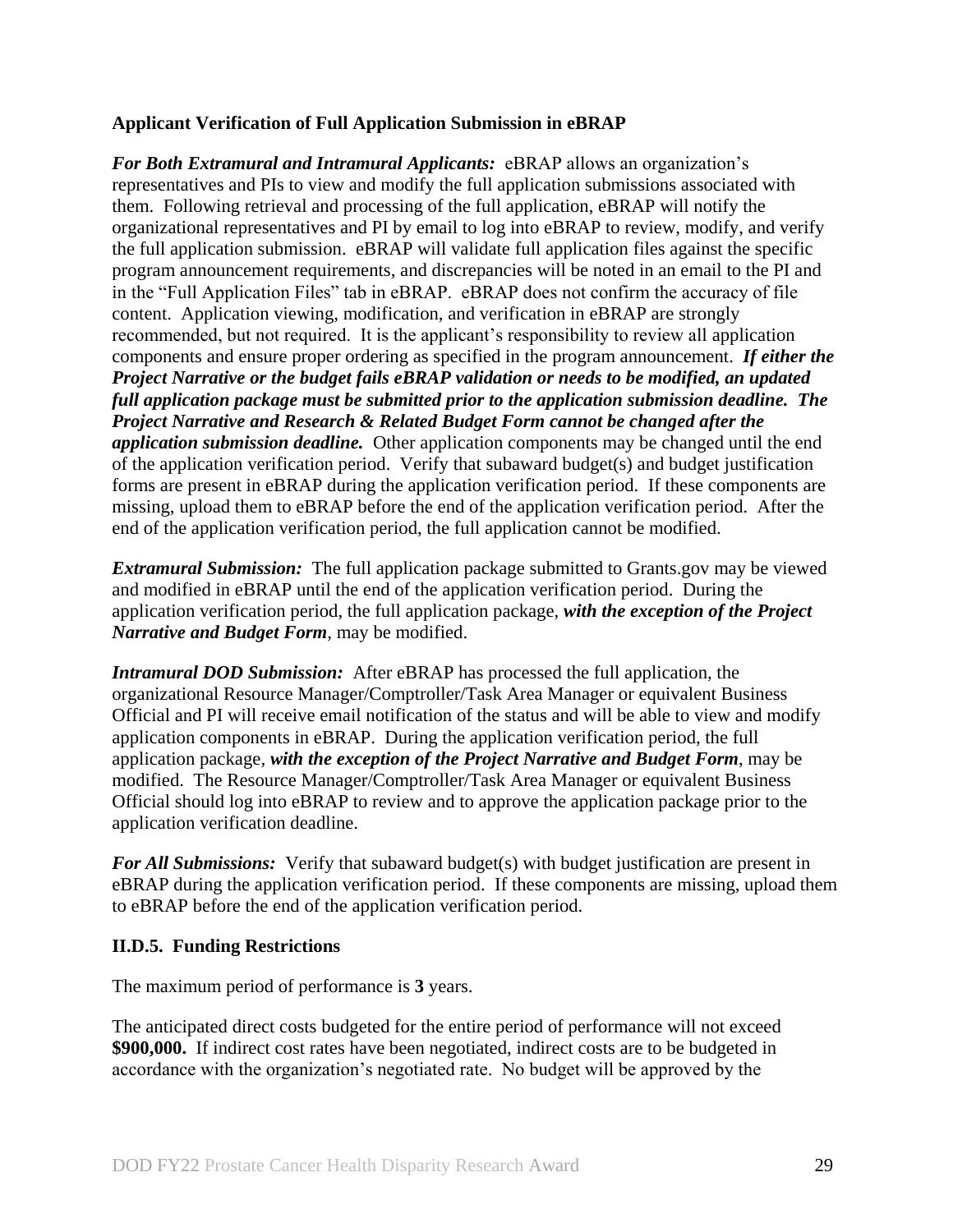government exceeding **\$900,000** direct costs or using an indirect cost rate exceeding the organization's negotiated rate

All direct and indirect costs of any subaward or contract must be included in the total direct costs of the primary award.

The applicant may request the entire maximum funding amount for a project that may have a period of performance less than the maximum **3** years.

For this award mechanism, direct costs may be requested for (not all inclusive):

- Support for multidisciplinary collaborations, including travel
- Costs for one investigator to travel to one scientific/technical meeting per year. The intent of travel costs to scientific/technical meetings is to present project information or disseminate project results from the FY22 PCRP Health Disparity Research Award

For extramural awards with an intragovernmental component, direct transfer of funds from an extramural award recipient to a DOD or other federal agency is not allowed except under very limited circumstances. Funding to intramural DOD and other federal agencies will be managed through a direct funds transfer. Intramural applicants are responsible for coordinating through their agency's procedures the use of contractual or assistance funding awards or other appropriate agreements to support extramural collaborators.

Refer to the General Application Instructions, Section III.A.5, for budget regulations and instructions for the Research & Related Budget. *For federal agencies or organizations collaborating with federal agencies, budget restrictions apply as are noted in the General Application Instructions, Section III.A.5***.**

#### <span id="page-29-0"></span>**II.D.6. Other Submission Requirements**

Refer to the General Application Instructions, Appendix 4, for detailed formatting guidelines.

## <span id="page-29-1"></span>**II.E. Application Review Information**

## <span id="page-29-2"></span>**II.E.1. Criteria**

## <span id="page-29-3"></span>**II.E.1.a. Peer Review**

To determine technical merit, all applications will be evaluated according to the following **scored criteria**, which are listed *in decreasing order of importance***:**

## **Impact**

○ How well the proposed research addresses one or more of the FY22 PCRP Health [Disparity Research Award Focus Areas](#page-3-1) or another critical area believed to contribute to prostate cancer health disparities (within the context of the [FY22 PCRP Overarching](#page-2-3)  [Challenges\)](#page-2-3)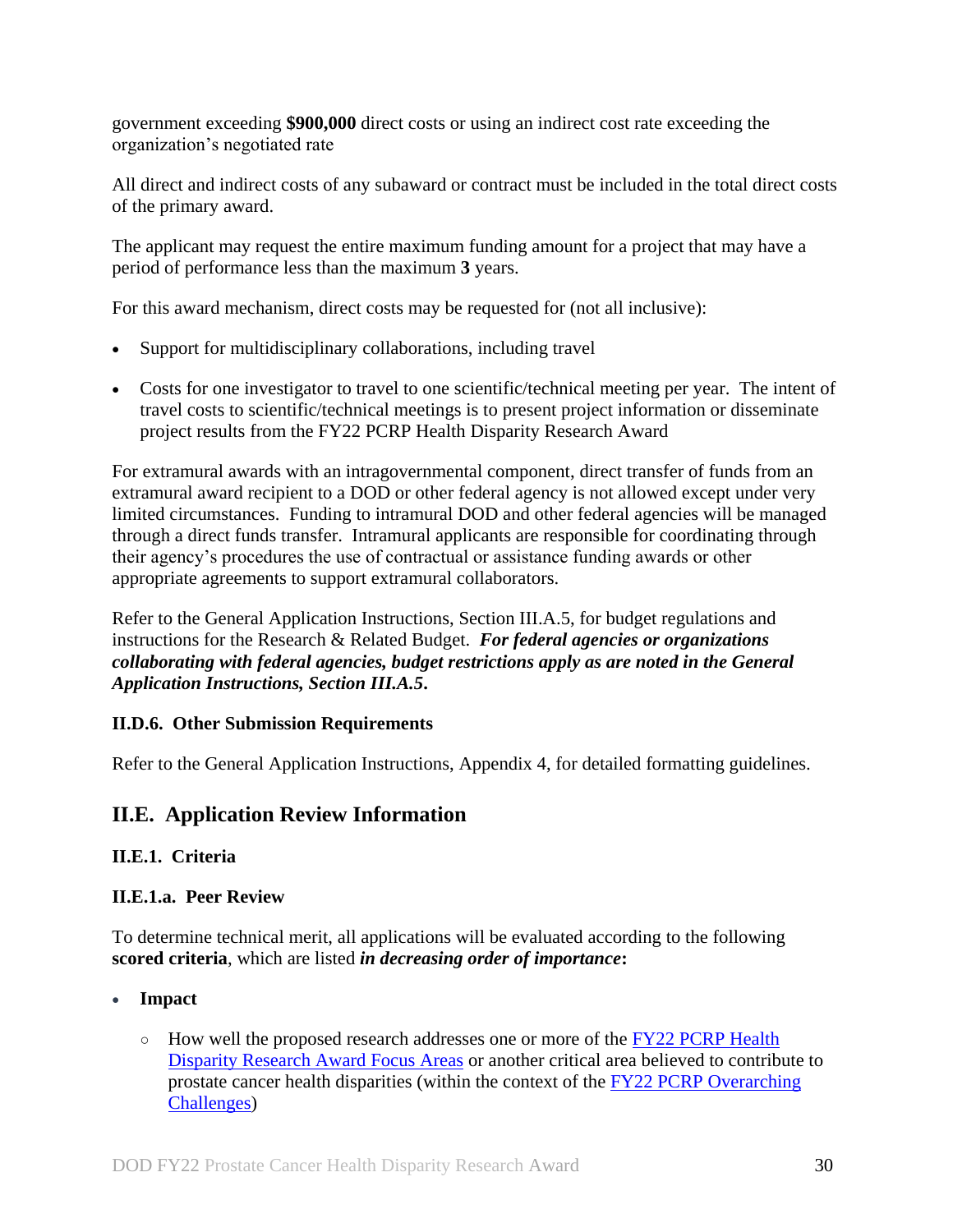- *Assuming the objectives/goals of the proposed research project are realized, to what degree:*
	- The anticipated outcome(s)/product(s) of the project will help improve the understanding of factors contributing to health disparities, and/or provide advancements that will reduce disparities in prostate cancer incidence, morbidity, mortality, and/or survivorship
	- The long-term gains from the proposed research will lead to a significant reduction or elimination of prostate cancer health disparities in the targeted population(s)

#### **Research Strategy and Feasibility**

- How the scientific rationale supports the project and its feasibility as demonstrated by a critical review and analysis of the published literature, preliminary data (if applicable), and/or logical reasoning
- How well the hypotheses or objectives, aims, experimental design, methods, and analyses, including statistical analyses, are developed
- Whether the proposed models are appropriate to address the identified area of prostate cancer health disparity
- How well the application acknowledges potential pitfalls and problem areas and addresses alternative methods and approaches
- Whether the application provides sufficient rationale for identifying and stratifying the proposed populations, and has provided sufficient evidence to support the availability of and access to the necessary resources, human subjects, and/or human anatomical samples required for the study
- Whether the strategy for the inclusion of women and minorities and distribution of proposed enrolment are appropriate for the proposed research (if applicable)
- $\circ$  Whether the application includes an appropriate statistical plan with power analysis (if applicable)
- If applicable, how well the application describes components to increase the impact of the project, including cell line authentication, proper design of animal studies to achieve reproducible and rigorous results in accordance with the ARRIVE 2.0 guidelines [\(https://arriveguidelines.org/arrive-guidelines\)](https://arriveguidelines.org/arrive-guidelines) and/or experiments to address clinical relevance

## **Clinical Strategy** *(Clinical Trial option only)*

○ Whether the type of clinical trial (e.g., prospective, randomized, controlled) proposed is appropriate to meet the project's objectives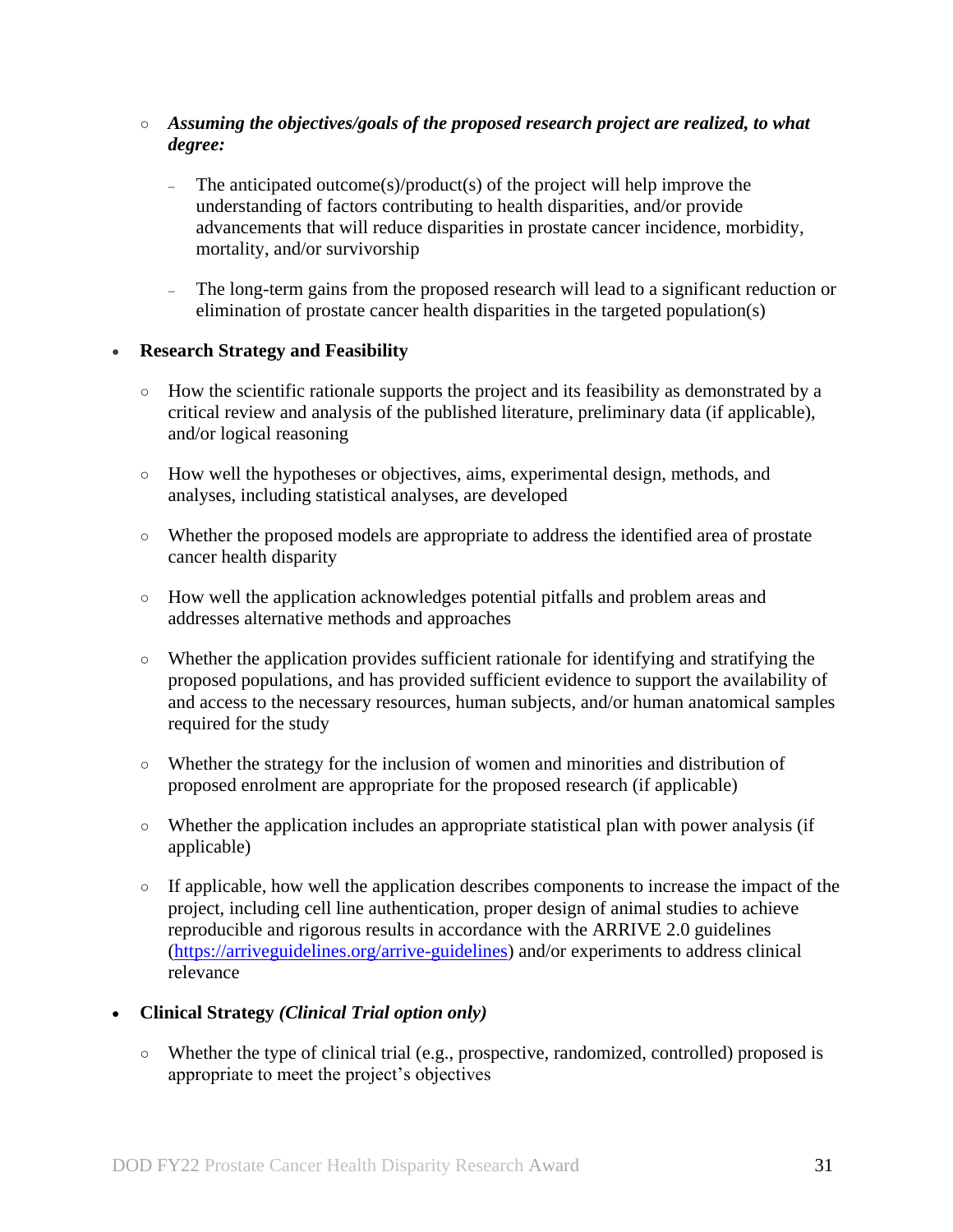- Whether the clinical trial is designed with appropriate study variables, controls, and endpoints
- How the application demonstrates the availability of, and access to, the appropriate patient population(s), as well as the ability to accrue a sufficient number of subjects
- Whether the strategy for the inclusion of women and minorities and distribution of proposed enrollment are appropriate for the proposed research (if applicable)
- Whether the plan for applying for and obtaining IND/IDE status (or other FDA approvals) is appropriate, if applicable
- Whether the application sufficiently demonstrates the clinical trial can be initiated in the first year of the award
- Whether potential challenges and alternative strategies are appropriately identified

#### **Personnel**

- To what extent the research team's background and prostate cancer- and health disparityrelated expertise are appropriate with respect to its ability to perform the proposed work
- To what extent the levels of effort are appropriate for successful conduct of the proposed work
- How well the letters of support describe engagement of members of the targeted population or community in the development and/or implementation of the proposed research project, if applicable

#### *New Investigators category only:*

- How well the PI's record of accomplishment demonstrates their potential for contributing to the prostate cancer health disparity research field and completing the proposed work
- $\circ$  How well the proposed contributions of the required collaborator(s) included on the research team will appropriately complement the PI's ability to perform the proposed work

## **Transition Plan**

- How well the application demonstrates feasible methods and strategies to move the project's findings to the next phase of development, clinical trials, and/or delivery to the commercial market after successful completion of the award
- Whether the proposed transition plan includes sufficient evidence that the PI has or can secure additional funding, or whether the plan clearly describes potential options to secure the additional funding needed to bring the outcomes to the next phase of development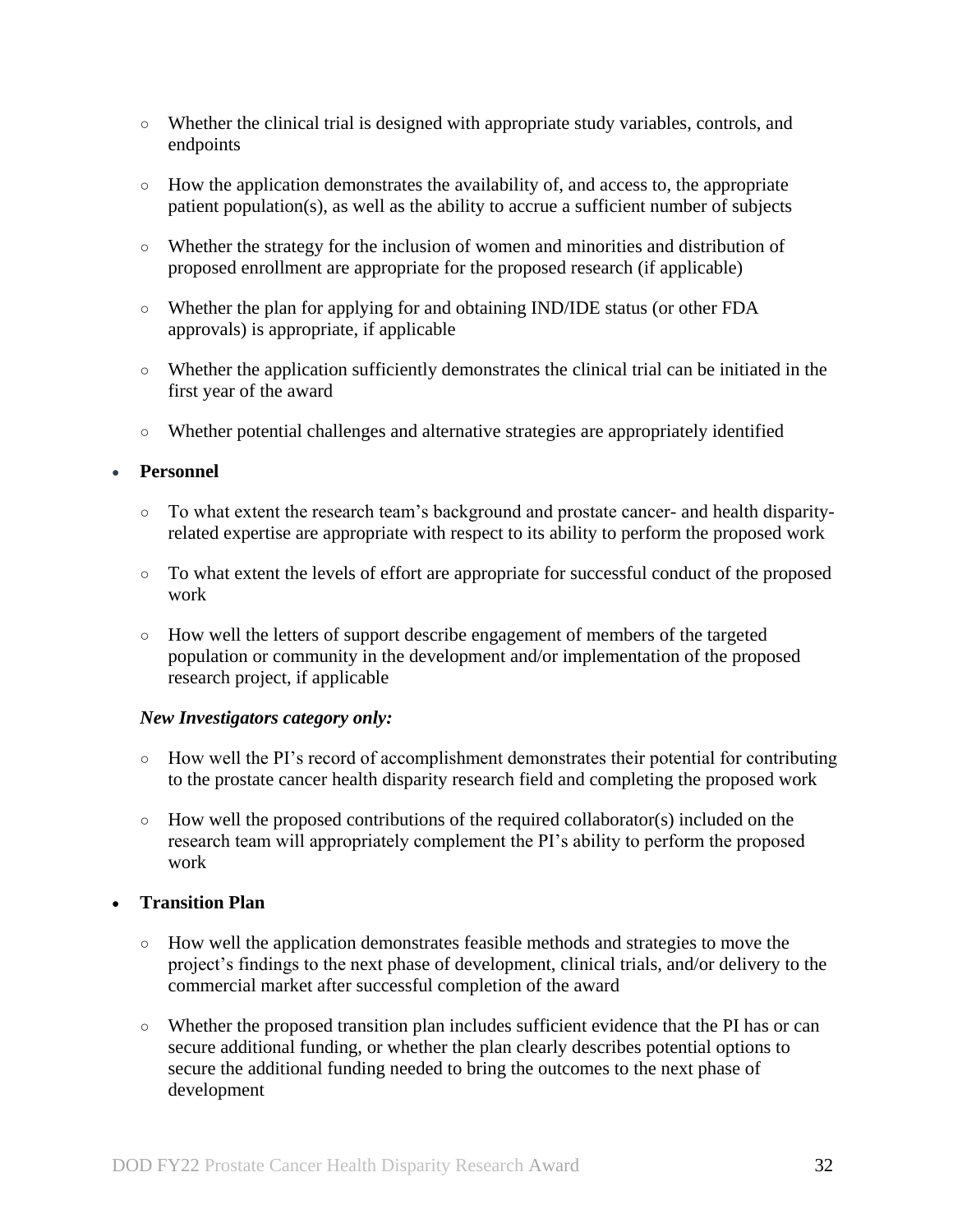- Whether the collaborations and other resources described are sufficient to provide continuity of development
- How well the plans are described for distribution of the findings or intervention to the targeted disparity population, as well as the wider prostate cancer community

In addition, the following **unscored** criteria will also contribute to the overall evaluation of the application:

#### **Data Resource Sharing**

o To what degree the plan for sharing of project data and research resources is appropriate and reasonable to facilitate use by the wider prostate cancer research community

#### **Budget**

- Whether the **direct** costs exceed the allowable direct costs as published in the program announcement
- Whether the budget is appropriate for the proposed research

#### **Environment**

- $\circ$  If applicable, to what degree the intellectual and material property plan is appropriate
- To what extent the scientific environment is appropriate for the proposed research
- How well the research requirements are supported by the availability of and accessibility to facilities and resources (including collaborative arrangements)
- To what extent the quality and extent of organizational support are appropriate

## **Application Presentation**

○ To what extent the writing, clarity, and presentation of the application components influence the review

## <span id="page-32-0"></span>**II.E.1.b. Programmatic Review**

To make funding recommendations and select the application(s) that, individually or collectively, will best achieve the program objectives, the following criteria are used by programmatic reviewers:

- Ratings and evaluations of the peer reviewers
- Relevance to the mission of the Defense Health Program and FY22 PCRP, as evidenced by the following:
	- Adherence to the intent of the award mechanism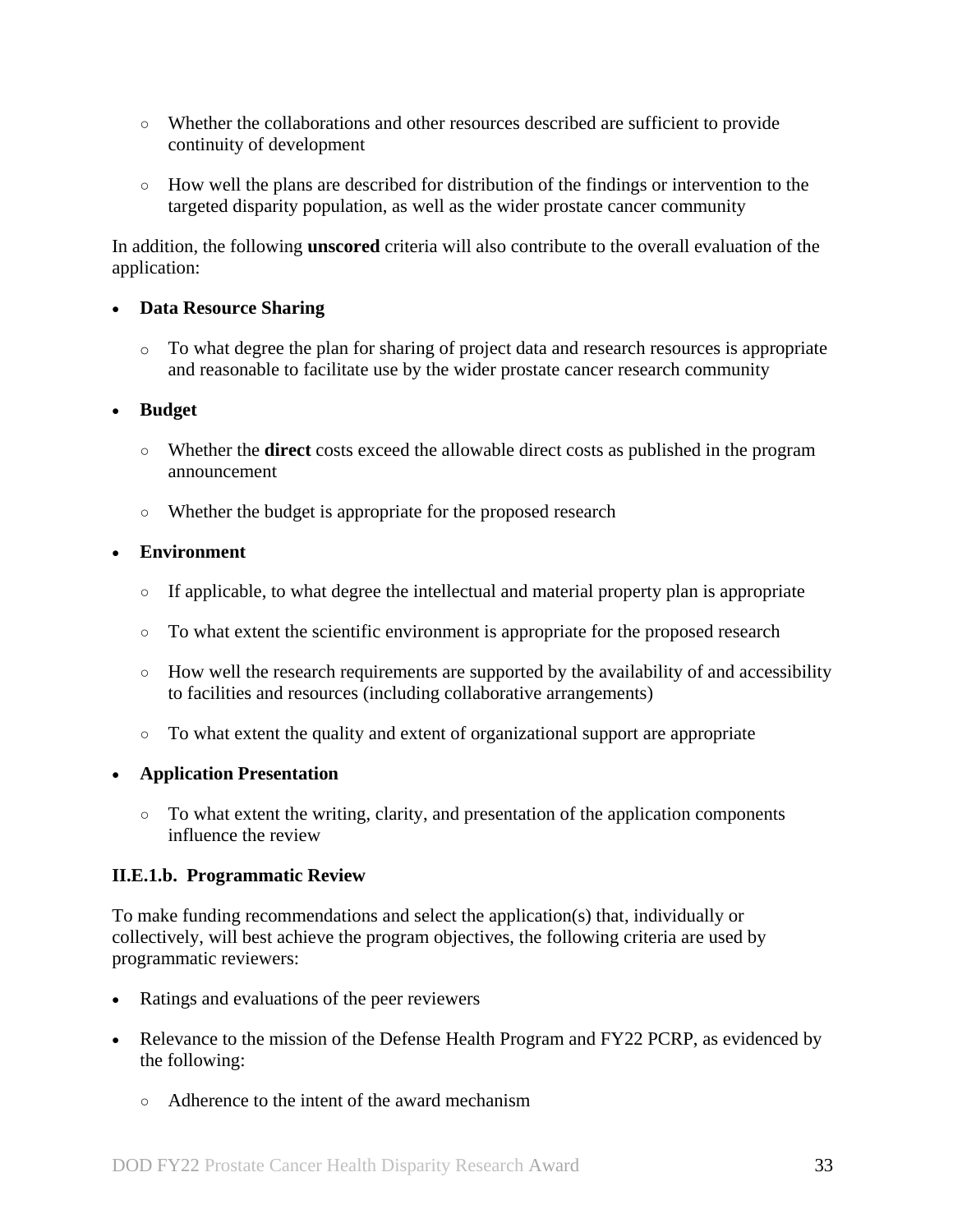- Program portfolio composition with consideration of New and Established Investigators
- Programmatic relevance to FY22 [PCRP Overarching Challenges](#page-2-3)
- Relative impact

## <span id="page-33-0"></span>**II.E.2. Application Review and Selection Process**

All applications are evaluated by scientists, clinicians, and consumers in a two-tier review process. The first tier is **peer review**, the evaluation of applications against established criteria to determine technical merit, where each application is assessed for its own merit, independent of other applications. The second tier is **programmatic review**, a comparison-based process in which applications with high scientific and technical merit are further evaluated for programmatic relevance. Final recommendations for funding are made to the Commanding General, USAMRDC. *The highest-scoring applications from the first tier of review are not automatically recommended for funding. Funding recommendations depend on various factors as described in Section [II.E.1.b, Programmatic Review.](#page-32-0)* Additional information about the two-tier process used by the CDMRP can be found at [https://cdmrp.army.mil/about/](https://cdmrp.army.mil/about/2tierRevProcess) [2tierRevProcess.](https://cdmrp.army.mil/about/2tierRevProcess) An information paper describing the funding recommendations and review process for the award mechanisms for the PCRP will be provided to the PI and posted on the CDMRP website.

All CDMRP review processes are conducted confidentially to maintain the integrity of the meritbased selection process. Panel members sign a statement declaring that application and evaluation information will not be disclosed outside the panel. Violations of confidentiality can result in the dissolving of a panel(s) and other corrective actions. In addition, personnel at the applicant or collaborating organizations are prohibited from contacting persons involved in the review and approval process to gain protected evaluation information or to influence the evaluation process. Violations of these prohibitions will result in the administrative withdrawal of the organization's application. Violations by panel members or applicants that compromise the confidentiality of the review and approval process may also result in suspension or debarment from federal awards. Furthermore, the unauthorized disclosure of confidential information of one party to another third party is a crime in accordance with 18 USC 1905.

## <span id="page-33-1"></span>**II.E.3. Integrity and Performance Information**

Prior to making an assistance agreement award where the federal share is expected to exceed the simplified acquisition threshold, as defined in 2 CFR 200.1, over the period of performance, the federal awarding agency is required to review and consider any information about the applicant that is available in the Federal Awardee Performance and Integrity Information System (FAPIIS).

An applicant organization may review FAPIIS, accessible through SAM, and submit comments to FAPIIS on any information about the organization that a federal awarding agency previously entered and is currently available in FAPIIS.

The federal awarding agency will consider any comments by the applicant, in addition to other information in the designated integrity and performance system, in making a judgment about the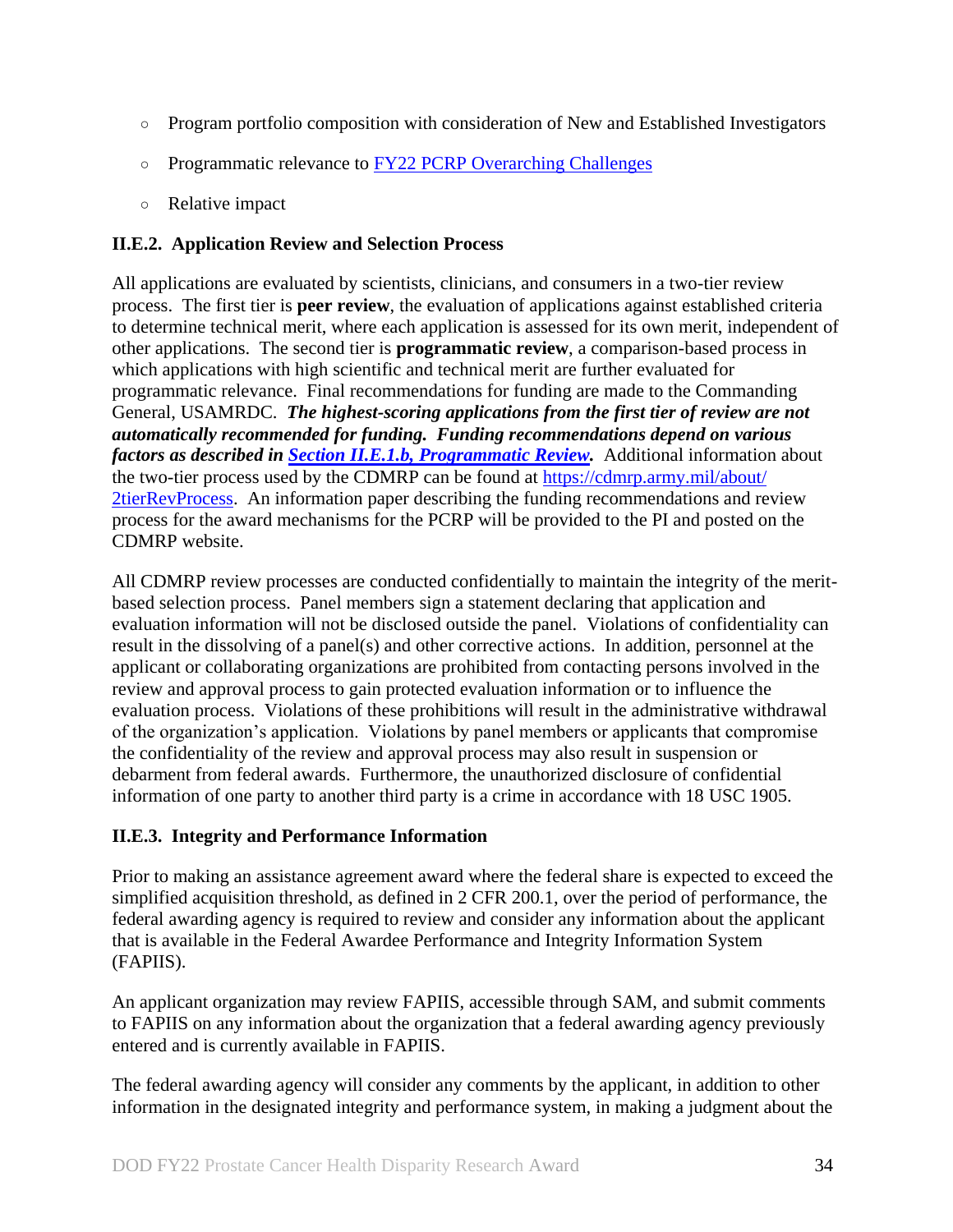applicant's integrity, business ethics, and record of performance under federal awards when determining a recipient's qualification prior to award, according to the qualification standards of the Department of Defense Grant and Agreement Regulations (DoDGARs), Section 22.415.

## <span id="page-34-0"></span>**II.E.4. Anticipated Announcement and Federal Award Dates**

All application review dates and times are indicated in [Section I, Overview of the Funding](#page-0-1)  [Opportunity.](#page-0-1)

Each PI and organization will receive email notification of posting of the funding recommendation in eBRAP. Each PI will receive a peer review summary statement on the strengths and weaknesses of the application.

## <span id="page-34-1"></span>**II.F. Federal Award Administration Information**

## <span id="page-34-2"></span>**II.F.1. Federal Award Notices**

Awards supported with FY22 funds are anticipated to be made no later than September 30, 2023. Refer to the General Application Instructions, Appendix 2, for additional award administration information.

After email notification of application review results through eBRAP, and if selected for funding, a representative from the USAMRAA will contact the Business Official authorized to negotiate on behalf of the PI's organization.

**Pre-Award Costs:** An institution of higher education, hospital, or non-profit organization may, at its own risk and without the government's prior approval, incur obligations and expenditures to cover costs up to 90 days before the beginning date of the initial budget period of a new award. Refer to the General Application Instructions, Section III.A.5.

*Only an appointed USAMRAA Grants Officer may obligate the government to the expenditure of funds.* No commitment on the part of the government should be inferred from discussions with any other individual. **The award document signed by the Grants Officer is the official authorizing document.**

**Federal Government Organizations:** Funding made to federal government organizations (to include intramural DOD organizations) will be executed through the Military Interdepartmental Purchase Request (MIPR) or Funding Authorization Document (FAD) process. Transfer of funds is contingent upon appropriate safety and administrative approvals. Intramural applicants and collaborators are reminded to coordinate receipt and commitment of funds through their respective Resource Manager/Task Area Manager/Comptroller or equivalent Business Official.

## **II.F.1.a. PI Changes and Award Transfers**

Changes in PI are not allowed, except under extenuating circumstances that will be evaluated on a case-by-case basis and at the discretion of the Grants Officer.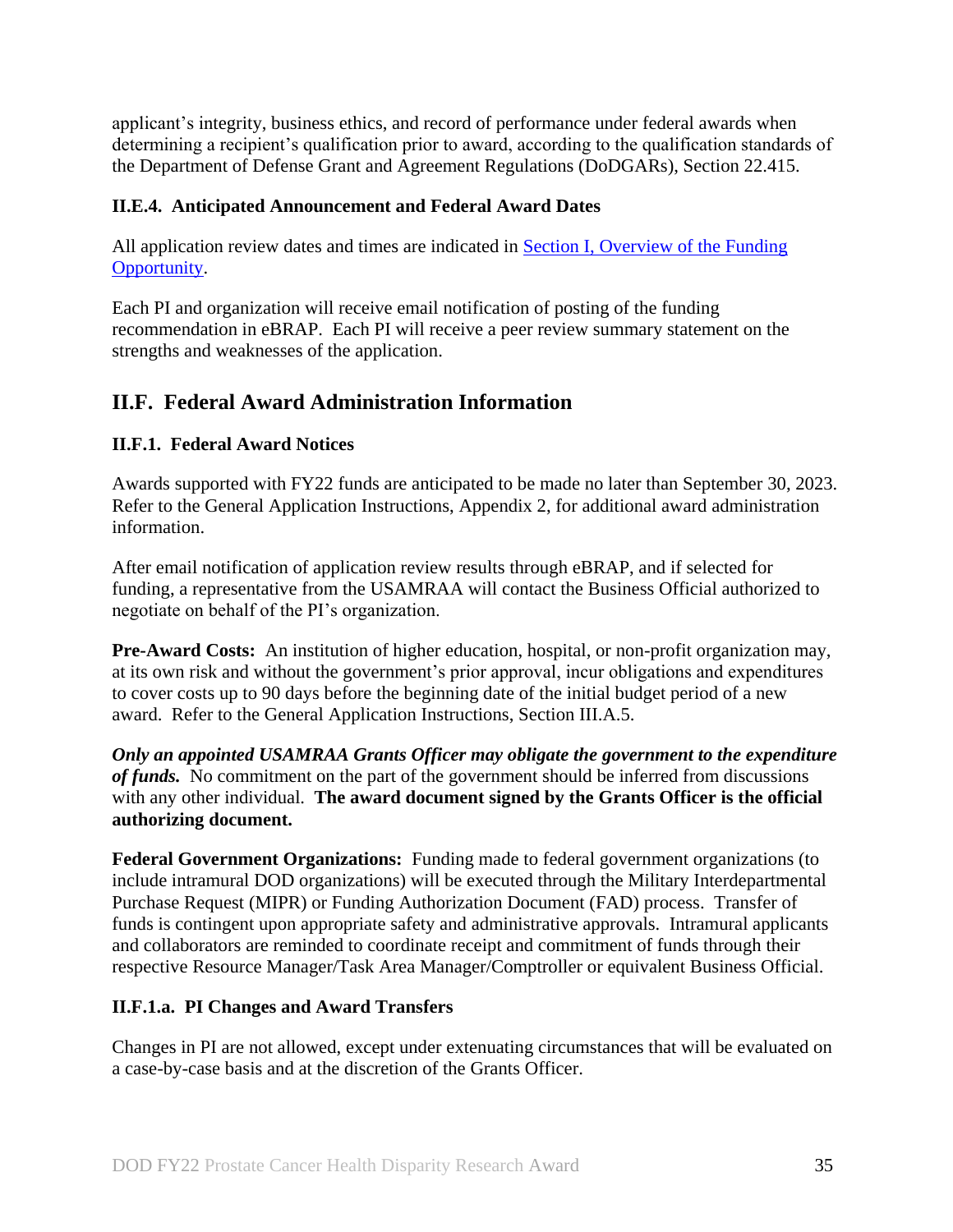The organizational transfer of an award supporting a clinical trial is strongly discouraged and in most cases will not be allowed. Approval of a transfer request will be on a case-by-case basis at the discretion of the Grants Officer.

An organizational transfer of an award will not be allowed in the last year of the (original) period of performance or any extension thereof.

Refer to the General Application Instructions, Appendix 2, Section B, for general information on organization or PI changes.

## <span id="page-35-0"></span>**II.F.2. Administrative and National Policy Requirements**

Applicable requirements in the DoDGARs found in 32 CFR, Chapter I, Subchapter C, and 2 CFR, Chapter XI, apply to grants and cooperative agreements resulting from this program announcement.

Refer to the General Application Instructions, Appendix 2, for general information regarding administrative requirements.

Refer to the General Application Instructions, Appendix 5, for general information regarding national policy requirements.

Refer to full text of the latest DoD [R&D General Terms and Conditions;](https://www.onr.navy.mil/work-with-us/manage-your-award/manage-grant-award/grants-terms-conditions) the [USAMRAA](https://www.usamraa.army.mil/Pages/Resources.aspx)  [General Research Terms and Conditions with Institutions of Higher Education, Hospitals, and](https://www.usamraa.army.mil/Pages/Resources.aspx)  [Non-Profit Organizations: Addendum to the DoD](https://www.usamraa.army.mil/Pages/Resources.aspx) R&D General Terms and Conditions; and the [USAMRAA General Research Terms and Conditions with For-Profit Organizations,](https://www.usamraa.army.mil/Pages/Resources.aspx) for further information.

*New Requirement:* Certification Regarding Disclosure of Funding Sources. The proposing entity must comply with Section 223(a) of the William M. (Mac) Thornberry National Defense Authorization Act for Fiscal Year 2021, which requires that the PI, Partnering PIs (if applicable), and all key personnel:

- Certify that the current and pending support provided on the application is current, accurate, and complete;
- Agree to update such disclosure at the request of the agency prior to the award of support and at any subsequent time the agency determines appropriate during the term of the award; and
- Have been made aware of the requirements under Section  $223(a)(1)$  of this Act.

False, fictitious, or fraudulent statements or claims may result in criminal, civil, or administrative penalties (18 USC 1001).

## <span id="page-35-1"></span>**II.F.3. Reporting**

Refer to the General Application Instructions, Appendix 2, Section A, for general information on reporting requirements. *If there are technical reporting requirement delinquencies for any*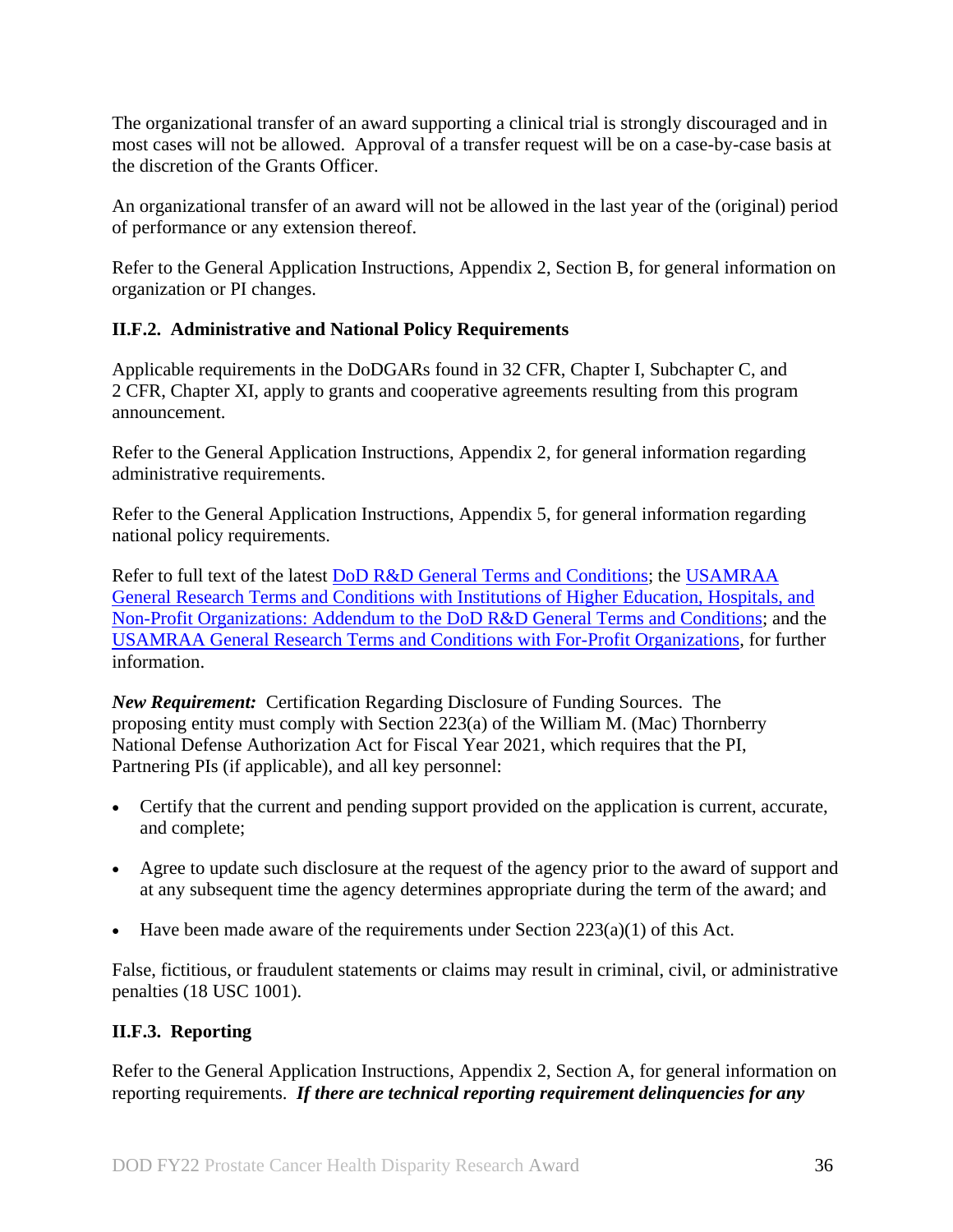#### *existing USAMRAA-sponsored awards at the applicant organization, no new awards will be issued to the applicant organization until all delinquent reports have been submitted.*

Annual progress reports as well as a final progress report will be required.

The Award Terms and Conditions will specify if more frequent reporting is required.

Award Expiration Transition Plan: An Award Expiration Transition Plan must be submitted with the final progress report. Use the one-page template "Award Expiration Transition Plan," available on the eBRAP "Funding Opportunities & Forms" web page [\(https://ebrap.org/eBRAP/public/Program.htm\)](https://ebrap.org/eBRAP/public/Program.htm) under the "Progress Report Formats" section. The Award Expiration Transition Plan must outline if and how the research supported by this award will progress and must include source(s) of funding, either known or pending.

PHS Inclusion Enrollment Reporting Requirement *(only required for clinical research studies)*: Enrollment reporting on the basis of sex/gender, race, and/or ethnicity will be required with each annual and final progress report. The PHS Inclusion Enrollment Report is available on the "Funding Opportunities & Forms" web page [\(https://ebrap.org/eBRAP/public/Program.htm\)](https://ebrap.org/eBRAP/public/Program.htm) in eBRAP.

Awards resulting from this program announcement may entail additional reporting requirements related to recipient integrity and performance matters. Recipient organizations that have federal contract, grant, and cooperative agreement awards with a cumulative total value greater than \$10M are required to provide information to FAPIIS about certain civil, criminal, and administrative proceedings that reached final disposition within the most recent 5-year period and that were connected with performance of a federal award. These recipients are required to disclose, semiannually, information about criminal, civil, and administrative proceedings as specified in the applicable Representations (see General Application Instructions, Appendix 5, Section B).

## <span id="page-36-0"></span>**II.G. Federal Awarding Agency Contacts**

## <span id="page-36-1"></span>**II.G.1. eBRAP Help Desk**

Questions related to program announcement content or submission requirements as well as questions related to the pre-application or intramural application submission through eBRAP should be directed to the eBRAP Help Desk, which is available Monday through Friday from 8:00 a.m. to 5:00 p.m. ET. Response times may vary depending upon the volume of inquiries.

Phone: 301-682-5507

Email: [help@eBRAP.org](mailto:help@eBRAP.org)

## <span id="page-36-2"></span>**II.G.2. Grants.gov Contact Center**

Questions related to extramural application submission through Grants.gov portal should be directed to the Grants.gov Contact Center, which is available 24 hours a day, 7 days a week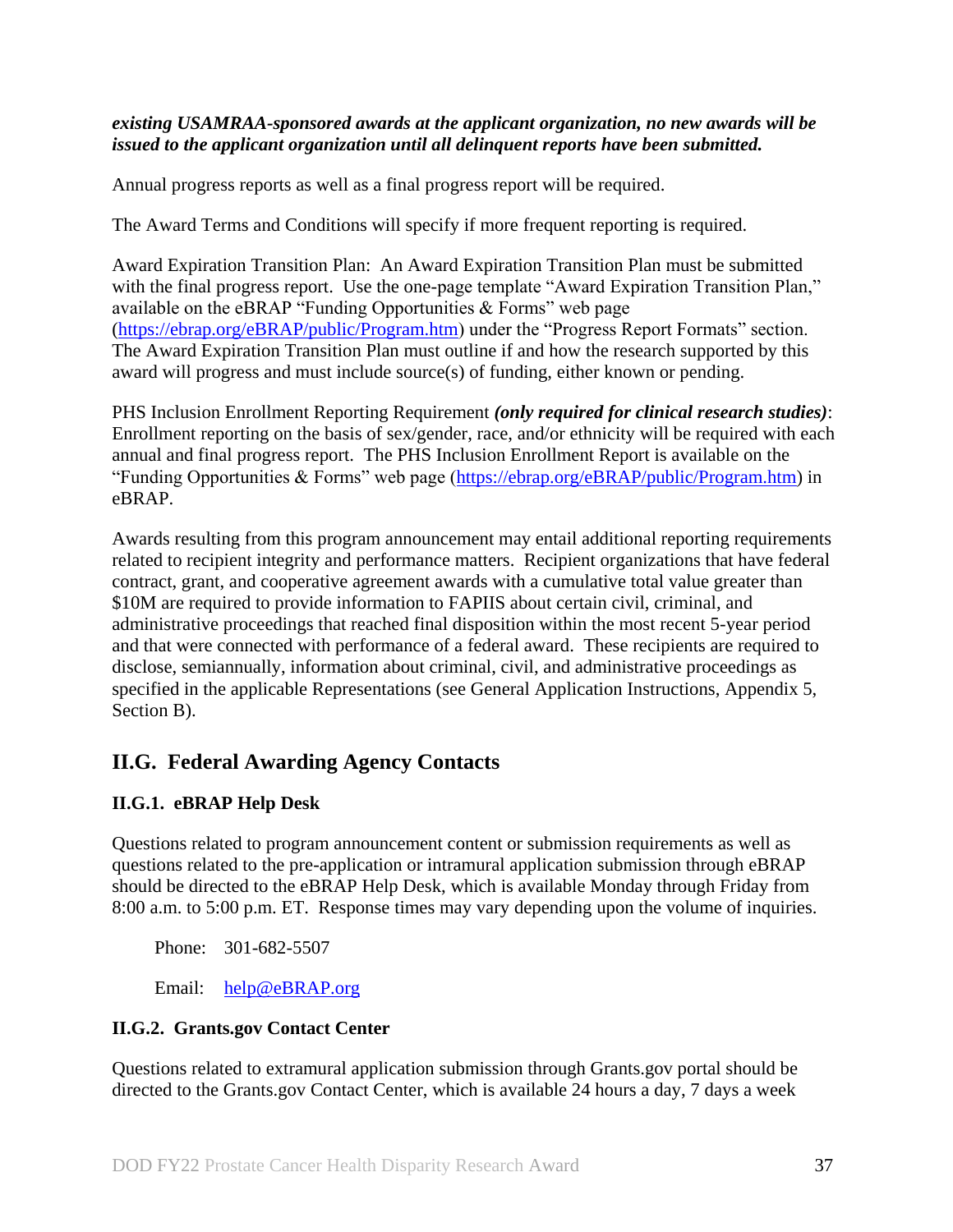(closed on U.S. federal holidays). Note that the eBRAP Help Desk is unable to provide technical assistance with Grants.gov submission.

Phone: 800-518-4726; International 1-606-545-5035

Email: [support@grants.gov](mailto:support@grants.gov)

Sign up on Grants.gov for "send me change notification emails" by following the link on the "Synopsis" page for the program announcement or by responding to the prompt provided by Grants.gov when first downloading the Grants.gov application package. If the Grants.gov application package is updated or changed, the original version of the application package may not be accepted by Grants.gov.

## <span id="page-37-0"></span>**II.H. Other Information**

## <span id="page-37-1"></span>**II.H.1. Program Announcement and General Application Instructions Versions**

Questions related to this program announcement should refer to the program name, the program announcement name, and the program announcement version code 702a. The program announcement numeric version code will match the General Application Instructions version code 702.

## <span id="page-37-2"></span>**II.H.2. Administrative Actions**

After receipt of applications, the following administrative actions may occur:

## **II.H.2.a. Rejection**

The following will result in administrative rejection of the application:

- Pre-application was not submitted.
- Project Narrative exceeds page limit.
- Project Narrative is missing.
- Budget is missing.
- More than one application is received naming the same investigator as a PI. Only the first application received will be accepted; additional applications will be administratively rejected.

## **II.H.2.b. Modification**

- Pages exceeding the specific limits will be removed prior to review for all documents other than the Project Narrative.
- Documents not requested will be removed.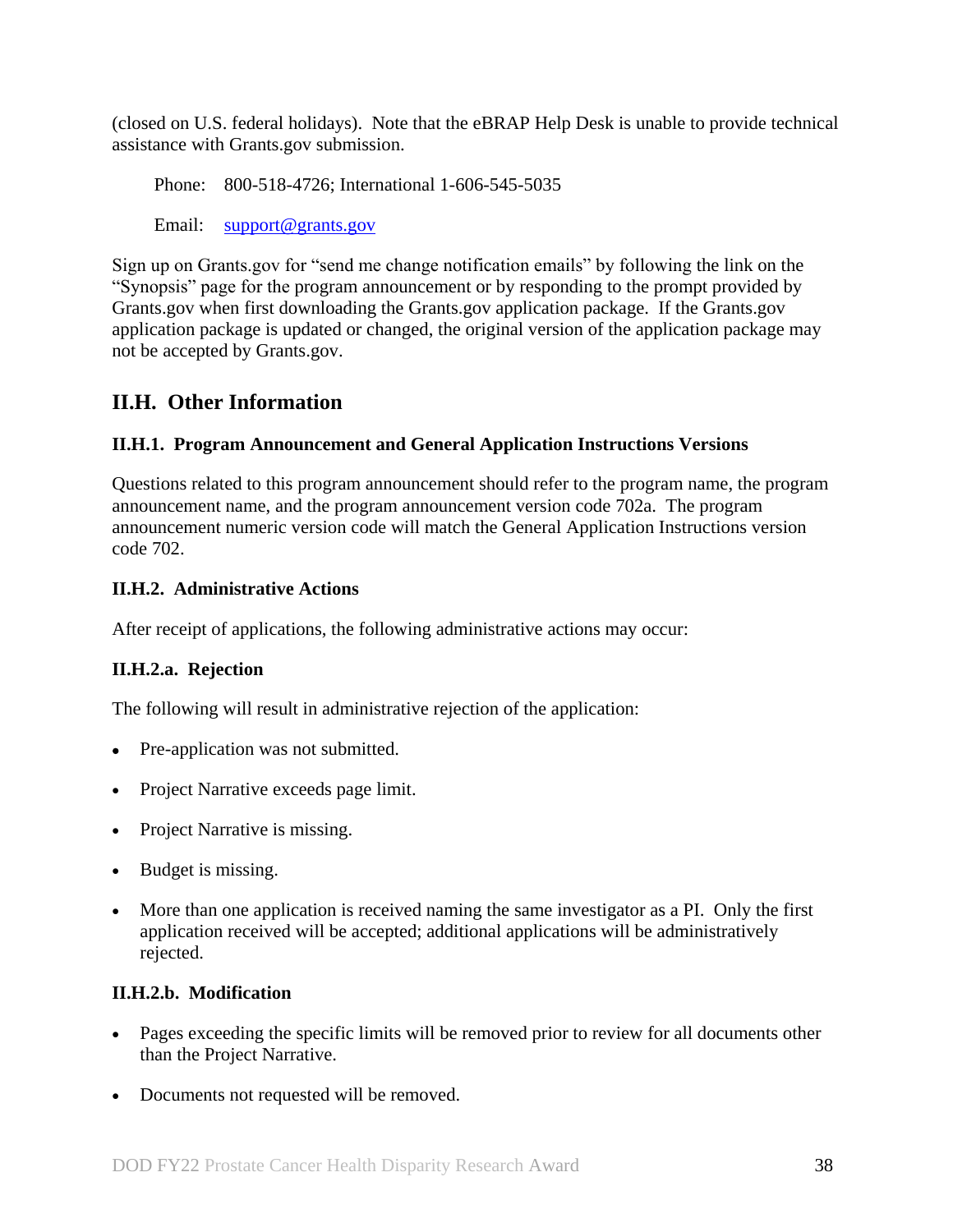## <span id="page-38-0"></span>**II.H.2.c. Withdrawal**

The following may result in administrative withdrawal of the pre-application or application:

- An FY22 PCRP Programmatic Panel member is named as being involved in the research proposed or is found to have assisted in the pre-application or application processes including, but not limited to, concept design, application development, budget preparation, and the development of any supporting documentation. *A list of the FY22 PCRP Programmatic Panel members can be found at<https://cdmrp.army.mil/pcrp/panels/panel22>.*
- The application fails to conform to this program announcement description.
- Inclusion of URLs, with the exception of links in References Cited and Publication and/or Patent Abstract sections.
- Page size is larger than 8.5 inches x 11.0 inches (approximately 21.59 cm x 27.94 cm).
- To preserve the integrity of its peer and programmatic review processes, the CDMRP discourages inclusion of any employee of its review contractors having any role in the preparation, research or other duties for submitted applications. For FY22, the identities of the peer review contractor and the programmatic review contractor may be found at the CDMRP website [\(https://cdmrp.army.mil/about/2tierRevProcess\)](https://cdmrp.army.mil/about/2tierRevProcess). Applications that include names of personnel from either of these companies may be administratively withdrawn.
- Personnel from applicant or collaborating organizations are found to have contacted persons involved in the review or approval process to gain protected evaluation information or to influence the evaluation process.
- Applications from extramural organizations, including non-DOD federal agencies, received through eBRAP may be withdrawn.
- Applications submitted by an intramural DOD organization may be withdrawn if the intramural organization cannot coordinate the use of contractual, assistance, or other appropriate agreements to provide funds to extramural collaborators.
- The application does not address at least one of the [FY22 PCRP Overarching Challenges.](#page-2-3)
- Submission of the same research project to different funding opportunities within the same program and fiscal year.
- The PI does not meet the eligibility criteria.

## **II.H.2.d. Withhold**

Applications that appear to involve research misconduct will be administratively withheld from further consideration pending organizational investigation. The organization will be required to provide the findings of the investigation to the USAMRAA Grants Officer for a determination of the final disposition of the application.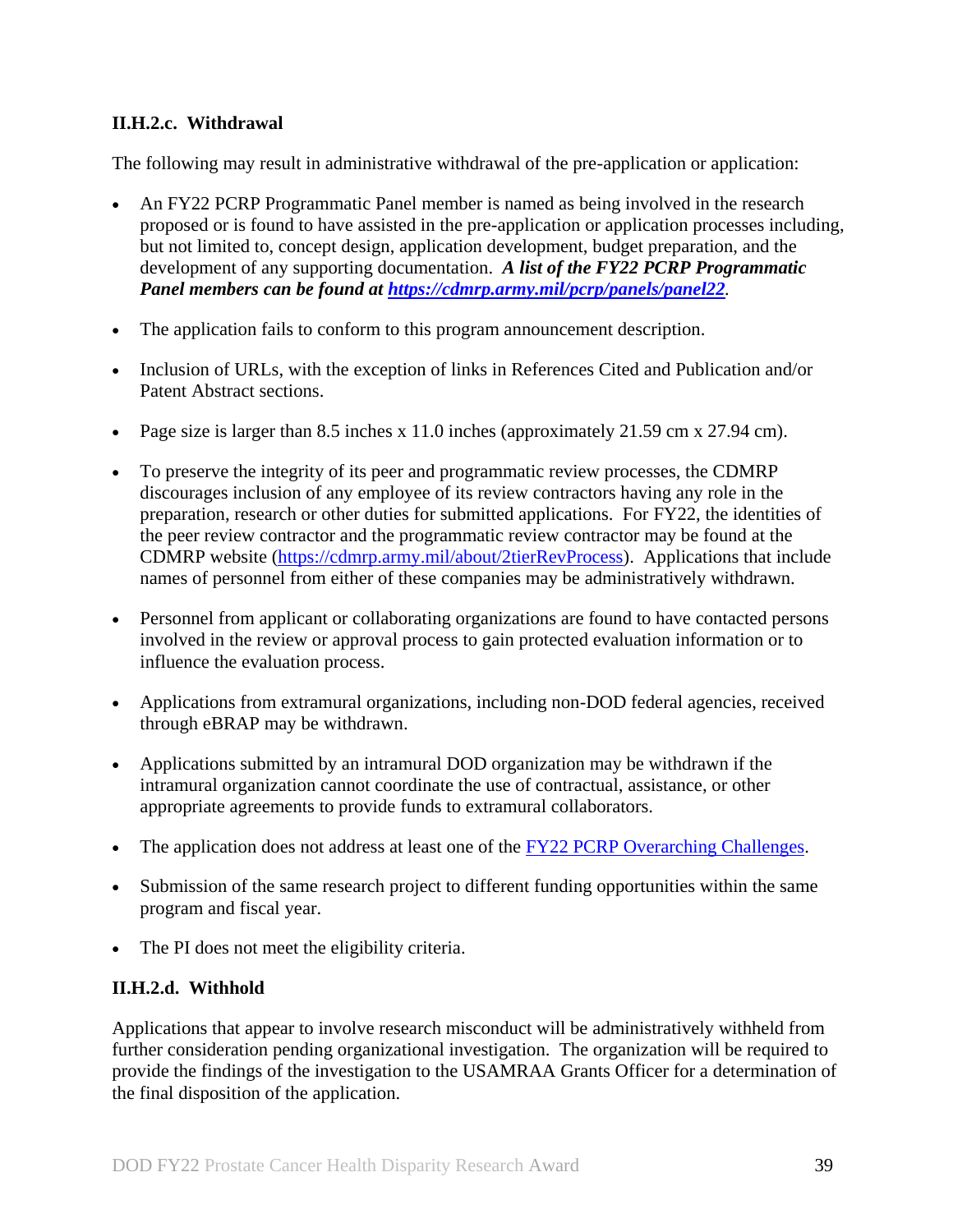# <span id="page-39-0"></span>**II.H.3. Application Submission Checklist**

| <b>Application Components</b>                                                                             | <b>Action</b>                                                                                                                                    | <b>Completed</b> |
|-----------------------------------------------------------------------------------------------------------|--------------------------------------------------------------------------------------------------------------------------------------------------|------------------|
| SF424 Research & Related<br><b>Application for Federal</b><br>Assistance (extramural<br>submissions only) | Complete form as instructed                                                                                                                      |                  |
| Summary (Tab 1) and<br><b>Application Contacts (Tab 2)</b><br>(intramural submissions<br>only)            | Complete tabs as instructed                                                                                                                      |                  |
|                                                                                                           | Project Narrative: Upload as Attachment 1<br>with file name "ProjectNarrative.pdf"                                                               |                  |
|                                                                                                           | Supporting Documentation: Upload as<br>Attachment 2 with file name "Support.pdf"                                                                 |                  |
|                                                                                                           | Technical Abstract: Upload as Attachment 3<br>with file name "TechAbs.pdf"                                                                       |                  |
|                                                                                                           | Lay Abstract: Upload as Attachment 4 with<br>file name "LayAbs.pdf"                                                                              |                  |
|                                                                                                           | Statement of Work: Upload as Attachment 5<br>with file name "SOW.pdf"                                                                            |                  |
|                                                                                                           | Impact Statement: Upload as Attachment 6<br>with file name "Impact.pdf"                                                                          |                  |
| <b>Attachments</b>                                                                                        | Transition Plan: Upload as Attachment 7 with<br>file name "Transition.pdf"                                                                       |                  |
|                                                                                                           | (New Investigator category only) Eligibility<br>Statement: Upload as Attachment 8 with file<br>name "Eligibility.pdf" if applicable              |                  |
|                                                                                                           | Statement of Independence: Upload as<br>Attachment 9 with file name<br>"Independence.pdf" if applicable                                          |                  |
|                                                                                                           | Representations (extramural submissions<br>only): Upload as Attachment 10 with file<br>name "RequiredReps.pdf"                                   |                  |
|                                                                                                           | <b>Suggested Collaborating DOD Military</b><br>Facility Budget Format: Upload as<br>Attachment 11 with file name<br>"MFBudget.pdf" if applicable |                  |
| Research & Related Personal<br>Data                                                                       | Complete form as instructed                                                                                                                      |                  |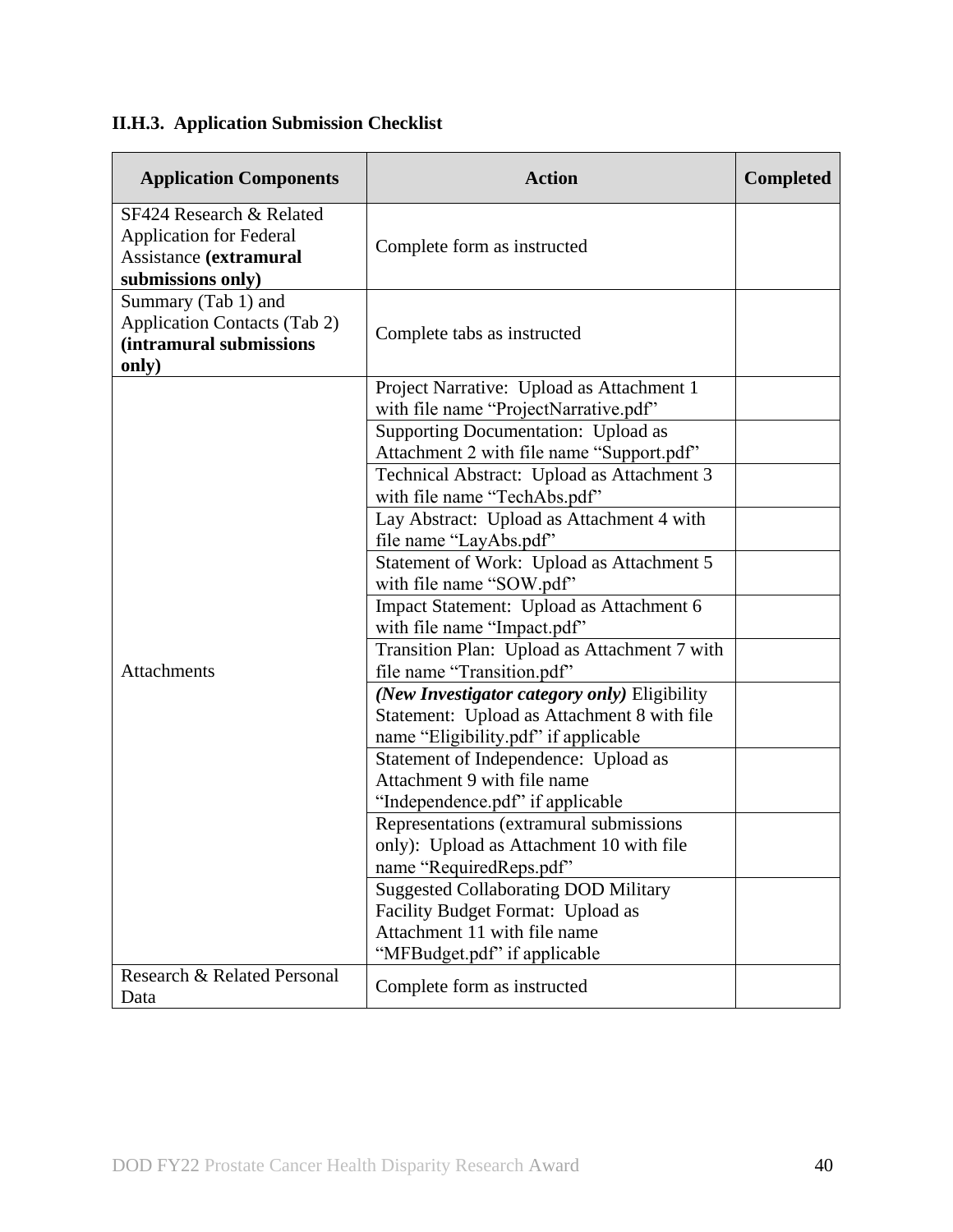| <b>Application Components</b>                                              | <b>Action</b>                                                                                                           | <b>Completed</b> |
|----------------------------------------------------------------------------|-------------------------------------------------------------------------------------------------------------------------|------------------|
| Research & Related<br>Senior/Key Person Profile<br>(Expanded)              | Attach PI Biographical Sketch<br>(Biosketch_LastName.pdf) to the appropriate<br>field                                   |                  |
|                                                                            | Attach PI Previous/Current/Pending Support<br>(Support_LastName.pdf) to the appropriate<br>field                        |                  |
|                                                                            | <b>Attach Biographical Sketch</b><br>(Biosketch_LastName.pdf) for each senior/key<br>person to the appropriate field    |                  |
|                                                                            | <b>Attach Previous/Current/Pending</b><br>(Support_LastName.pdf) for each senior/key<br>person to the appropriate field |                  |
| Research & Related Budget<br>(extramural submissions<br>only)              | Complete as instructed. Attach Budget<br>Justification (BudgetJustification.pdf) to the<br>appropriate field            |                  |
| <b>Budget (intramural</b><br>submissions only)                             | Suggested DOD Military Budget Format,<br>including justification                                                        |                  |
| Project/Performance Site<br>Location(s) Form                               | Complete form as instructed                                                                                             |                  |
| Research & Related Subaward<br>Budget Attachment(s) Form, if<br>applicable | Complete form as instructed                                                                                             |                  |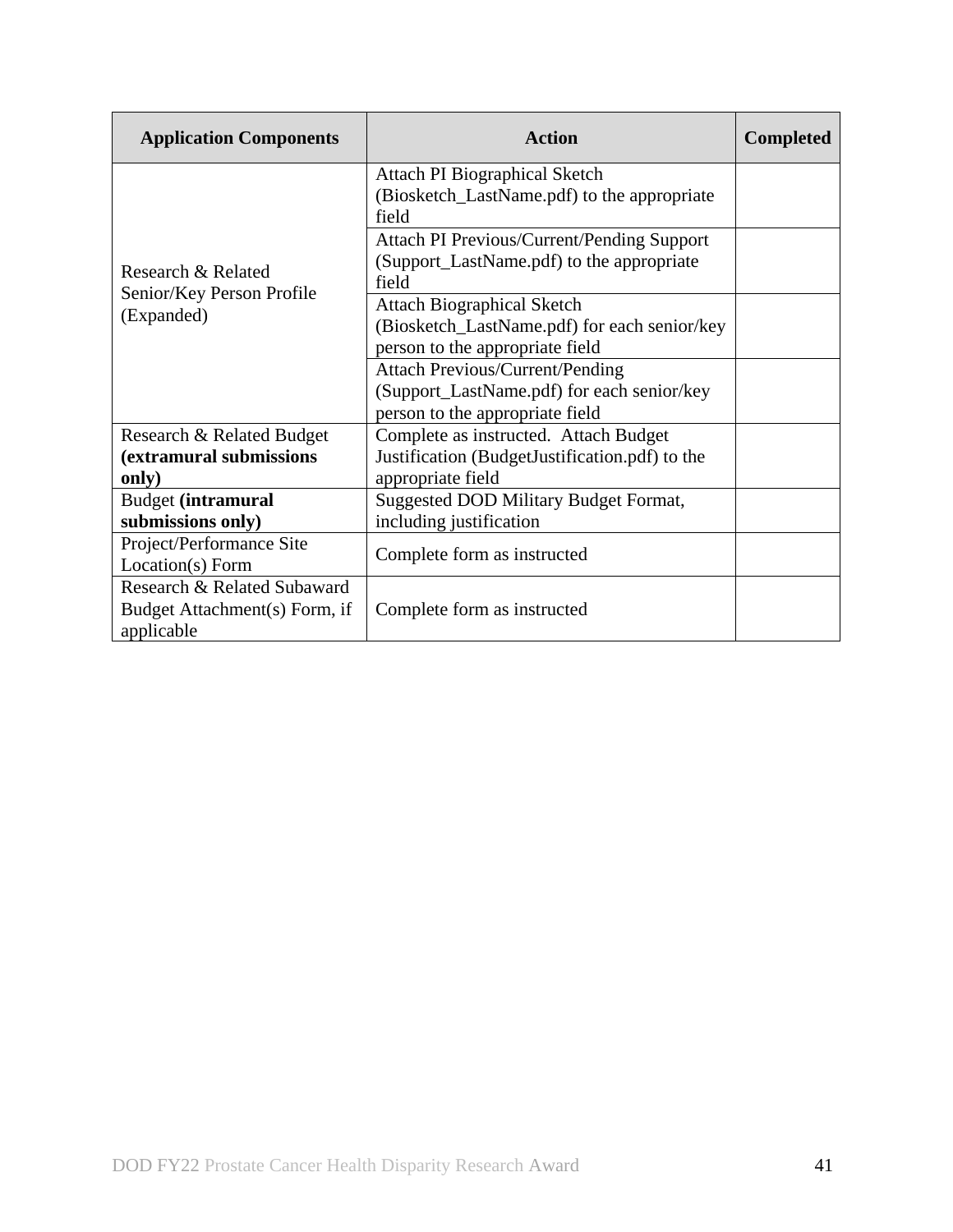## <span id="page-41-0"></span>**APPENDIX 1: ACRONYM LIST**

| ACOS/R&D       | Associate Chief of Staff for Research and Development        |
|----------------|--------------------------------------------------------------|
| <b>ACURO</b>   | Animal Care and Use Review Office                            |
| <b>ARRIVE</b>  | Animal Research Reporting In Vivo Experiments                |
| <b>CBPR</b>    | <b>Community-Based Participatory Research</b>                |
| <b>CDMRP</b>   | <b>Congressionally Directed Medical Research Programs</b>    |
| <b>CFR</b>     | Code of Federal Regulations                                  |
| <b>CPCRN</b>   | <b>Cancer Prevention and Control Research Network</b>        |
| <b>DOD</b>     | Department of Defense                                        |
| <b>DoDGARs</b> | Department of Defense Grant and Agreement Regulations        |
| <b>DTIC</b>    | <b>Defense Technical Information Center</b>                  |
| <b>DUNS</b>    | Data Universal Numbering System                              |
| eBRAP          | Electronic Biomedical Research Application Portal            |
| EC             | <b>Ethics Committee</b>                                      |
| ET             | <b>Eastern Time</b>                                          |
| <b>FAD</b>     | <b>Funding Authorization Document</b>                        |
| <b>FAPIIS</b>  | Federal Awardee Performance and Integrity Information System |
| <b>FDA</b>     | Food and Drug Administration                                 |
| <b>FY</b>      | <b>Fiscal Year</b>                                           |
| <b>HDRA</b>    | <b>Health Disparity Research Award</b>                       |
| <b>HRPO</b>    | <b>Human Research Protection Office</b>                      |
| <b>IACUC</b>   | <b>Institutional Animal Care and Use Committee</b>           |
| <b>IDE</b>     | <b>Investigational Device Exemption</b>                      |
| <b>IND</b>     | <b>Investigational New Drug</b>                              |
| <b>IRB</b>     | <b>Institutional Review Board</b>                            |
| <b>LGBT</b>    | Lesbian, Gay, Bisexual, and Transgender                      |
| <b>LOI</b>     | Letter of Intent                                             |
| M              | Million                                                      |
| <b>MB</b>      | Megabytes                                                    |
| <b>MIPR</b>    | Military Interdepartmental Purchase Request                  |
| <b>NIH</b>     | National Institutes of Health                                |
| <b>NIMHD</b>   | National Institute on Minority Health and Health Disparities |
| ORCID          | Open Researcher and Contributor ID, Inc.                     |
| <b>ORP</b>     | <b>Office of Research Protections</b>                        |
| PCaP           | North Carolina – Louisiana Prostate Cancer Project           |
| <b>PCRP</b>    | Prostate Cancer Research Program                             |
| PDF            | <b>Portable Document Format</b>                              |
| <b>PHS</b>     | <b>Public Health Service</b>                                 |